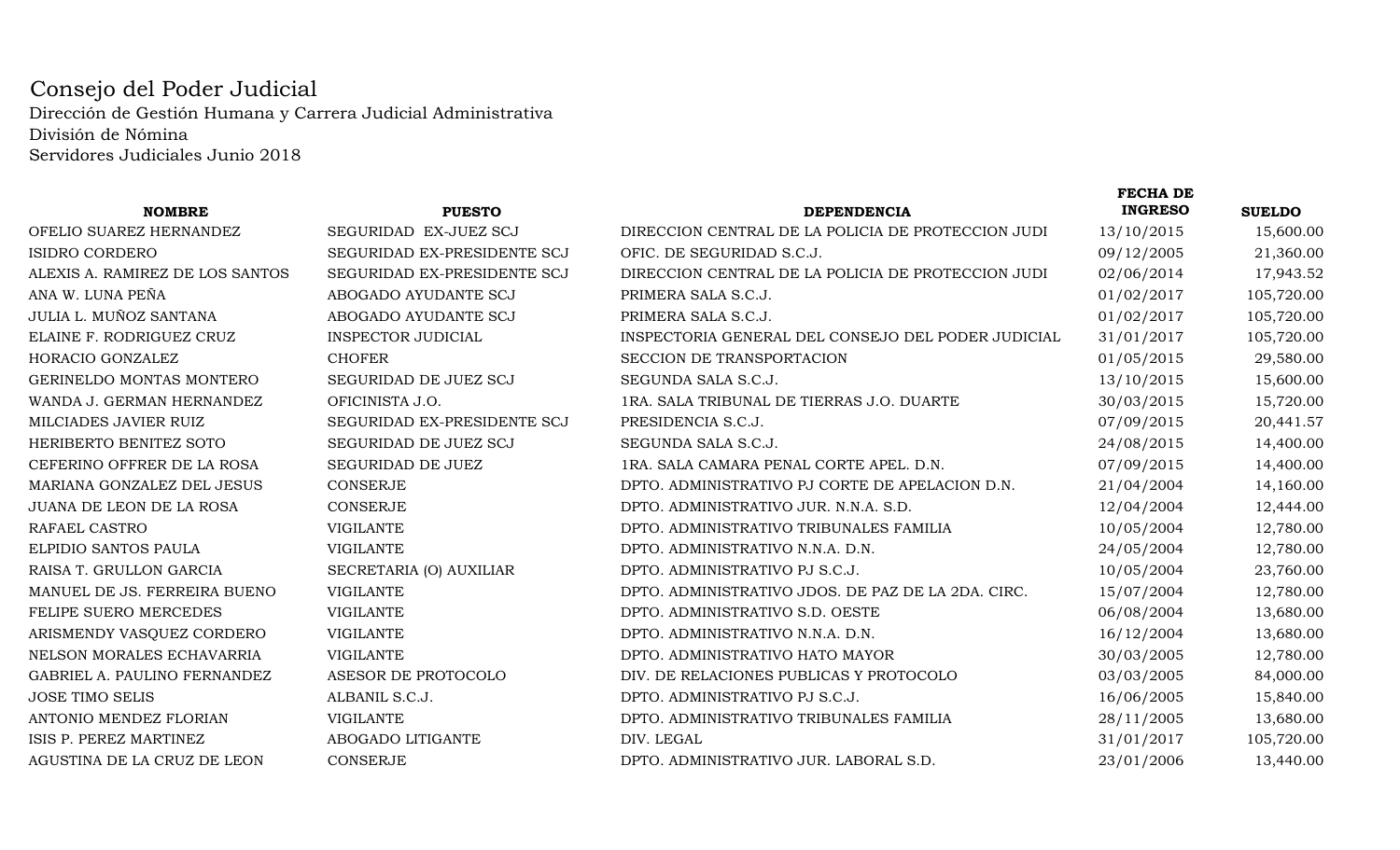| JOSE ALT. PEREZ PIÑA            | <b>VIGILANTE</b>                                               | JDO. DE PAZ EL VALLE                               | 10/03/2006 | 12,444.00  |
|---------------------------------|----------------------------------------------------------------|----------------------------------------------------|------------|------------|
| LUZ D. SANTANA QUEZADA          | CONSERJE-MENSAJERO(A)                                          | JDO. DE PAZ CAYETANO GERMOSEN                      | 14/03/2006 | 12,444.00  |
| VENANCIO MARTINEZ BETREZ        | <b>VIGILANTE</b>                                               | DPTO. ADMINISTRATIVO PJ S.C.J.                     | 28/04/2006 | 13,800.00  |
| <b>NERY LEBRON</b>              | <b>VIGILANTE</b>                                               | TRIBUNAL N.N.A. MONTE CRISTI                       | 29/11/2006 | 12,444.00  |
| VICTOR H. GIL REYES             | <b>CHOFER</b>                                                  | SECCION DE TRANSPORTACION                          | 04/01/2007 | 29,580.00  |
| RAMON RODRIGUEZ                 | VIGILANTE                                                      | JDO. DE PAZ SABANA GRANDE DE PALENQUE              | 12/01/2007 | 12,444.00  |
| MAXIMO B. REINOSO TAPIA         | SUPERVISOR DE ARCHIVO                                          | OFIC. DE ARCHIVO JUDICIAL PJ LA VEGA               | 16/02/2007 | 29,580.00  |
| <b>JOSE O. BRITO</b>            | <b>MECANICO</b>                                                | UNIDAD DE MANTENIMIENTO DE VEHICULOS               | 11/05/2007 | 30,000.00  |
| BERKIS M. LOPEZ ACOSTA          | ENCARGADO(A) OFICINA ADMINISTRATIV DPTO. ADMINISTRATIVO S.F.M. |                                                    | 11/07/2007 | 81,952.80  |
| FRANCISCO H. VALDEZ             | OFICINISTA CORTE                                               | 1RA. SALA CAMARA PENAL CORTE APEL. D.N.            | 10/12/2014 | 24,240.00  |
| BRUNILDA PAYANO ADAMES          | <b>CONSERJE</b>                                                | UNIDAD DE SERVICIOS ADMINISTRATIVOS Y LOGISTICOS J | 02/11/2015 | 14,160.00  |
| JOSE ALT. VALDEZ MATEO          | AUX. DE MANTENIMIENTO                                          | DPTO. DE MANTENIMIENTO J.I. D.N. Y ZONA SUR        | 19/12/2008 | 24,240.00  |
| MARIO J. RODRIGUEZ              | REP. Y MANT. MAQUINAS ESCRIBIR                                 | DPTO. ADMINISTRATIVO LA VEGA                       | 01/10/1997 | 4,800.00   |
| FRANCISCO ALB. RODRIGUEZ MEDINA | <b>VIGILANTE</b>                                               | DPTO. ADMINISTRATIVO SANTIAGO                      | 23/10/2000 | 12,444.00  |
| ROBERTO GONZALEZ MOREL          | INTERPRETE JUDICIAL                                            | DPTO. ADMINISTRATIVO MONTE CRISTI                  | 02/05/2001 | 21,960.00  |
| CRISTINA ALT. ROJAS             | <b>CONSERJE</b>                                                | DPTO. ADMINISTRATIVO S.F.M.                        | 10/05/2001 | 12,444.00  |
| ANGEL DEL R. MERCEDES JAVIER    | <b>VIGILANTE</b>                                               | TALLER DE EBANISTERIA                              | 04/09/2001 | 12,780.00  |
| VENERANDA POLANCO VILLAR        | <b>CONSERJE</b>                                                | DPTO. ADMINISTRATIVO P.J.C.N.                      | 01/10/2002 | 12,444.00  |
| SIMON SANTANA VALENCIANO        | <b>VIGILANTE</b>                                               | JDO. DE PAZ CONSUELO                               | 23/11/2001 | 12,444.00  |
| JULIO A. ESPEJO ORTEGA          | VIGILANTE                                                      | JDO. DE PAZ LAGUNA SALADA                          | 13/12/2000 | 12,444.00  |
| <b>JULIO GONZALEZ</b>           | MAYORDOMO II                                                   | DPTO. ADMINISTRATIVO MARIA TRINIDAD SANCHEZ        | 09/06/2003 | 14,760.00  |
| MARITZA M. ABREU HERRERA        | <b>CONSERJE</b>                                                | DPTO. ADMINISTRATIVO ESPAILLAT                     | 03/11/2003 | 12,444.00  |
| <b>ISAAC MORIS</b>              | <b>VIGILANTE</b>                                               | JDO. DE PAZ ASUNTOS MUNIC. S.D. NORTE              | 16/03/2004 | 13,680.00  |
| UBALDO RODRIGUEZ CABRERA        | <b>PLOMERO</b>                                                 | DPTO. DE MANTENIMIENTO J.I. ZONA NORTE Y NORESTE   | 13/01/2009 | 20,760.00  |
| ALEXANDRA BELIARD MERCEDES      | <b>CONSERJE</b>                                                | 3RA. SALA CAMARA CIVIL JDO. 1RA. INST. S.D.        | 28/11/2016 | 12,444.00  |
| HECTOR R. PEREZ VENTURA         | SUPERVISOR DE SEGURIDAD                                        | DPTO. ADMINISTRATIVO S.D.                          | 05/11/2013 | 30,000.00  |
| DANIEL MUÑOZ DURAN              | SUPERVISOR DE SEGURIDAD                                        | DPTO. ADMINISTRATIVO S.D.                          | 05/11/2013 | 24,000.00  |
| CHURCHI R. GONZALEZ GUERRERO    | ASESOR FINANCIERO                                              | PRESIDENCIA S.C.J.                                 | 02/01/2012 | 122,112.00 |
| SANTO R. VARGAS BATISTA         | AGENTE DE SERVICIOS                                            | CUSTODIA Y SERVICIO ARCHIVO PERMANENTE             | 28/11/2016 | 24,240.00  |
| RAFAEL SUAREZ CONCEPCION        | SUPERVISOR DE SEGURIDAD                                        | DIRECCION CENTRAL DE LA POLICIA DE PROTECCION JUDI | 05/04/2013 | 77,836.80  |
| LUCIA PANTALEON RODRIGUEZ       | ASISTENTE DIRECCION ADMINISTRATIVA DIRECCION ADMINISTRATIVA    |                                                    | 04/03/2013 | 77,836.80  |
| DANILO SERRANO GRULLART         | SEGURIDAD DE JUEZ SCJ                                          | TERCERA SALA S.C.J.                                | 17/01/2014 | 12,584.40  |
| JUAN ML. ALMONTE PAULINO        | <b>CHOFER</b>                                                  | TRIBUNAL SUPERIOR DE TIERRAS DPTO. NORTE           | 10/02/2014 | 24,240.00  |
|                                 |                                                                |                                                    |            |            |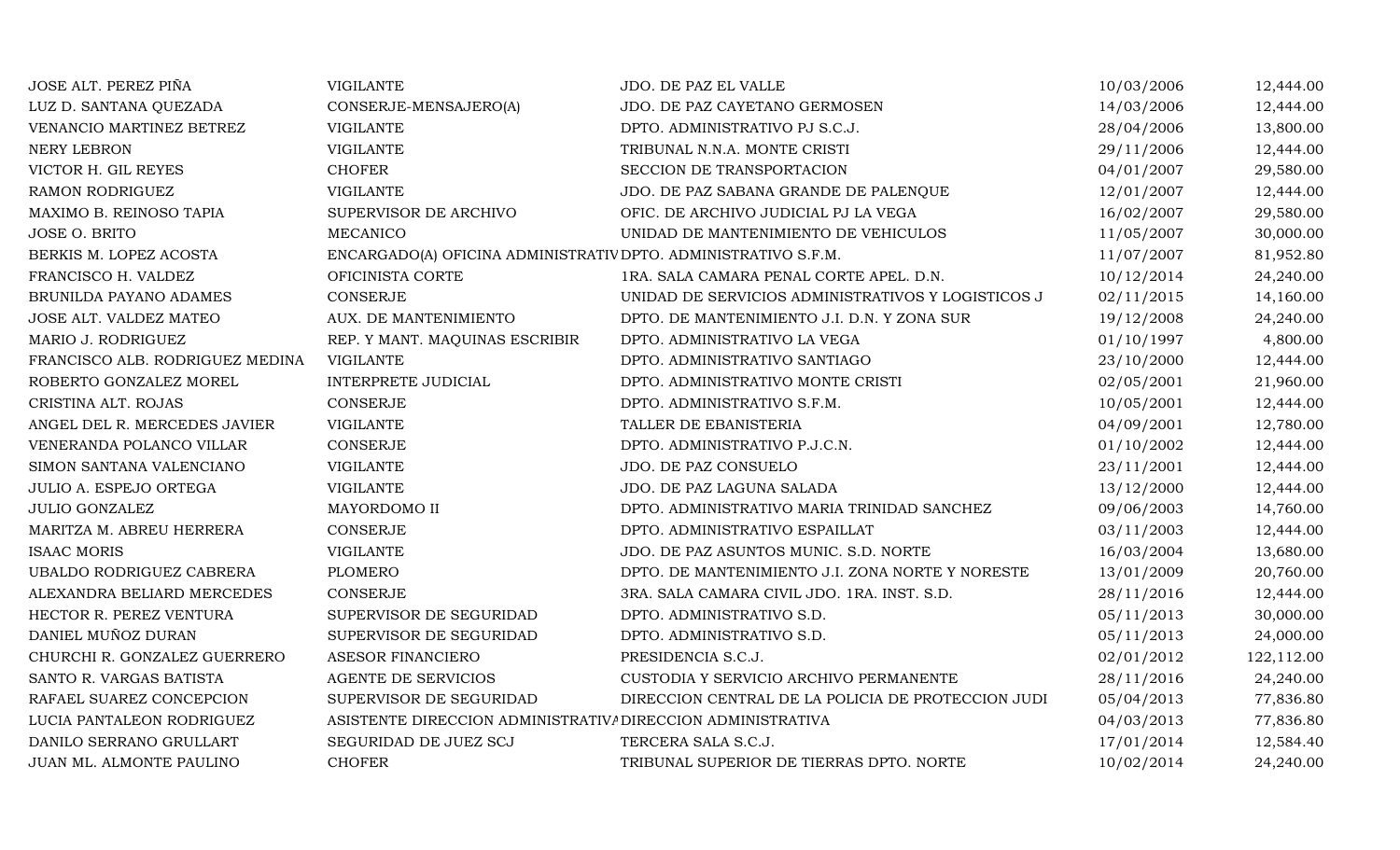| ROSALBA ALT. PAULINO BETEMIT    | OFICINISTA CORTE            | CORTE DE APEL. MONTE CRISTI                                                    | 01/02/2016 | 17,640.00  |
|---------------------------------|-----------------------------|--------------------------------------------------------------------------------|------------|------------|
| YOHAMID F. RUIZ MATEO           | ABOGADO AYUDANTE            | UNIDAD DE ABOGADOS AYUDANTES TST                                               | 18/05/2015 | 58,374.00  |
| JOSE A. MARIA PEREZ             |                             | SUPERVISOR NACIONAL DE TRIBUNALES DIRECCION GENERAL DE ADM. Y CARRERA JUDICIAL | 08/07/2014 | 90,000.00  |
| SAN E. SANCHEZ                  | <b>AUXILIAR DE ALMACEN</b>  | DIV. DE ALMACEN Y SUMINISTRO                                                   | 03/04/2017 | 16,920.00  |
| ISO L. ADAMES HERNANDEZ         | <b>CHOFER</b>               | SECCION DE TRANSPORTACION                                                      | 02/09/2014 | 24,240.00  |
| MIGUELINA G. DE MOYA LONGO      | AUX. DE RECEPCION Y ENTREGA | REGISTRO DE TITULOS LA VEGA                                                    | 03/11/2014 | 24,240.00  |
| MANUEL SIERRA FABIAN            | ENC. TRANSPORTACION         | SECCION DE TRANSPORTACION                                                      | 17/11/2014 | 77,836.80  |
| JORGE A. ALBA CASTILLO          | <b>CHOFER</b>               | SECCION DE TRANSPORTACION                                                      | 24/11/2014 | 24,240.00  |
| JOSE ANT. ABREU ORTEGA          | ALGUACIL DE ESTRADO         | UNIDAD CITAC. NOTIF. Y COM. J.P. S.F.M.                                        | 06/05/2015 | 14,760.00  |
| MAYRA J. FROMETA BRITO          | ANALISTA II ACTIVO FIJO     | DIV. DE ACTIVOS FIJOS                                                          | 02/03/2015 | 44,092.80  |
| NELSON ALB. RINCON BELIS        |                             | ENTRENADOR EQUIPO BALONCESTO SC. UNIDAD DE DIFUSION CULTURAL Y DEPORTIVA       | 09/02/2015 | 6,720.00   |
| SANTIAGO L. PERERA DURAN        | <b>CHOFER</b>               | SECCION DE TRANSPORTACION                                                      | 10/02/2015 | 24,240.00  |
| WATER R. PEREZ PEREZ            | <b>CHOFER</b>               | SECCION DE TRANSPORTACION                                                      | 04/07/2016 | 24,240.00  |
| REYNALDO FRIAS CASTRO           | <b>CHOFER</b>               | SECCION DE TRANSPORTACION                                                      | 13/05/2015 | 24,240.00  |
| <b>JESUS FCO. ARIAS JONHSON</b> | ELECTRICISTA SUPERVISOR     | UNIDAD DE OBRAS                                                                | 22/06/2015 | 70,000.00  |
| MIGUEL A. PIÑA QUEZADA          | <b>CHOFER</b>               | SECCION DE TRANSPORTACION                                                      | 19/10/2016 | 24,240.00  |
| GARY COLLINS MORROBEL           | <b>CHOFER</b>               | UNIDAD DE SERVICIOS ADMINISTRATIVOS Y LOGISTICOS J                             | 24/10/2016 | 24,240.00  |
| CRISTINA DEL C. DIAZ COLON      | <b>CONSERJE</b>             | DPTO. DE MANTENIMIENTO J.I. ZONA NORTE Y NORESTE                               | 05/10/2015 | 12,444.00  |
| PABLO ANT. FLORIAN HERNANDEZ    | <b>CHOFER</b>               | SECCION DE TRANSPORTACION                                                      | 21/04/2016 | 29,580.00  |
| JUAN ALB. ROSARIO GOMEZ         | ALGUACIL DE ESTRADO         | SALA PENAL TRIBUNAL N.N.A. S.D.                                                | 31/03/2016 | 14,760.00  |
| VIRGILIO ANT. BERIGUETE         | <b>CHOFER</b>               | SECCION DE TRANSPORTACION                                                      | 26/04/2016 | 29,580.00  |
| ROSA E. PIÑA                    | <b>CONSERJE</b>             | CORTE DE APEL. N.N.A. S.F.M.                                                   | 26/10/2016 | 12,444.00  |
| BELKIS OGANDO ENCARNACION       | CONSERJE                    | UNIDAD DE SERVICIOS ADMINISTRATIVOS Y LOGISTICOS J                             | 28/11/2016 | 14,160.00  |
| CARLOS M. SOTO SALAS            | <b>ARCHIVISTA</b>           | OFIC. DE ARCHIVO JUDICIAL CAM.CIVIL CORTE DE APEL                              | 11/01/2017 | 13,920.00  |
| CLARIVER BRITO ARNAUD           | SECRETARIA (O) DE DIVISION  | DIV. DE RECLUTAMIENTO Y SELECCION PERSONAL                                     | 06/03/2017 | 24,240.00  |
| KATY J. CALDERON ARAUJO         | OFICINISTA 1RA. INSTANCIA   | TRIBUNAL EJEC. DE LA PENA D.N.                                                 | 08/05/2017 | 16,440.00  |
| RAFAEL ANTONIO TORRES TAVERAS   | <b>VIGILANTE</b>            | DPTO. ADMINISTRATIVO SANTIAGO                                                  | 10/04/2017 | 12,444.00  |
| JUANA M. NUÑEZ PICHARDO         | CONSERJE-MENSAJERO(A)       | JDO. DE PAZ SABANA IGLESIA                                                     | 05/06/2017 | 12,444.00  |
| LENIN R. VASQUEZ CABRERA        | SOPORTE TECNICO II          | OFIC. DE TECNOLOGIAS REGIONAL ZONA NORTE                                       | 17/07/2017 | 34,980.00  |
| ELIZABETH DIAZ CASTELLANO       |                             | COORDINADOR(A) DEL COMITE DE COMIDIRECCION GENERAL DE ADM. Y CARRERA JUDICIAL  | 04/09/2017 | 152,806.60 |
| FRANCISCO A. MERCEDES FERRERAS  | <b>CHOFER</b>               | DPTO. ADMINISTRATIVO S.F.M.                                                    | 28/08/2017 | 24,240.00  |
| PEDRO A. POLANCO JIMENEZ        | <b>CHOFER</b>               | SECCION DE TRANSPORTACION                                                      | 07/09/2017 | 24,240.00  |
| CRESCENCIO RAMOS VARGAS         | <b>VIGILANTE</b>            | DPTO. ADMINISTRATIVO PJ S.C.J.                                                 | 06/09/2017 | 12,780.00  |
|                                 |                             |                                                                                |            |            |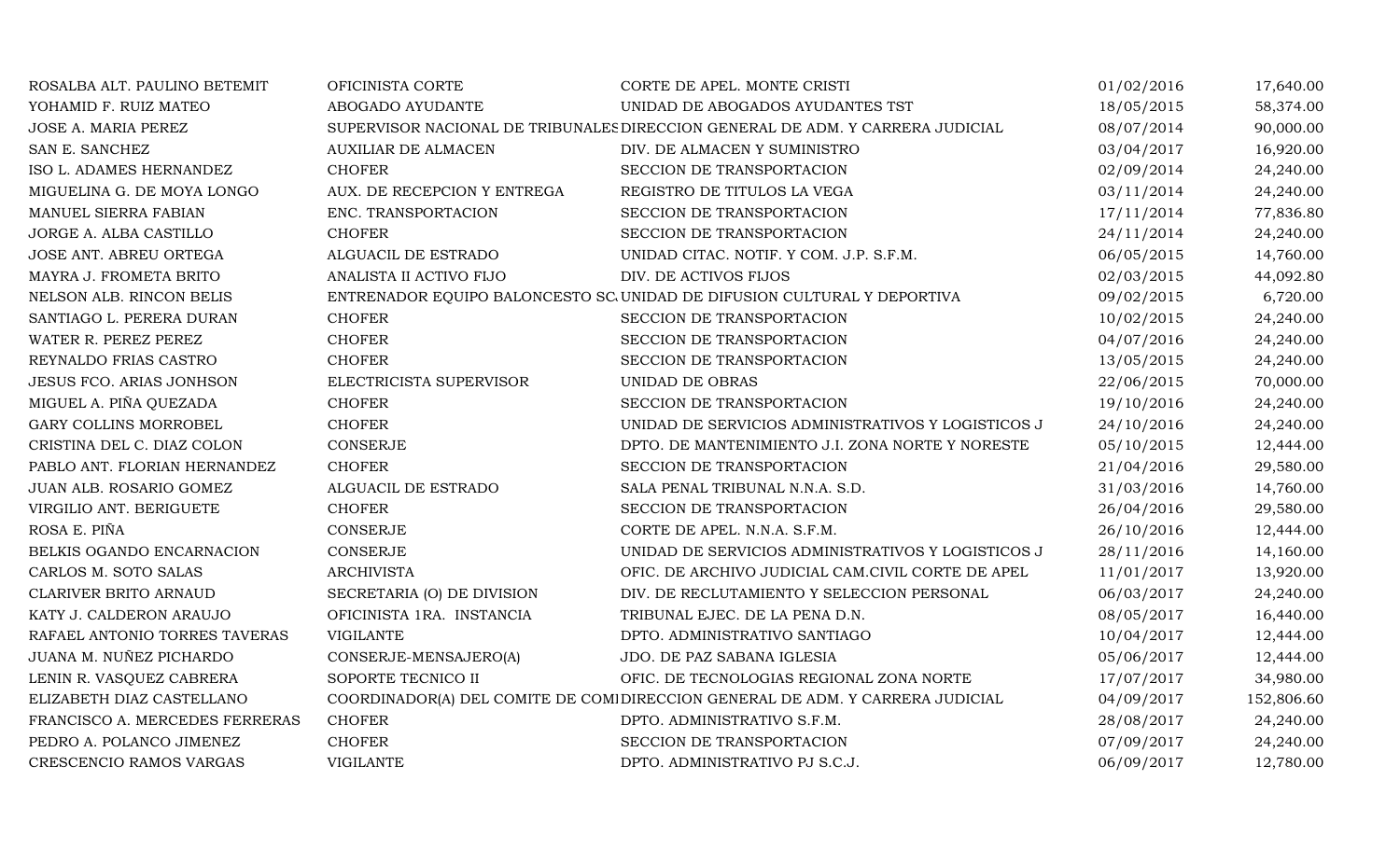| SILVESTRE ESTRELLA CABRERA   | SEGURIDAD DE JUEZ SCJ          | CONSEJO DEL PODER JUDICIAL                     | 04/09/2017 | 15,600.00 |
|------------------------------|--------------------------------|------------------------------------------------|------------|-----------|
| JONATHAN MOTA MONTERO        | ELECTRICISTA SUPERVISOR        | <b>UNIDAD DE OBRAS</b>                         | 15/01/2018 | 70,000.00 |
| ELOISA NUÑEZ DE GONZALEZ     | SECRETARIA(O) 1RA. INSTANCIA   | 1RA. SALA CAMARA CIVIL JDO. 1RA. INST. D.N.    | 16/05/1988 | 11,754.29 |
| ENEIDA DOMINGUEZ             | OFICINISTA II 1RA. INSTANCIA   | CAMARA CIVIL JDO.1RA.INST.S.C.                 | 01/07/1975 | 6,141.00  |
| AGUSTINA MARTE               | CONSERJE MENSAJERO(A) JDO. PAZ | JDO. DE PAZ LAS CUEVAS                         | 23/06/1987 | 6,141.00  |
| CARLOS D. GARCIA GARCIA      | ALGUACIL ESTRADO JDO. PAZ      | JDO. DE PAZ VILLA GONZALEZ                     | 03/04/2000 | 6,141.00  |
| LOURDES M. LORA MEJIA        | ENC. SECCION DE COTIZACIONES   | DIV. DE COTIZACIONES Y SEGUIMIENTO COMPRA      | 19/02/1986 | 24,644.94 |
| CARLOS FLORES DE JESUS       | ENC. DPTO. DE CONTABILIDAD     | DPTO. DE CONTABILIDAD                          | 15/11/1992 | 20,309.29 |
| LILIAN M. DIAZ GIL           | SECRETARIA I S.C.J.            | DIV. DE NOMINAS                                | 01/04/1979 | 7,839.05  |
| OLGA M. ROSARIO V.           | <b>OFICINISTA</b>              | DIRECCION DE INFORMATICA S.C.J.                | 01/07/1986 | 6,141.00  |
| GLORIA A. QUERO CABRERA      | AUX. ARCHIVO S. C. J.          | DIVISION DE ARCHIVO JUDICIAL                   | 19/02/1986 | 8,844.20  |
| NORA A. SOSA MARTINEZ        | <b>OFICINISTA</b>              | DIVISION DE ARCHIVO JUDICIAL                   | 06/06/1972 | 7,513.76  |
| IRIS RODRIGUEZ P.            | ENC. DIV. REGISTRO DE PERSONAL | DPTO.DE RECURSOS HUMANOS                       | 01/07/1986 | 6,141.00  |
| SONIA CORADIN                | AUX. BIBLIOTECA                | DIRECCION ASUNTOS ADMINISTRATIVOS              | 01/06/1988 | 6,141.00  |
| ROSA REYNOSO                 | ENC. DE SEGURIDAD I SCJ        | SECCION DE MAYORDOMIA                          | 01/02/1988 | 6,141.00  |
| <b>SENOVIA ARIAS</b>         | CONSERJE I S.C.J.              | SECCION DE MAYORDOMIA                          | 16/09/1975 | 6,141.00  |
| RAMONA DIAZ                  | CONSERJE I S.C.J.              | SECCION DE MAYORDOMIA                          | 01/10/1987 | 6,141.00  |
| MARIA M. PIMENTEL FABIAN     | CONSERJE I S.C.J.              | SECCION DE MAYORDOMIA                          | 18/08/1986 | 6,141.00  |
| MIREYA CAPELLAN A.           | MENSAJERO (A) INTERNO I S.C.J. | 3RA. SALA CAMARA CIVIL JDO. 1RA. INST. D.N.    | 05/11/1975 | 6,141.00  |
| LUZ DEL C. MONTANO           | CONSERJE I S.C.J.              | SECCION DE MAYORDOMIA                          | 02/02/1988 | 6,141.00  |
| CARMEN POLANCO               | OFICINISTA I CORTE             | CAMARA CIVIL/C.CORTE APELACION D.N.            | 21/11/1975 | 6,141.00  |
| AFRICA E. SANTOS GUZMAN      | SECRETARIA(O) CORTE            | CAMARA PENAL CORTE APEL. SANTIAGO              | 27/07/1968 | 6,141.00  |
| <b>JOSEFA REYES APONTE</b>   | <b>CONSERJE</b>                | CAMARA CIVIL CORTE APEL. S.P.M.                | 01/02/1992 | 6,141.00  |
| LUZ DEL C. SANCHEZ CALDERON  | OFICINISTA I 1RA. INSTANCIA    | 3RA. SALA CAMARA CIVIL JDO. 1RA. INST. D.N.    | 23/12/1964 | 6,141.00  |
| INES MDES. REYES CABRERA     | OFICINISTA I 1RA. INSTANCIA    | 5TA. SALA CAMARA CIVIL JDO. 1RA. INST. D.N.    | 18/02/1985 | 6,141.00  |
| MILTA ANT. RODRIGUEZ SANTOS  | SECRETARIA(O) 1RA. INSTANCIA   | 3RA. SALA CAMARA PENAL JDO. 1RA. INST. D.N.    | 01/05/1988 | 6,141.00  |
| JOSEFA R. BLANCO             | OFICINISTA I 1RA. INSTANCIA    | 4TA. SALA CAMARA PENAL JDO. 1RA.INST. D.N.     | 17/10/1986 | 6,141.00  |
| VICTOR R. CONCEPCION ROMERO  | OFICINISTA II 1RA. INSTANCIA   | CAMARA PENAL JDO. 1RA. INST. S.J.M.            | 03/08/1977 | 6,141.00  |
| ADELFA A. HERRERA TERRERO    | SECRETARIA(O) 1RA. INSTANCIA   | CAMARA PENAL JDO. 1RA. INST. S.J.M.            | 18/09/1970 | 6,141.00  |
| CARMEN Y. COSME GUTIERREZ    | SECRETARIA(O) 1RA. INSTANCIA   | 1RA. SALA CAMARA CIVIL JDO. 1RA. INST. LA VEGA | 29/03/1972 | 6,141.00  |
| MARIA DE LA C. CANELA CANELA | CONSERJE                       | CAMARA CIVIL JDO.1RA.INST.BONAO                | 01/01/1986 | 6,141.00  |
| MARIA A. HONRADO BADIA       | SECRETARIA(O) 1RA. INSTANCIA   | 1RA. CAMARA CIVIL JDO. 1RA. INST. S.F.M.       | 21/08/1962 | 6,141.00  |
| MARIA ALT. RAMOS GARCIA      | OFICINISTA I 1RA. INSTANCIA    | 1RA.CAMARA PENAL JDO.1RA.INST.S.F.M.           | 15/12/1966 | 6,141.00  |
|                              |                                |                                                |            |           |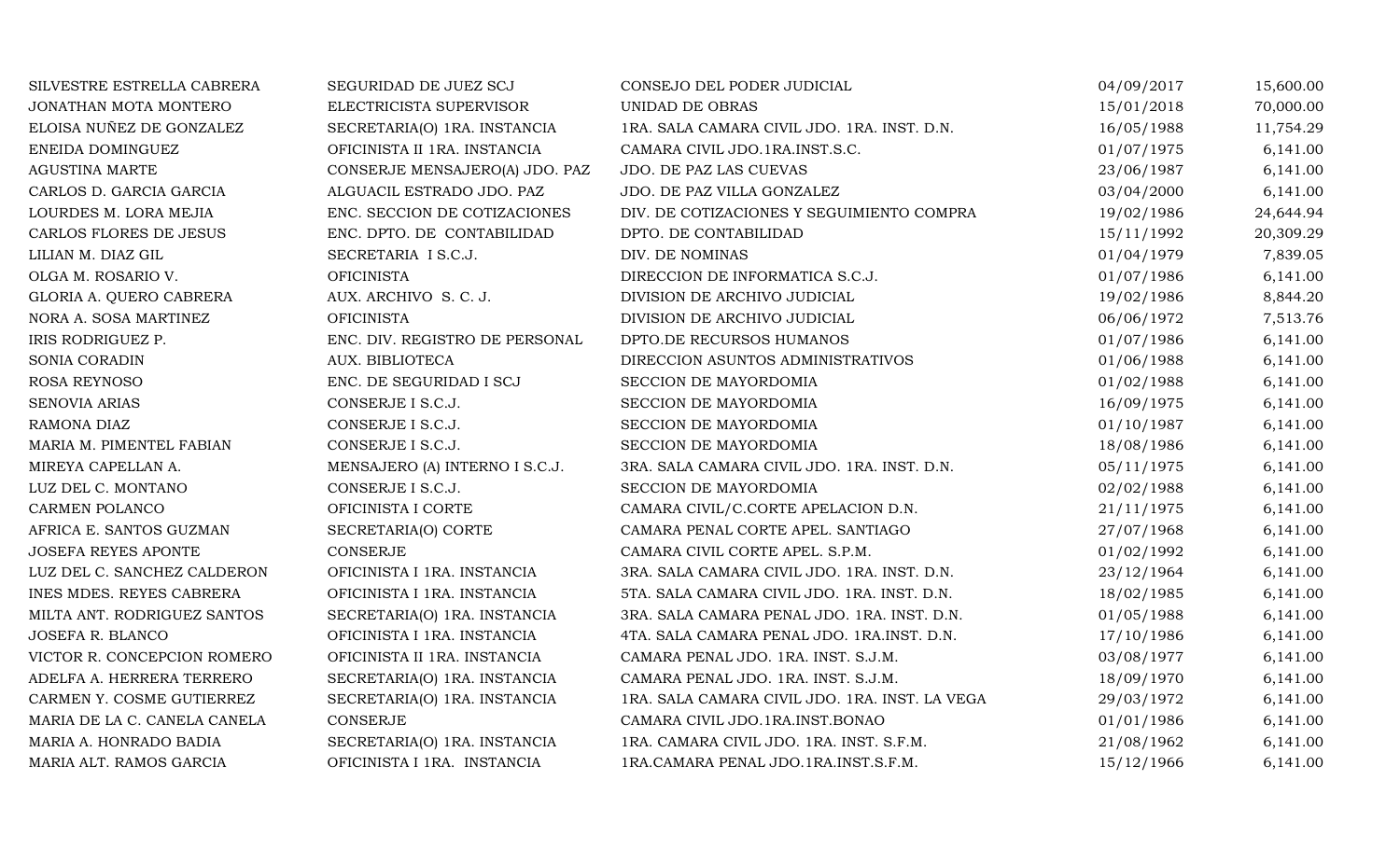| JUAN ANT. SANCHEZ VILLA        |                                                                       | MENSAJERO (A) INTERNO I 1RA. INSTAN 2DA.CAMARA PENAL JDO.1RA.INST.S.F.M. | 03/04/1987 | 6,141.00  |
|--------------------------------|-----------------------------------------------------------------------|--------------------------------------------------------------------------|------------|-----------|
| RAMONA JIMENEZ LIZARDO         | OFICINISTA I 1RA. INSTANCIA                                           | 2DA.CAMARA PENAL JDO.1RA.INST.S.F.M.                                     | 30/11/1970 | 6,141.00  |
| JOSEFA ALT. MEJIA MIESES       | SECRETARIA(O) 1RA. INSTANCIA                                          | 2DA.CAMARA PENAL JDO.1RA.INST.S.F.M.                                     | 27/11/1978 | 6,141.00  |
| MARCIANA ALT. RAMIREZ CORONA   | JUEZ 1RA. INSTANCIA                                                   | 3RA. SALA CAMARA PENAL JDO. 1RA. INST. STGO.                             | 16/11/1976 | 21,878.83 |
| <b>JULIA ARRIAGA PONTIER</b>   | OFICINISTA I 1RA. INSTANCIA                                           | CAMARA PENAL JDO. 1RA. INST. EL SEIBO                                    | 09/09/1970 | 6,141.00  |
| VALENTIN SUAREZ G.             | ALGUACIL ESTRADO 1RA. INSTANCIA                                       | CAMARA PENAL JDO. 1RA. INST. MARIA TRINIDAD SANCHE                       | 01/05/1967 | 6,141.00  |
| AMELIA DEL ORBE PEÑA           | OFICINISTA I INSTRUCCION                                              | 2DO. JDO. DE LA INSTRUCCION D.N.                                         | 08/05/1973 | 6,141.00  |
| PACO PEREZ REYES               | MENSAJERO (A) INTERNO I INSTRUCCIOI 3ER. JDO. DE LA INSTRUCCION D.N.  |                                                                          | 02/01/1986 | 6,141.00  |
| CARMEN L. PERALTA CASTELLANOS  | OFICINISTA I INSTRUCCION                                              | 4TO. JDO. DE LA INSTRUCCION D.N.                                         | 01/06/1991 | 6,141.00  |
| FIDIAS GONZALEZ VICIOSO        | OFICINISTA I INSTRUCCION                                              | 5TO. JDO. DE LA INSTRUCCION D.N.                                         | 08/09/1972 | 6,141.00  |
| JULIO H. HERRERA MATOS         | SECRETARIA(O) JDO. INSTRUCCION.                                       | JDO. DE LA INSTRUCCION S.J.M.                                            | 10/04/1984 | 1,125.85  |
| <b>GUARIONEX BRITO TAVERAS</b> | MENSAJERO (A) INTERNO II INSTRUCCIO JDO.DE LA INSTRUCCION S.F.M.      |                                                                          | 29/08/1979 | 6,141.00  |
| RAMONA REYES CARRASCO          | CONSERJE-MENSAJERO(A) INSTRUCCIO JDO. DE LA INSTRUCCION DAJABON       |                                                                          | 01/01/1986 | 6,141.00  |
| CARMEN MA. MORALES MORALES     | SECRETARIA(O) JDO. INSTRUCCION.                                       | JDO. DE LA INSTRUCCION S.P.M.                                            | 07/07/1964 | 6,141.00  |
| EDELMIRA RAMIREZ DE ESPINAL    |                                                                       | CONSERJE-MENSAJERO(A) INSTRUCCIO JDO. DE LA INSTRUCCION HATO MAYOR       | 01/10/1986 | 6,141.00  |
| MARIA A. PAULINO MARTE         | CONSERJE INSTRUCCION.                                                 | JDO. DE PAZ DE LA 1RA. CIRC. D.N.                                        | 22/01/1977 | 6,141.00  |
| CESAR A. VALLEJO NICOLAS       | MENSAJERO (A) INTERNO II INSTRUCCIO JDO. DE PAZ DE LA 1RA. CIRC. D.N. |                                                                          | 03/05/1968 | 6,141.00  |
| MERCEDES HIRALDO               | CONSERJE I JDO. PAZ                                                   | JDO. DE PAZ DE LA 2DA. CIRC. D.N.                                        | 01/07/1989 | 6,141.00  |
| RAMONA FLORES DE MATOS         | SECRETARIA(O) JDO. PAZ                                                | JDO. DE PAZ DE LA 3RA. CIRC. D.N.                                        | 31/08/1984 | 6,141.00  |
| CARMEN A. CASADO MARTINEZ      | OFICINISTA I JDO. PAZ                                                 | JDO. DE PAZ DE LA 1RA. CIRC. S.D. ESTE                                   | 22/10/1969 | 6,141.00  |
| INES JOSE G.                   | CONSERJE I JDO. PAZ                                                   | JDO. DE PAZ DE LA 2DA. CIRC. S.D. ESTE                                   | 25/03/1987 | 941.00    |
| SILVESTRE COCO                 | OFICINISTA I JDO. PAZ                                                 | 1RA. SALA JDO. DE PAZ ESP. TRANS. D.N.                                   | 01/04/1970 | 6,141.00  |
| ELISA VIVIECA                  | CONSERJE I JDO. PAZ                                                   | 2DA. SALA JDO. DE PAZ ESP. TRANS. D.N.                                   | 17/07/1979 | 6,141.00  |
| TERESA MORA DE LA ROSA         | CONSERJE I JDO. PAZ                                                   | 2DA. SALA JDO. DE PAZ ESP. TRANS. D.N.                                   | 01/04/1985 | 6,141.00  |
| JUANA JIMENEZ E.               | SECRETARIA(O) JDO. PAZ                                                | JDO. DE PAZ SABANA GRANDE DE BOYA                                        | 15/10/1986 | 6,141.00  |
| ARGENTINA ORTIZ PERDOMO        | CONSERJE MENSAJERO(A) JDO. PAZ                                        | JDO. DE PAZ NIZAO                                                        | 21/10/1986 | 6,141.00  |
| MARIA SEVERINO DE LEON         | MENSAJERO (A) INTERNO JDO. PAZ                                        | JDO. DE PAZ AZUA                                                         | 22/08/1974 | 6,141.00  |
| MIGUELINA PEÑA MENDEZ          | SECRETARIA(O) JDO. PAZ                                                | JDO. DE PAZ PARAISO                                                      | 14/10/1986 | 6,141.00  |
| DAVID A. FELIZ FELIZ           | SECRETARIA(O) JDO. PAZ                                                | JDO. DE PAZ CABRAL                                                       | 25/09/1986 | 6,141.00  |
| MERCEDES SEGURA CUEVAS         | CONSERJE                                                              | JDO. DE PAZ POLO                                                         | 25/09/1986 | 6,141.00  |
| SERGIO OLIVERO FELIZ           | <b>JUEZ DE PAZ</b>                                                    | JDO. DE PAZ TAMAYO                                                       | 01/05/1987 | 10,939.42 |
| NURIS M. NOVAS MATOS           | CONSERJE-MENSAJERO(A)                                                 | JDO.DE PAZ JIMANI                                                        | 07/10/1986 | 6,141.00  |
| MIGUEL MEDINA PEREZ            | JUEZ DE PAZ                                                           | JDO. DE PAZ LA DESCUBIERTA                                               | 01/06/1987 | 12,502.19 |
|                                |                                                                       |                                                                          |            |           |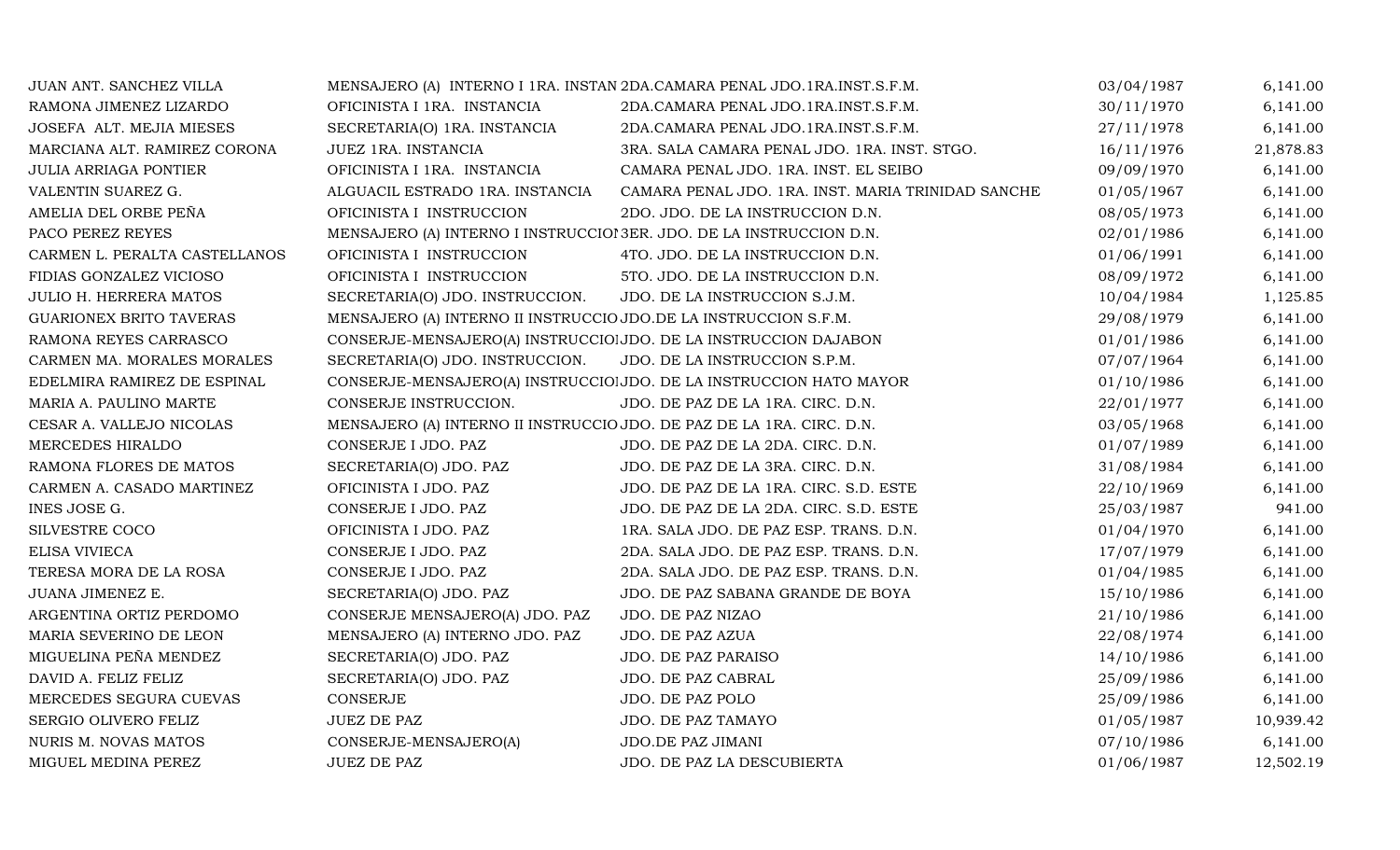| LIVIO G. RIVAS                  | ALGUACIL ESTRADO JDO. PAZ      | JDO. DE PAZ LA DESCUBIERTA                 | 27/04/1987 | 6,141.00  |
|---------------------------------|--------------------------------|--------------------------------------------|------------|-----------|
| EUGENIA PEREZ SANTANA           | <b>JUEZ DE PAZ</b>             | JDO. DE PAZ POSTRER RIO                    | 01/06/1993 | 10,939.42 |
| PEDRO REYES MEDINA              | SECRETARIA(O) JDO. PAZ         | JDO. DE PAZ POSTRER RIO                    | 04/03/1987 | 6,141.00  |
| <b>BIENVENIDA VELOZ</b>         | CONSERJE MENSAJERO(A) JDO. PAZ | JDO. DE PAZ CRISTOBAL                      | 13/10/1986 | 6,141.00  |
| ROSAURA FERRERAS FERRERAS       | CONSERJE MENSAJERO(A) JDO. PAZ | JDO. DE PAZ PEDERNALES                     | 05/03/1962 | 6,141.00  |
| XIOMARA A. MONTERO JIMENEZ      | <b>JUEZ DE PAZ</b>             | JDO. DE PAZ LAS MATAS DE FARFAN            | 01/12/1992 | 10,939.42 |
| RAMON A. MORETA                 | CONSERJE MENSAJERO(A) JDO. PAZ | JDO. DE PAZ LAS MATAS DE FARFAN            | 21/01/1963 | 6,141.00  |
| SIMONA FAMILIA ZABALA           | SECRETARIA(O) JDO. PAZ         | JDO. DE PAZ LAS MATAS DE FARFAN            | 02/11/1982 | 6,141.00  |
| VENECIA RUIZ MATEO              | CONSERJE MENSAJERO(A) JDO. PAZ | JDO. DE PAZ ELIAS PIÑA                     | 10/03/1987 | 6,141.00  |
| AUGUSTO E. OVIEDO PEÑA          | <b>JUEZ DE PAZ</b>             | JDO. DE PAZ BANICA                         | 30/10/1984 | 10,939.42 |
| FRANCISCA R. PEREZ PEÑA         | CONSERJE                       | JDO. DE PAZ DE LA 1RA. CIRC. LA VEGA       | 01/10/1987 | 6,141.00  |
| RAMONA DE JESUS ROSARIO         | CONSERJE                       | JDO. DE PAZ MONSEÑOR NOUEL                 | 29/02/1988 | 6,141.00  |
| ADRIANO GONZALEZ PANTALEON      | <b>CONSERJE</b>                | JDO.DE PAZ MOCA                            | 03/07/1987 | 6,141.00  |
| ANA J. LOPEZ GERMOSEN           | CONSERJE MENSAJERO(A) JDO. PAZ | JDO. DE PAZ JOSE CONTRERAS                 | 14/05/1990 | 6,141.00  |
| LOURDES M. NUÑEZ ROSARIO        | OFICINISTA II JDO. PAZ         | JDO.DE PAZ SALCEDO                         | 22/01/1985 | 6,141.00  |
| MANUEL E. SOSA CRUZ             | SECRETARIA(O) JDO. PAZ         | JDO. DE PAZ VILLA VASQUEZ                  | 01/03/1962 | 6,141.00  |
| DULCE M. ESTEVEZ                | CONSERJE MENSAJERO(A) JDO. PAZ | JDO. DE PAZ ESPERANZA                      | 19/01/1987 | 6,141.00  |
| EVARISTO JIMENEZ FIGUEREO       | <b>JUEZ DE PAZ</b>             | JDO. DE PAZ RESTAURACION                   | 03/06/1987 | 10,939.42 |
| ROSA PAREDES GARCIA             | CONSERJE                       | JDO.DE PAZ S.F.M.                          | 04/01/1986 | 6,141.00  |
| JUAN SEBASTIAN RODRIGUEZ        | ALGUACIL ESTRADO JDO. PAZ      | JDO. DE PAZ HOSTOS                         | 04/06/1987 | 6,141.00  |
| PEDRO HERNANDEZ CRUCEY          | ALGUACIL ESTRADO JDO. PAZ      | JDO. DE PAZ VILLA RIVAS                    | 04/01/1986 | 6,141.00  |
| FRANCISCA A. TEJADA             | OFICINISTA II JDO. PAZ         | JDO.DE PAZ NAGUA                           | 10/02/1964 | 6,141.00  |
| JOSE P. FLORES M.               | JUEZ DE PAZ                    | JDO. DE PAZ LAS TERRENAS                   | 15/05/1984 | 12,502.19 |
| HILDA L. LAMARCHE UBIERA        | SECRETARIA(O) JDO. PAZ         | JDO. DE PAZ EL SEIBO                       | 13/10/1986 | 6,141.00  |
| SENAIDA A. ALVAREZ PEREZ        | <b>CONSERJE</b>                | TRIBUNAL SUPERIOR DE TIERRAS, D.N.         | 06/08/1987 | 6,141.00  |
| YDALIA PORTORREAL               | CONSERJE                       | TRIBUNAL SUPERIOR DE TIERRAS, D.N.         | 01/10/1987 | 6,141.00  |
| YOLANDA E. DE WINDT DE GAUTREAU | ABOGADO AYUDANTE               | TRIBUNAL SUPERIOR DE TIERRAS, D.N.         | 01/10/1987 | 13,258.57 |
| MARTA N. MONTAS RAMIREZ         | <b>OFICINISTA</b>              | TRIBUNAL SUPERIOR DE TIERRAS, D.N.         | 01/11/1974 | 6,141.00  |
| HILDA CARRASCO PEREZ            | OFICINISTA I T.S.T.            | TRIBUNAL SUPERIOR DE TIERRAS, D.N.         | 03/05/1971 | 6,141.00  |
| MARIA G. DALMASI LORA           | OFICINISTA I T. TIERRAS J.O.   | 1RA. SALA TRIBUNAL DE TIERRAS J.O. LA VEGA | 23/11/1963 | 6,141.00  |
| CARMELA MATOS TEJEDA            | CONSERJE                       | TRIBUNAL DE TIERRAS J.O. AZUA              | 13/10/1986 | 6,141.00  |
| RAMON A. GUTIERREZ GARCIA       | OFICINISTA I T. TIERRAS J.O.   | TRIBUNAL DE TIERRAS J.O. MONTE CRISTI      | 21/09/1988 | 6,141.00  |
| JOSEFA A. CUESTA DE MAÑON       | OFICINISTA II R.T.             | REGISTRO DE TITULOS D.N.                   | 03/08/1969 | 7,071.23  |
|                                 |                                |                                            |            |           |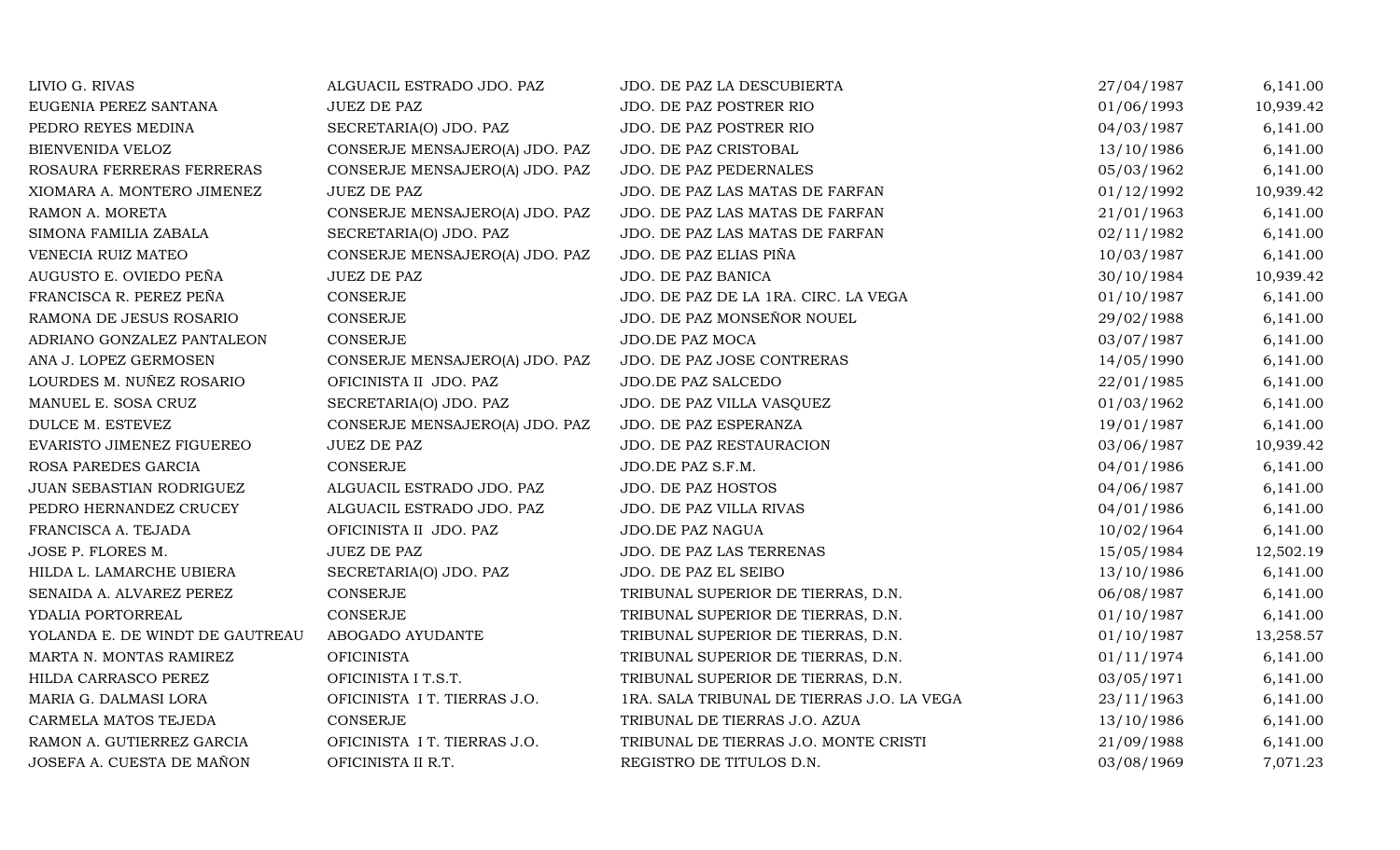| ANA M. BAUTISTA                                           | OFICINISTA II R.T.              | REGISTRO DE TITULOS D.N.                           | 01/01/1986 | 6,141.00  |
|-----------------------------------------------------------|---------------------------------|----------------------------------------------------|------------|-----------|
| MIRELLA DE LA ROSA DOMINGUEZ                              | OFICINISTA II R.T.              | REGISTRO DE TITULOS D.N.                           | 14/02/1968 | 6,141.00  |
| DORA H. STERLING VAZQUEZ                                  | <b>OFICINISTA</b>               | REGISTRO DE TITULOS D.N.                           | 11/05/1987 | 6,141.00  |
| CARMEN L. SANTOS PIMENTEL                                 | OFICIAL MAYOR                   | REGISTRO DE TITULOS SANTIAGO                       | 01/04/1958 | 6,141.00  |
| CARMEN L. EDUARDO ICIANO                                  | <b>OFICINISTA</b>               | REGISTRO DE TITULOS LA VEGA                        | 09/10/1970 | 6,141.00  |
| JUAN DE LA C. TEJEDA ACOSTA                               | REGISTRADOR DE TITULOS          | REGISTRO DE TITULOS MONTE CRISTI                   | 15/11/1978 | 12,502.19 |
| JUANA LUCIA A. SANCHEZ G.                                 | OFICINISTA II R.T.              | REGISTRO DE TITULOS MONTE CRISTI                   | 14/01/1977 | 6,141.00  |
| ALTAGRACIA A. GIL NOBLE                                   | ASIST. DIRECTOR DE MENSURAS     | DIRECCION NACIONAL MENSURAS CATASTRALES            | 16/04/1964 | 6,141.00  |
| FELIX R. CUEVAS RUFINO                                    | OFICINISTA MEC. II              | DIRECCION GENERAL MENSURAS CATASTRALES             | 16/01/1967 | 1,023.50  |
| RAFAELA DE JS. PEÑA LORA                                  | CONSERJE I MENSURAS             | DIRECCION NACIONAL MENSURAS CATASTRALES            | 01/02/1988 | 6,141.00  |
| MARIA DEL R. CUELLO PARADIS                               | JUEZ 1RA. INSTANCIA             | 5TA. SALA CAMARA PENAL JDO. 1RA. INST.D.N.         | 01/11/1985 | 21,878.83 |
| FRANCIA C. MARTINEZ DRULLARD                              | JUEZ DE LA INSTRUCCION          | 2DO. JDO. DE LA INSTRUCCION D.N.                   | 28/09/1982 | 21,878.83 |
| LUIS J. BOURGET FROMETA                                   | JUEZ 1ER. SUSTITUTO CORTE       | CAMARA CIVIL CORTE APEL. S.C.                      | 10/11/1980 | 39,170.92 |
| ALTAGRACIA A. RODRIGUEZ VICTORIA                          | SECRETARIA(O) JDO. INSTRUCCION. | 2DA. SALA CAMARA PENAL JDO. 1RA. INST. D.N.        | 01/01/1986 | 6,141.00  |
| JOSEFINA GURIDIS POZO                                     | CONSERJE IV 1RA. INSTANCIA      | CAMARA CIVIL JDO.1RA.INST.S.C.                     | 01/03/1988 | 6,141.00  |
| DAYSI R. VASQUEZ CRUZ                                     | OFICINISTA I 1RA. INSTANCIA     | 3RA. SALA CAMARA PENAL JDO. 1RA. INST. STGO.       | 09/04/1989 | 6,141.00  |
| CARMEN DE LOS A. LUCIANO GARCIA                           | SECRETARIA(O) 1RA. INSTANCIA    | PCIA. JDO. DE TRABAJO SANTIAGO                     | 19/08/1988 | 6,141.00  |
| CAROLINA A. VICTORIA                                      | OFICINISTA I 1RA. INSTANCIA     | CAMARA PENAL JDO. 1RA. INST. MARIA TRINIDAD SANCHE | 12/09/1988 | 6,141.00  |
| ESTHER M. AMOR PEÑA                                       | OFICINISTA I INSTRUCCION        | 1ER. JDO. DE LA INSTRUCCION D.N.                   | 01/03/1991 | 6,141.00  |
| <b>JULIANA PINEDA</b>                                     | CONSERJE MENSAJERO(A) JDO. PAZ  | JDO. DE PAZ AZUA                                   | 06/06/1987 | 6,141.00  |
| FELICIA CUEVAS CARVAJAL                                   | OFICINISTA II JDO. PAZ          | JDO. DE PAZ POSTRER RIO                            | 03/04/1987 | 6,141.00  |
| GREGORIO ARIAS CARRASCO                                   | JUEZ 1RA. INSTANCIA             | 1RA. CAMARA PENAL JDO. 1RA. INST. BARAHONA         | 25/11/1991 | 22,152.31 |
| MARITZA MEJIA DUVERGE                                     | OFICINISTA II JDO. PAZ          | JDO. DE PAZ SAN JOSE DE OCOA                       | 23/03/1988 | 6,141.00  |
| FRANCISCO J. NUÑEZ GOMEZ                                  | JUEZ 2DO. SUSTITUTO CORTE       | CAMARA PENAL CORTE APEL. LA VEGA                   | 20/09/1991 | 38,512.87 |
| MELBA FCA. HENRIQUEZ GUZMAN                               | OFICINISTA I 1RA. INSTANCIA     | 10MA. SALA CAMARA PENAL JDO. 1RA. INST. D.N.       | 14/03/1977 | 6,141.00  |
| ROSA J. DE LOS SANTOS G.                                  | SECRETARIA(O) JDO. INSTRUCCION. | 3ER. JDO. DE LA INSTRUCCION D.N.                   | 01/09/1965 | 6,141.00  |
| ISABEL E. DE LOS SANTOS GOMEZ                             | SECRETARIA(O) JDO. INSTRUCCION. | 5TO. JDO. DE LA INSTRUCCION D.N.                   | 15/01/1965 | 6,141.00  |
| RICHARDIN DE J. DOTEL                                     | <b>JUEZ DE PAZ</b>              | JDO. DE PAZ FUNDACION                              | 27/05/1987 | 7,643.31  |
| EURIPIDES A. GARCIA GARCIA                                | JUEZ 1ER. SUSTITUTO CORTE       | CAMARA PENAL CORTE APEL. S.F.M.                    | 17/03/1961 | 37,180.42 |
| PEDRO A. FERNANDEZ SALCEDO                                | JUEZ PRESIDENTE CORTE           | CAMARA CIVIL CORTE APEL. SANTIAGO                  | 11/07/1980 | 40,039.99 |
| RAFAEL A. RODRIGUEZ GONZALEZ                              | JUEZ 2DO. SUSTITUTO CORTE       | CAMARA CIVIL CORTE APEL. SANTIAGO                  | 12/08/1982 | 37,310.00 |
| ROSAURA JULIA JIMENEZ DAJER DE LOP JUEZ DE LA INSTRUCCION |                                 | JDO.DE LA INSTRUCCION BONAO                        | 01/12/1987 | 26,910.97 |
| LUIS E. MOREL POUERIE                                     | JUEZ T.S.T.                     | TRIBUNAL SUPERIOR DE TIERRAS, D.N.                 | 07/07/1999 | 37,390.08 |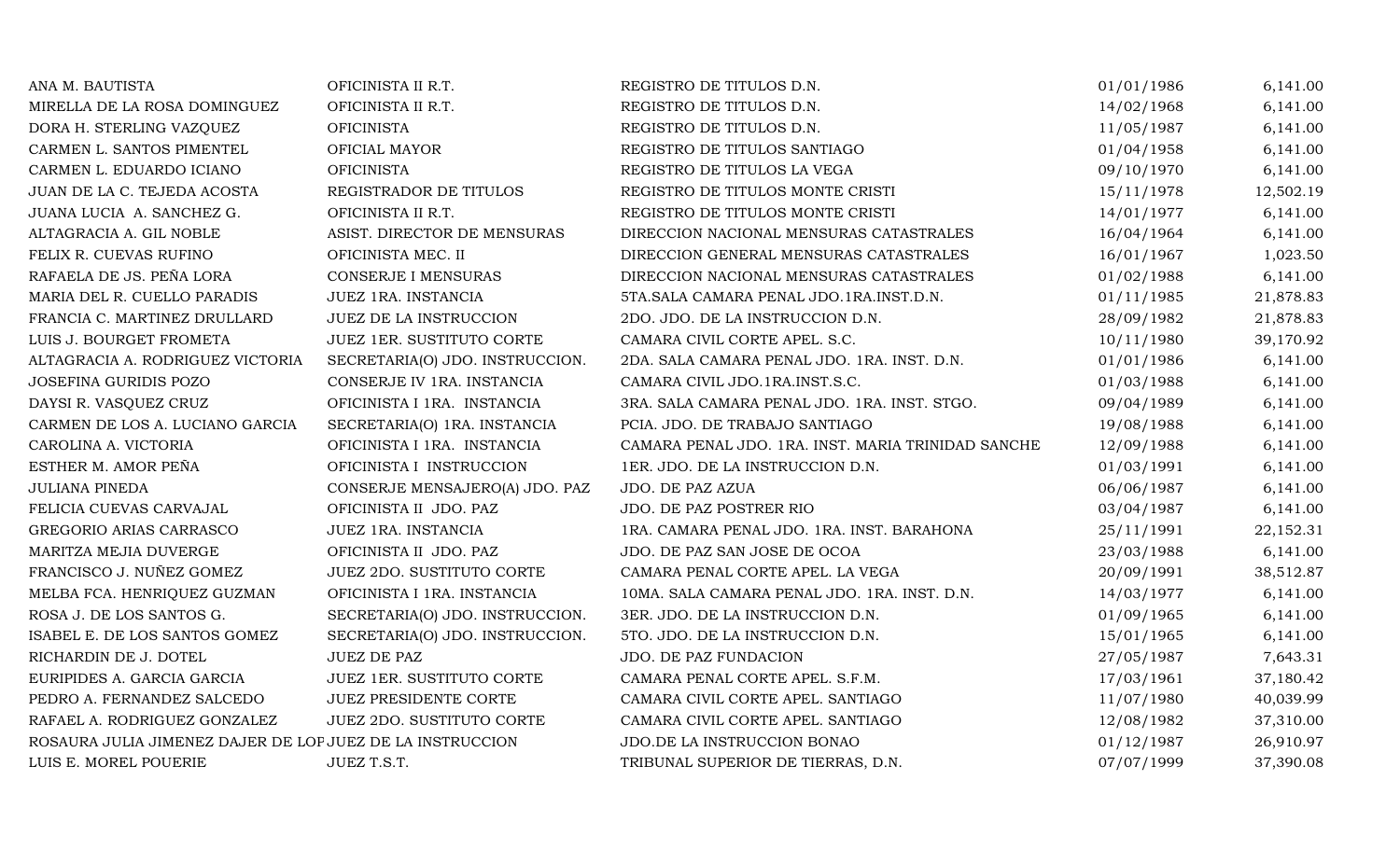| GENOVEVA I. ROSARIO                                               | CONSERJE T.T.J.O.                                                   | 1RA. SALA TRIBUNAL DE TIERRAS J.O.S.F.M.                                 | 14/08/1980 | 6,141.00  |
|-------------------------------------------------------------------|---------------------------------------------------------------------|--------------------------------------------------------------------------|------------|-----------|
| ELIDA E. SANCHEZ NINA                                             | REGISTRADOR DE TITULOS                                              | REGISTRO DE TITULOS S.C.                                                 | 17/12/1986 | 17,199.43 |
| LUCIA M. REYES PEREZ                                              | <b>JUEZ DE PAZ</b>                                                  | JDO. DE PAZ DE LA 2DA. CIRC. D.N.                                        | 16/11/1992 | 17,654.87 |
| RUTH MONTALVO FRANCISCO                                           | JUEZ T.T.J.O.                                                       | TRIBUNAL DE TIERRAS J.O. S.C.                                            | 14/12/1998 | 30,099.01 |
| RAMON ANT. CARABALLO ABREU                                        | CONSERJE MENSAJERO(A) JDO. PAZ                                      | JDO. DE PAZ LICEY AL MEDIO                                               | 13/01/1964 | 6,141.00  |
| AMERICA G. ESPINAL HUED                                           | <b>OFICINISTA</b>                                                   | REGISTRO DE TITULOS SANTIAGO                                             | 26/06/1989 | 6,141.00  |
| JOSEFINA SUAZO ABREU                                              |                                                                     | DIRECTOR GENERAL MENSURAS CATAS' DIRECCION NACIONAL MENSURAS CATASTRALES | 01/11/1960 | 33,287.06 |
| ELIGIA DE LA CRUZ                                                 | CONSERJE I S.C.J.                                                   | SECCION DE MAYORDOMIA                                                    | 01/06/1991 | 6,141.00  |
| <b>LEON FLORES</b>                                                | <b>JUEZ CORTE</b>                                                   | 1RA. SALA CORTE DE TRABAJO D.N.                                          | 11/11/1992 | 33,102.89 |
| LUCINDA ESPINAL                                                   | CONSERJE-MENSAJERO(A)                                               | JDO. DE PAZ SAN RAFAEL DEL YUMA                                          | 24/10/1986 | 6,141.00  |
| ANERTA ALT. RODRIGUEZ                                             | <b>JUEZ CORTE</b>                                                   | CORTE DE APEL. MONTE CRISTI                                              | 10/12/1977 | 33,350.33 |
| MILEDYS S. SOSA R.                                                | JUEZ 1RA. INSTANCIA                                                 | CAMARA P.JDO.1RA.INST.1ERA.SALA STGO.                                    | 25/07/1974 | 29,217.62 |
| BIENVENIDA BELLIARD                                               | JUEZ DE INSTRUCCION.                                                | 3ER. JDO. DE LA INSTRUCCION D.N.                                         | 15/03/1970 | 36,856.91 |
| ALTAGRACIA M. PLACENCIO FORTUNA                                   | SECRETARIA(O) JDO. PAZ                                              | JDO. DE PAZ BAJOS DE HAINA                                               | 28/04/1988 | 6,141.00  |
| JUANA TRAVIESO VASQUEZ                                            | OFICINISTA II JDO. PAZ                                              | JDO. DE PAZ VILLA RIVAS                                                  | 01/08/1993 | 6,141.00  |
| AMELIA VALDEZ M.                                                  | OFICIAL MAYOR R.T.                                                  | REGISTRO DE TITULOS NAGUA                                                | 01/06/1987 | 6,141.00  |
| OLGA E. DIAZ DIAZ                                                 | OFICINISTA III 1RA. INSTANCIA                                       | 3RA. SALA CAMARA PENAL JDO. 1RA. INST. D.N.                              | 03/03/1987 | 6,141.00  |
| MANUEL A. LEMONIER JIMENEZ                                        | ALGUACIL ESTRADO 1RA. INSTANCIA                                     | CAMARA CIVIL JDO. 1RA. INST. AZUA                                        | 26/05/1987 | 506.00    |
| LUZ M. DEL CARMEN RODRIGUEZ GAUTROFICINISTA VI T.S.T.             |                                                                     | TRIBUNAL SUPERIOR DE TIERRAS, D.N.                                       | 31/01/1969 | 6,141.00  |
| MARIA A. CASTRO AGRAMONTE                                         | MENSAJERO (A) INTERNO I 1RA. INSTAN CAMARA PENAL JDO.1RA.INST.COTUI |                                                                          | 01/04/1989 | 6,141.00  |
| DANIEL MEDINA BELLIARD                                            | ALGUACIL ESTRADO 1RA. INSTANCIA                                     | JDO. DE 1RA. INST. DAJABON                                               | 01/12/1986 | 6,141.00  |
| NEREYDA E. JAQUEZ LOZANO                                          | CONSERJE INSTRUCCION.                                               | 2DO. JDO. DE LA INSTRUCCION SANTIAGO                                     | 13/09/1972 | 6,141.00  |
| GUARINA E. MERCEDES HERNANDEZ FEI SECRETARIA(O) JDO. INSTRUCCION. |                                                                     | JDO. DE LA INSTRUCCION SANTIAGO RODRIGUEZ                                | 17/01/1997 | 6,141.00  |
| DOMINGO GUZMAN MORETA FELIZ                                       | SECRETARIA(O) JDO. PAZ                                              | <b>JDO. DE PAZ PARAISO</b>                                               | 01/08/1995 | 6,141.00  |
| NEREIDA FLORIAN SANTANA                                           | CONSERJE MENSAJERO(A) JDO. PAZ                                      | JDO. DE PAZ BAORUCO                                                      | 05/08/1999 | 6,141.00  |
| <b>JUSTO FERRERAS PEREZ</b>                                       | ALGUACIL ESTRADO JDO. PAZ                                           | JDO. DE PAZ POSTRER RIO                                                  | 01/08/1992 | 6,141.00  |
| ANA M. BAEZ ROSARIO                                               | CONSERJE MENSAJERO(A) JDO. PAZ                                      | JDO. DE PAZ DAJABON                                                      | 01/02/1993 | 6,141.00  |
| ELBA H. VARGAS FRIAS                                              | SECRETARIA(O) JDO. PAZ                                              | JDO. DE PAZ LOMA DE CABRERA                                              | 03/12/1990 | 6,141.00  |
| CRISTINO RODRIGUEZ                                                | OFICINISTA VI T.S.T.                                                | TRIBUNAL SUPERIOR DE TIERRAS, D.N.                                       | 01/07/1996 | 6,141.00  |
| MAXIMO S. ROSARIO RODRIGUEZ                                       | ENC. ALMACEN T.S.T.                                                 | TRIBUNAL SUPERIOR DE TIERRAS, D.N.                                       | 01/12/1991 | 6,141.00  |
| ANTHIA M. REYES JIMENEZ                                           | SECRETARIA(O) JDO. PAZ                                              | JDO. DE PAZ MONTE CRISTI                                                 | 21/07/1989 | 6,141.00  |
| RAFAEL CONTRERAS CONTRERAS                                        | OFICINISTA VII T. S.T.                                              | TRIBUNAL SUPERIOR DE TIERRAS, D.N.                                       | 01/06/1991 | 6,141.00  |
| VIRGINIA SUERO ESPINAL                                            | CONSERJE T.S.T.                                                     | TRIBUNAL SUPERIOR DE TIERRAS, D.N.                                       | 01/11/1988 | 6,141.00  |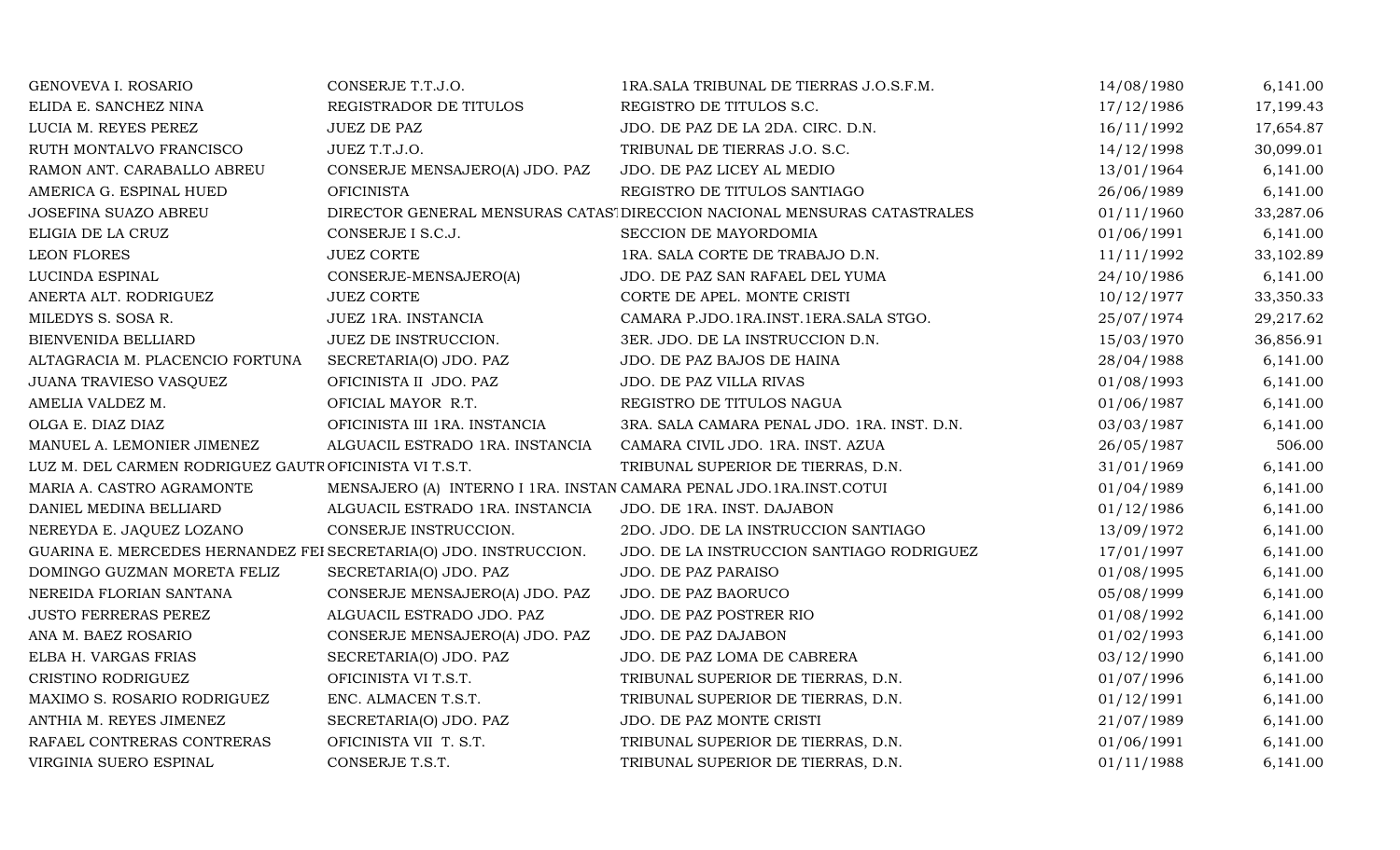| ROSARIO N. ARIAS GERMAN      | OFICINISTA I T. TIERRAS J.O.    | TRIBUNAL DE TIERRAS J.O. S.C.                                                        | 25/02/1969 | 6,141.00  |
|------------------------------|---------------------------------|--------------------------------------------------------------------------------------|------------|-----------|
| NERY MEDINA DIAZ             | OFICINISTA II JDO. PAZ          | JDO. DE PAZ PARAISO                                                                  | 04/12/1978 | 6,141.00  |
| EUDES M. ENCARNACION FELIZ   | SECRETARIA(O) JDO. PAZ          | JDO. DE PAZ LAS SALINAS                                                              | 26/06/1987 | 6,141.00  |
| SENEO MONTERO MONTAS         | ALGUACIL ESTRADO JDO. PAZ       | JDO. DE PAZ EL CERCADO                                                               | 21/04/1987 | 6,141.00  |
| ANA FCA. FELIZ SANCHEZ       | OFICINISTA II 1RA. INSTANCIA    | 1RA. SALA CAMARA PENAL JDO. 1RA. INST. D.N.                                          | 04/10/1948 | 6,141.00  |
| LUCILA NUÑEZ CASTRO          | CONSERJE I 1RA. INSTANCIA       | JDO. DE 1RA. INST. DAJABON                                                           | 01/05/1991 | 6,141.00  |
| LUIS MARIÑEZ PEÑA            | SEGURIDAD DE PLANTA             | OFIC. DE SEGURIDAD S.C.J.                                                            | 01/05/2018 | 19,197.23 |
| KATIUSCA BLANCO D'OLEO       | SUPERVISOR DE ARCHIVO           | OFIC. COORDINADORA ARCHIVO JUDICIAL                                                  | 08/05/2017 | 29,580.00 |
| ANTONIO ACOSTA               | ALGUACIL DE ESTRADO             | 4TA. SALA CAMARA CIVIL JDO. 1RA. INST. D.N.                                          | 01/07/2007 | 14,760.00 |
| ANDONY M. ESTEVEZ TAVERAS    | OFICINISTA J.O.                 | 1RA. SALA TRIBUNAL DE TIERRAS J.O. SANTIAGO                                          | 13/07/2007 | 15,720.00 |
| ALTAGRACIA BATISTA ALCANTARA | <b>CONSERJE</b>                 | DPTO. DE MANTENIMIENTO J.I.                                                          | 01/01/2007 | 14,160.00 |
| ANGEL ML. DE LEON RAMIREZ    | ENC. MANTENIMIENTO              | DPTO. ADMINISTRATIVO S.F.M.                                                          | 01/04/2007 | 45,540.00 |
| BERNARDA ALT. DIAZ RIVERA    | <b>CONSERJE</b>                 | DPTO. ADMINISTRATIVO S.F.M.                                                          | 01/01/2007 | 12,444.00 |
| DAYSI MONTILLA GENAO         | CONSERJE                        | DPTO. DE MANTENIMIENTO J.I.                                                          | 01/01/2007 | 14,484.00 |
| ISABEL RODRIGUEZ ABREU       | <b>CONSERJE</b>                 | DPTO. ADMINISTRATIVO S.P.M.                                                          | 01/01/2007 | 12,444.00 |
| JOSEFA MODESTO MARTE         | CONSERJE                        | DPTO. DE MANTENIMIENTO J.I.                                                          | 01/01/2007 | 14,484.00 |
| JUANA FCA. SANCHEZ MOTA      | <b>CONSERJE</b>                 | DPTO. ADMINISTRATIVO S.C.                                                            | 01/01/2007 | 12,444.00 |
| MANUEL E. ESPINAL PERALTA    | VIGILANTE                       | DPTO. ADMINISTRATIVO SANTIAGO                                                        | 01/01/2007 | 12,444.00 |
| MIDONIA DE JESUS SANTOS      | <b>CONSERJE</b>                 | DPTO. ADMINISTRATIVO S.C.                                                            | 01/01/2007 | 12,444.00 |
| RAFAEL ANT. PAYERO RODRIGUEZ | <b>VIGILANTE</b>                | DPTO. ADMINISTRATIVO SANTIAGO                                                        | 01/01/2007 | 12,444.00 |
| LEONOR HERRERA RAMIREZ       | OFICINISTA J.O.                 | TRIBUNAL DE TIERRAS J.O. S.J.M.                                                      | 15/10/2007 | 15,720.00 |
| HAROLD O. COHEN RUIZ         | AUX. DE RECEPCION Y ENTREGA     | CENTRO DE ATENCION AL USUARIO                                                        | 23/01/2018 | 24,240.00 |
| FLAVIO ALB. ESCOTO           | <b>ARCHIVISTA</b>               | 2DA. SALA CAMARA CIVIL JDO. 1RA. INST. D.N.                                          | 01/07/2010 | 13,920.00 |
| WILANDY A. ALMONTE SARITA    | ALGUACIL DE ESTRADO             | SECRETARIA GENERAL JDO. ESP. TRANS.Y MUNIC. SANTIA                                   | 21/06/2017 | 11,426.40 |
| JUAN J. MERCADO RAMIREZ      | ALGUACIL DE ESTRADO             | UNIDAD SERV. A SALAS C.S.S. A.F. SANTIAGO                                            | 29/05/2017 | 11,426.40 |
| ROSA M. TORIBIO MARMOLEJOS   | SERVIDOR HONORIFICO             | DIRECCION GENERAL DE ADM. Y CARRERA JUDICIAL                                         | 01/07/2014 | 1.00      |
| MODESTO JAQUEZ MARQUEZ       | SEGURIDAD DE JUEZ SCJ           | PRIMERA SALA S.C.J.                                                                  | 07/05/2012 | 14,760.00 |
| FELIX ML. ANTIGUA GERMAN     | SUPERVISOR (A) DE MANTENIMIENTO | UNIDAD DE SERVICIOS Y MANTENIMIENTO                                                  | 04/10/2017 | 30,000.00 |
| HECTOR A. DIAZ NEUMANN       |                                 | ASESOR DE ORGANIZACION Y ADMINIST DIRECCION DE GESTION HUMANA Y CARRERA JUDICIAL ADM | 23/11/2012 | 60,000.00 |
| JOAQUIN HERASME PEÑA         |                                 | ENTRENADOR EQUIPO VOLLEYBALL SCJ UNIDAD DE DIFUSION CULTURAL Y DEPORTIVA             | 10/10/2014 | 13,800.00 |
| JUAN C. JIMENEZ HIDALGO      | SUPERVISOR DE SEGURIDAD         | OFIC. DE SEGURIDAD S.C.J.                                                            | 13/09/2017 | 45,000.00 |
| JHENNY R. MARTIN BOBADILLA   | ANALISTA PROGRAMADOR            | DIV. DE MANTENIMIENTO Y ACT. DE SISTEMAS                                             | 23/08/2016 | 67,082.40 |
| ANTHONY REINOSO REYES        | SEGURIDAD PRESIDENTE SCJ        | PRESIDENCIA S.C.J.                                                                   | 01/09/2016 | 30,000.00 |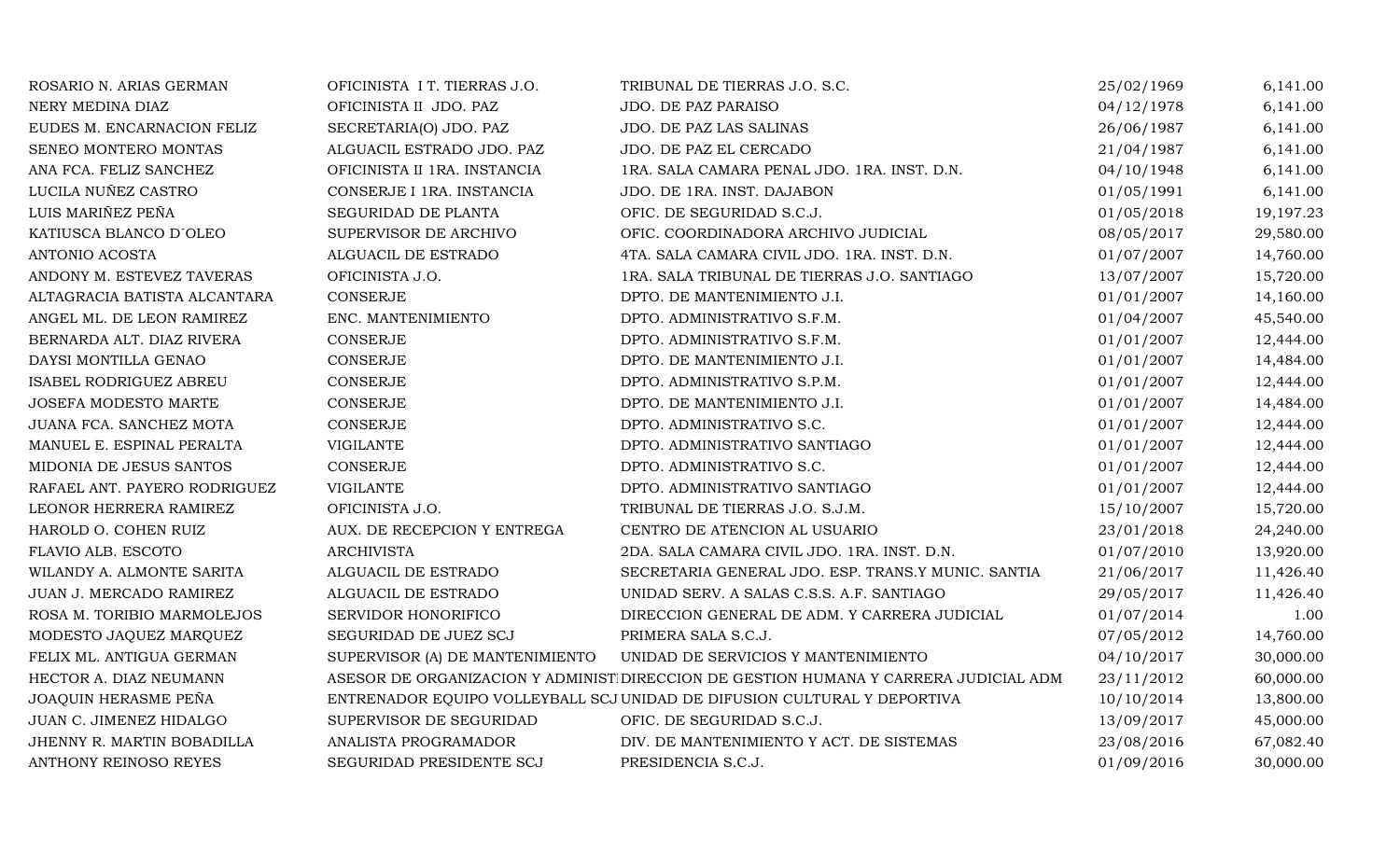| ILSY B. VIGAY CRUZETA                                   | <b>OFICINISTA</b>              | UNIDAD CITAC. NOTIF. Y COM. J.P. S.D.              | 17/10/2016 | 24,240.00  |
|---------------------------------------------------------|--------------------------------|----------------------------------------------------|------------|------------|
| GRISELDA DEL C. GUZMAN CASTILLO                         | <b>ASESOR</b>                  | INSPECTORIA GENERAL DEL CONSEJO DEL PODER JUDICIAL | 01/10/2016 | 21,000.00  |
| FERNANDO A. HERNANDEZ                                   | <b>ASESOR</b>                  | INSPECTORIA GENERAL DEL CONSEJO DEL PODER JUDICIAL | 01/10/2016 | 21,000.00  |
| SONIA VARGAS BAEZ                                       | <b>ASESOR</b>                  | INSPECTORIA GENERAL DEL CONSEJO DEL PODER JUDICIAL | 01/10/2016 | 10,500.00  |
| WILTON A. MARIA GARCIA                                  | <b>ASESOR</b>                  | INSPECTORIA GENERAL DEL CONSEJO DEL PODER JUDICIAL | 01/10/2016 | 21,000.00  |
| RICARDO ANT. SOTO TRONCOSO                              | <b>ASESOR</b>                  | INSPECTORIA GENERAL DEL CONSEJO DEL PODER JUDICIAL | 01/10/2016 | 21,000.00  |
| GREMELY MA. BATISTA DE LA CRUZ                          | <b>ASESOR</b>                  | INSPECTORIA GENERAL DEL CONSEJO DEL PODER JUDICIAL | 01/10/2016 | 21,000.00  |
| ALTAGRACIA LORENZO ROSARIO                              | <b>ASESOR</b>                  | INSPECTORIA GENERAL DEL CONSEJO DEL PODER JUDICIAL | 01/10/2016 | 26,250.00  |
| LAURA M. NAVARRO HERNANDEZ                              | <b>ASESOR</b>                  | INSPECTORIA GENERAL DEL CONSEJO DEL PODER JUDICIAL | 01/10/2016 | 21,000.00  |
| ANTONIO ALONSO GONZALEZ                                 | OFICINISTA 1RA. INSTANCIA      | TRIBUNAL COL. C/P JDO. 1RA. INST. MARIA T.S.       | 04/10/2017 | 15,720.00  |
| ALAIDA LABORDA DE OLEO                                  | OFICINISTA ATENCION USUARIOS   | SECRETARIA GENERAL TRIBUNAL SUPERIOR ADM. D.N.     | 05/06/2017 | 25,920.00  |
| SINDY M. MARTINEZ DE LEON                               | <b>OFICINISTA</b>              | SECRETARIA GENERAL TRIBUNAL SUPERIOR ADM. D.N.     | 19/07/2017 | 24,240.00  |
| CESAR C. VELOZ TIBURCIO                                 | ASESOR Y CONSULTOR             | CONSEJO DEL PODER JUDICIAL                         | 02/01/2017 | 101,760.00 |
| MICHELLE S. MONEGRO BURGOS                              | <b>OFICINISTA</b>              | UNIDAD SERV. A LA INSTRUCCION J.P. S.D.            | 20/04/2017 | 24,240.00  |
| EDDY FCO. PAULINO BALBUENA                              | SEGURIDAD PRESIDENTE SCJ       | PRESIDENCIA S.C.J.                                 | 01/02/2018 | 16,000.00  |
| GEURIS TAVAREZ FERNANDEZ                                | <b>ARCHIVISTA</b>              | OFIC. COORDINADORA ARCHIVO JUDICIAL                | 22/03/2017 | 13,920.00  |
| GREGORIO A. CASTILLO PEÑA                               | <b>ARCHIVISTA</b>              | OFIC. COORDINADORA ARCHIVO JUDICIAL                | 08/03/2017 | 13,920.00  |
| <b>IVAN PUJOLS DICENT</b>                               | OFICINISTA JDO. DE PAZ         | JDO. DE PAZ DE LA 1RA. CIRC. D.N.                  | 20/03/2017 | 16,440.00  |
| ANEURYS R. RODRIGUEZ PERALTA                            | <b>ARCHIVISTA</b>              | OFIC. DE ARCHIVO JUDICIAL PJ SANTIAGO              | 29/05/2017 | 13,920.00  |
| EDDY M. PEREZ GUTIERREZ                                 | OFICINISTA 1RA. INSTANCIA      | 7MA. SALA CAMARA CIVIL JDO. 1RA. INST. SANTIAGO    | 15/05/2017 | 15,720.00  |
| MARIA S. DIAZ ALMONTE                                   | <b>OFICINISTA</b>              | SECRETARIA GENERAL TRIBUNAL SUPERIOR ADM. D.N.     | 21/08/2017 | 24,240.00  |
| FERNANDO A. DIAZ CRUZ                                   | <b>OFICINISTA</b>              | SECRETARIA GENERAL TRIBUNAL SUPERIOR ADM. D.N.     | 17/08/2017 | 24,240.00  |
| TEOFILA DEL R. POLONIA MARTINEZ                         | <b>AUXILIAR ADMINISTRATIVO</b> | DIV. DE RECLUTAMIENTO Y SELECCION PERSONAL         | 24/04/2017 | 24,240.00  |
| MIORELIS M. CORDERO MORILLO                             | <b>OFICINISTA</b>              | 3RA. SALA CAMARA CIVIL JDO. 1RA. INST. D.N.        | 12/05/2017 | 20,760.00  |
| ROXANNA J. RODRIGUEZ RUIZ                               | <b>OFICINISTA</b>              | UNIDAD SERV. MERO TRAMITE J.P. S.D. OESTE          | 04/01/2018 | 20,760.00  |
| JOLI M. PEREZ PEREYRA                                   | OFICINISTA 1RA. INSTANCIA      | 3ER. TRIBUNAL COL. C/P JDO. 1RA .INST. D.N.        | 05/03/2018 | 20,760.00  |
| YHANCORIS FLORES MORENO                                 | SEGURIDAD DE FUNCIONARIO       | INSPECTORIA GENERAL DEL CONSEJO DEL PODER JUDICIAL | 10/05/2017 | 15,000.00  |
| CESAR A. REYES MEJIA                                    | <b>OFICINISTA</b>              | UNIDAD SERV. A LA INSTRUCCION J.P. S.D.            | 15/05/2017 | 24,240.00  |
| SONIA Y. RODRIGUEZ DE LA ROSA                           | <b>OFICINISTA</b>              | UNIDAD SERV. A EJEC. DE LA PENA J.P. S.D.          | 04/05/2018 | 24,240.00  |
| KATHERINE DEL C. MATEO HERNANDEZ OFICINISTA JDO. DE PAZ |                                | JDO. DE PAZ DE LA 1RA. CIRC. LA VEGA               | 19/03/2018 | 14,760.00  |
| ANAMAXI RONDON SALDAÑA                                  | OFICINISTA JDO. DE PAZ         | JDO. DE PAZ DE LA 1RA. CIRC. LA VEGA               | 19/03/2018 | 14,760.00  |
| SANTA YAN YEN                                           | <b>CONSERJE</b>                | DPTO. ADMINISTRATIVO S.D. OESTE                    | 07/06/2017 | 12,444.00  |
| LUIS A. PEREZ FABIAN                                    | <b>OFICINISTA</b>              | UNIDAD SERV. A LA INSTRUCCION J.P. S.D.            | 06/06/2017 | 24,240.00  |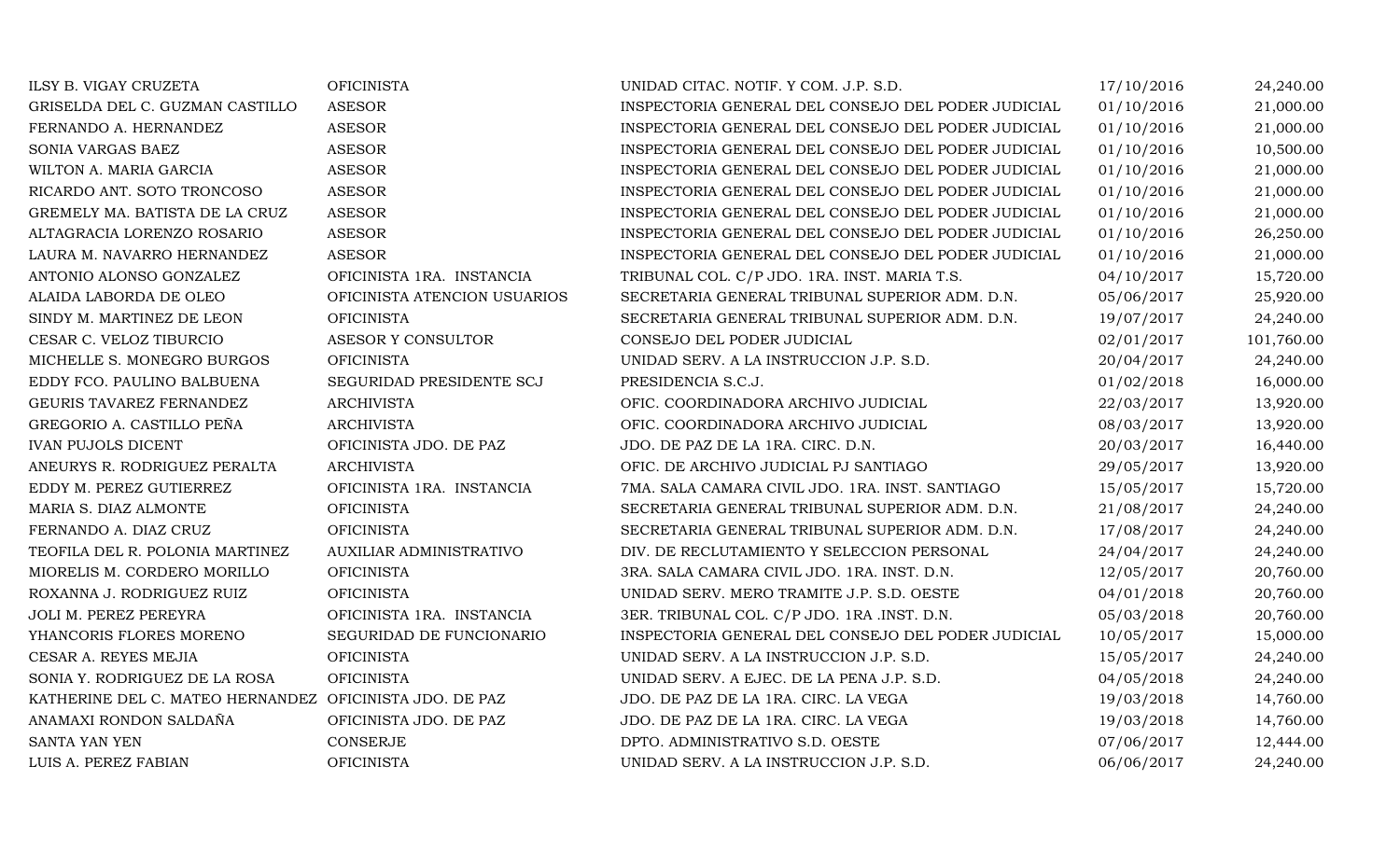| RANDY R. FERNANDEZ BAEZ        | <b>OFICINISTA</b>         | UNIDAD SERV. A SALAS C.S.S. A.F. SANTIAGO       | 05/06/2017 | 15,720.00 |
|--------------------------------|---------------------------|-------------------------------------------------|------------|-----------|
| JUNIOR A. CRUZ                 | <b>OFICINISTA</b>         | UNIDAD ASISTENCIA A JUECES C.S.S. A.F. SANTIAGO | 05/06/2017 | 15,720.00 |
| BETHANIA M. PAULINO MARTE      | <b>OFICINISTA</b>         | UNIDAD DE AUDIENCIAS J.P. ESPAILLAT             | 08/11/2017 | 16,440.00 |
| CENEUDY RECIO HERRERA          | <b>OFICINISTA</b>         | UNIDAD SERV. MERO TRAMITE J.P. S.D. OESTE       | 04/01/2018 | 20,760.00 |
| DARIEL CARVAJAL ESPINAL        | <b>ARCHIVISTA</b>         | OFIC. DE ARCHIVO JUDICIAL TRIBUNAL LAB.         | 01/09/2017 | 13,920.00 |
| JON E. GERALDINO HERNANDEZ     | <b>ARCHIVISTA</b>         | OFIC. COORDINADORA ARCHIVO JUDICIAL             | 11/08/2017 | 16,440.00 |
| PAOLA I. RUIZ GARCIA           | <b>OFICINISTA</b>         | UNIDAD DE AUDIENCIAS J.P. S.D.                  | 05/07/2017 | 24,240.00 |
| ROSA Y. CASTILLO GABOT         | <b>OFICINISTA</b>         | UNIDAD SERV. A EJEC. DE LA PENA J.P. SANTIAGO   | 26/06/2017 | 22,920.00 |
| MAXIMO E. FLORIAN TERRERO      | OFICINISTA J.O.           | TRIBUNAL DE TIERRAS J.O. BARAHONA               | 13/12/2017 | 15,720.00 |
| YISELL MERCEDES SUERO          | OFICINISTA 1RA. INSTANCIA | CAMARA CIVIL JDO. 1RA. INST. ESPAILLAT          | 05/07/2017 | 15,720.00 |
| CARMEN I. OZUNA FRANCO         | ALGUACIL DE ESTRADO       | JDO. DE PAZ RAMON SANTANA                       | 10/07/2017 | 13,800.00 |
| KATHERINE M. PEÑA FERRERAS     | <b>OFICINISTA</b>         | UNIDAD SERV. A SALAS C.S.S. A.F. SANTIAGO       | 19/07/2017 | 15,720.00 |
| ANGEL L. SANCHEZ SANTOS        | OFICINISTA 1RA. INSTANCIA | 3ER. TRIBUNAL COL. C/P JDO. 1RA .INST. D.N.     | 10/07/2017 | 20,760.00 |
| JOAN A. MENDOZA QUEZADA        | OFICINISTA SCJ            | SECRETARIA GENERAL S.C.J.                       | 17/07/2017 | 40,605.60 |
| ANTONIO DE LA CRUZ MEJIA       | MENSAJERO INTERNO         | DPTO. ADMINISTRATIVO P.J.C.N.                   | 25/07/2017 | 12,444.00 |
| YERMANA G. OZUNA ROSSO         | OFICINISTA SCJ            | SECRETARIA GENERAL S.C.J.                       | 31/07/2017 | 40,605.60 |
| AMABEL A. RICART ASTACIO       | OFICINISTA SCJ            | SECRETARIA GENERAL S.C.J.                       | 31/07/2017 | 40,605.60 |
| STIVEN B. MARTINEZ SANTANA     | ALGUACIL DE ESTRADO       | 1RA. SALA CAMARA CIVIL JDO. 1RA. INST. D.N.     | 24/07/2017 | 14,760.00 |
| GINETTE M. WILLIAMS DE LA CRUZ | OFICINISTA JDO. DE PAZ    | JDO. DE PAZ S.P.M.                              | 25/07/2017 | 14,760.00 |
| REUDIS M MUÑOZ REYNOSO         | OFICINISTA 1RA. INSTANCIA | CAMARA CIVIL JDO. 1RA. INST. S.P.M.             | 25/07/2017 | 15,720.00 |
| JOSE L. SANTANA SANTANA        | CONSERJE                  | DPTO. ADMINISTRATIVO P.J.C.N.                   | 07/08/2017 | 12,444.00 |
| COLASA SANCHEZ VICENTE         | <b>CONSERJE</b>           | DPTO. ADMINISTRATIVO PJ CORTE DE APELACION D.N. | 07/08/2017 | 12,444.00 |
| FIOR PERALTA MOYA              | CONSERJE                  | DPTO. ADMINISTRATIVO PJ CORTE DE APELACION D.N. | 07/08/2017 | 12,444.00 |
| BELQUIS ANT. GUZMAN MARTINEZ   | <b>CONSERJE</b>           | DPTO. ADMINISTRATIVO P.J.C.N.                   | 07/08/2017 | 12,444.00 |
| <b>SOFIA JIMENEZ</b>           | <b>CONSERJE</b>           | DPTO. ADMINISTRATIVO P.J.C.N.                   | 07/08/2017 | 12,444.00 |
| AMINTA R. GONZALEZ GIL         | <b>CONSERJE</b>           | DPTO. ADMINISTRATIVO PJ CORTE DE APELACION D.N. | 07/08/2017 | 12,444.00 |
| IVONNE M. DEL MONTE PEREZ      | <b>CONSERJE</b>           | DPTO. ADMINISTRATIVO P.J.C.N.                   | 07/08/2017 | 12,444.00 |
| ANA ANT. ORTEGA RODRIGUEZ      | <b>CONSERJE</b>           | DPTO. ADMINISTRATIVO P.J.C.N.                   | 07/08/2017 | 12,444.00 |
| LIBANESA BERROA                | CONSERJE                  | DPTO. ADMINISTRATIVO P.J.C.N.                   | 07/08/2017 | 12,444.00 |
| PURA ALT. GERMAN               | <b>CONSERJE</b>           | DPTO. ADMINISTRATIVO P.J.C.N.                   | 07/08/2017 | 12,444.00 |
| SANTA PEÑA ORTEGA              | CONSERJE                  | DPTO. ADMINISTRATIVO P.J.C.N.                   | 07/08/2017 | 12,444.00 |
| ANA MOSQUEA JIMENEZ            | <b>CONSERJE</b>           | DPTO. ADMINISTRATIVO P.J.C.N.                   | 07/08/2017 | 12,444.00 |
| AMARILIS HERNANDEZ REYNOSO     | <b>CONSERJE</b>           | DPTO. ADMINISTRATIVO P.J.C.N.                   | 11/08/2017 | 12,444.00 |
|                                |                           |                                                 |            |           |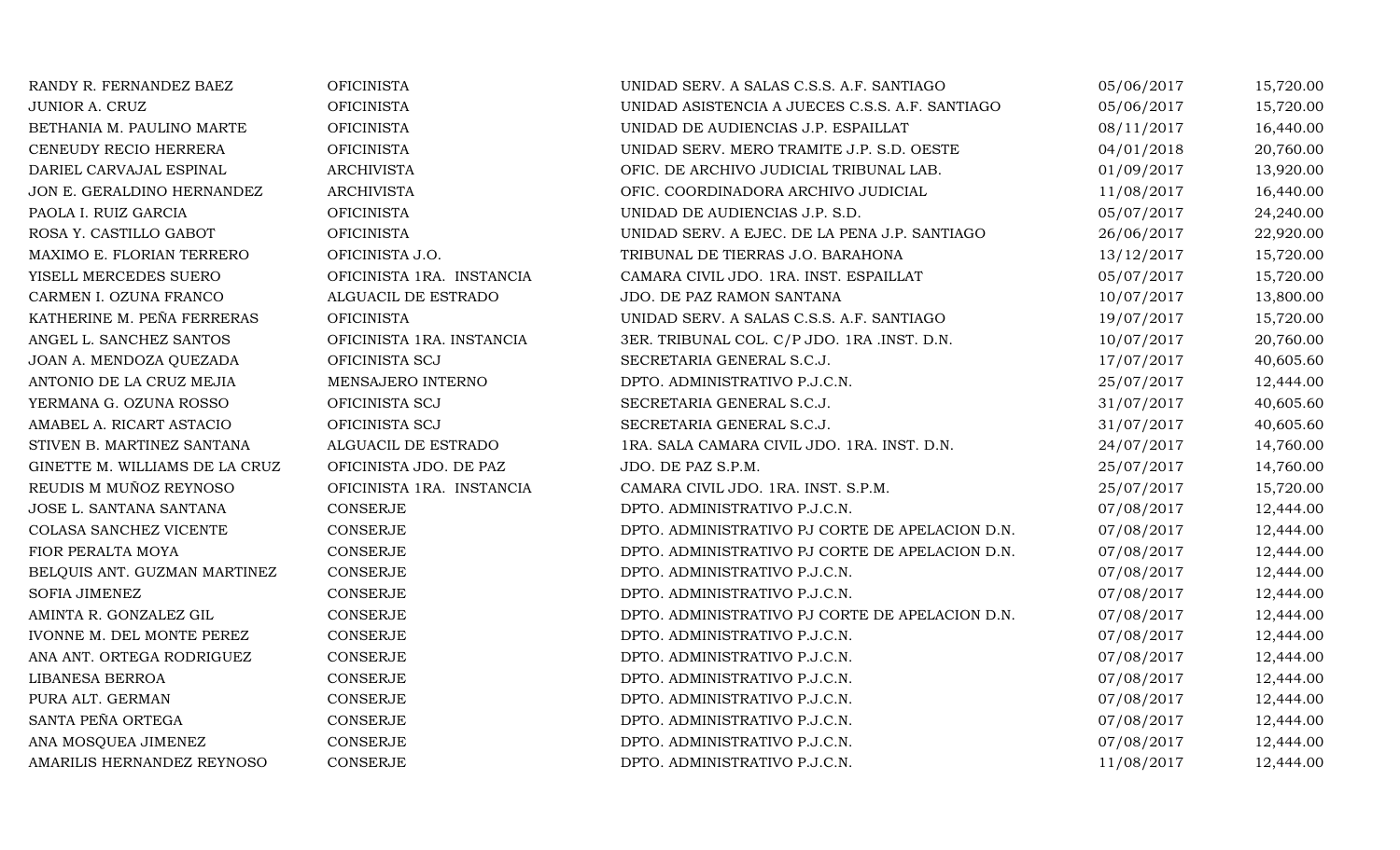| ETEFANA DE LOS SANTOS REYNOSO      | <b>OFICINISTA</b>         | SECRETARIA GENERAL TRIBUNAL SUPERIOR ADM. D.N.  | 21/08/2017 | 24,240.00 |
|------------------------------------|---------------------------|-------------------------------------------------|------------|-----------|
| DAVID ANT. GARCIA TIFA             | <b>CONSERJE</b>           | DPTO. ADMINISTRATIVO P.J.C.N.                   | 04/08/2017 | 12,444.00 |
| MARIA E. MERCEDES PEÑA             | <b>CONSERJE</b>           | DPTO. ADMINISTRATIVO P.J.C.N.                   | 07/08/2017 | 12,444.00 |
| ROSMERY L. ORTIZ HERNANDEZ         | <b>CONSERJE</b>           | DPTO. ADMINISTRATIVO P.J.C.N.                   | 07/08/2017 | 12,444.00 |
| ESTHER MA. RODRIGUEZ GUZMAN        | <b>CONSERJE</b>           | DPTO. ADMINISTRATIVO P.J.C.N.                   | 07/08/2017 | 12,444.00 |
| MARITZA PAULINO                    | <b>CONSERJE</b>           | DPTO. ADMINISTRATIVO JDOS. DE TRABAJO           | 07/08/2017 | 12,444.00 |
| ROSA LOPEZ MARTINEZ                | <b>CONSERJE</b>           | DPTO. ADMINISTRATIVO JDOS. DE TRABAJO           | 07/08/2017 | 12,444.00 |
| PEDRO MANZUETA                     | CONSERJE                  | DPTO. ADMINISTRATIVO PJ CORTE DE APELACION D.N. | 07/08/2017 | 12,444.00 |
| MARIANA GONZALEZ                   | <b>CONSERJE</b>           | DPTO. ADMINISTRATIVO PJ CORTE DE APELACION D.N. | 07/08/2017 | 12,444.00 |
| <b>ISABEL ARBOLEDA FELIZ</b>       | <b>CONSERJE</b>           | DPTO. ADMINISTRATIVO PJ CORTE DE APELACION D.N. | 07/08/2017 | 12,444.00 |
| SALOMON CORDERO                    | <b>CONSERJE</b>           | DPTO. ADMINISTRATIVO PJ CORTE DE APELACION D.N. | 07/08/2017 | 12,444.00 |
| RAMONA HERNANDEZ VILLAR            | CONSERJE                  | DPTO. ADMINISTRATIVO PJ CORTE DE APELACION D.N. | 07/08/2017 | 12,444.00 |
| FERNANDA GOMEZ MARTINEZ            | <b>CONSERJE</b>           | DPTO. ADMINISTRATIVO PJ CORTE DE APELACION D.N. | 07/08/2017 | 12,444.00 |
| <b>IVELISSE ALT. ARROYO ARROYO</b> | <b>CONSERJE</b>           | DPTO. ADMINISTRATIVO PJ CORTE DE APELACION D.N. | 07/08/2017 | 12,444.00 |
| <b>IVELISSE M. BEATO ABREU</b>     | CONSERJE                  | DPTO. ADMINISTRATIVO PJ CORTE DE APELACION D.N. | 07/08/2017 | 12,444.00 |
| YOLANDA DE LOS SANTOS              | CONSERJE                  | DPTO. ADMINISTRATIVO PJ CORTE DE APELACION D.N. | 07/08/2017 | 12,444.00 |
| CELESTINA M. UREÑA JOHNSON         | CONSERJE                  | DPTO. ADMINISTRATIVO PJ CORTE DE APELACION D.N. | 07/08/2017 | 12,444.00 |
| ANDREA DEL C. REYES                | <b>CONSERJE</b>           | DPTO. ADMINISTRATIVO PJ CORTE DE APELACION D.N. | 07/08/2017 | 12,444.00 |
| <b>JOSE S. TRINIDAD</b>            | MENSAJERO INTERNO         | DPTO. ADMINISTRATIVO P.J.C.N.                   | 08/08/2017 | 12,444.00 |
| LUIS A. BUTTEN                     | <b>CONSERJE</b>           | JDO. DE PAZ BOCA CHICA                          | 17/08/2017 | 12,444.00 |
| SOMARY N. OSORIO JAVIER            | OFICINISTA 1RA. INSTANCIA | JDO. DE LA INSTRUCCION S.P.M.                   | 14/08/2017 | 15,720.00 |
| MANUEL E. VICENTE RAMIREZ          | ALGUACIL DE ESTRADO       | UNIDAD CITAC. NOTIF. Y COM. J.P. S.D.           | 29/06/2017 | 13,455.00 |
| VICTOR AQUINO SANCHEZ              | <b>CHOFER</b>             | DPTO. ADMINISTRATIVO S.F.M.                     | 09/08/2017 | 24,240.00 |
| ANADINA BAEZ ARACENA               | OFICINISTA JDO. DE PAZ    | JDO. DE PAZ S.D. OESTE                          | 02/01/2018 | 16,440.00 |
| TANIA R. RIVAS DUARTE              | <b>CONSERJE</b>           | DPTO. ADMINISTRATIVO P.J.C.N.                   | 19/03/2018 | 12,444.00 |
| JOSE L. DE LA ROSA MONEGRO         | <b>CHOFER</b>             | SECCION DE TRANSPORTACION                       | 28/08/2017 | 24,240.00 |
| BERTIS V. CRUZ MOTA                | <b>PINTOR</b>             | UNIDAD DE SERVICIOS Y MANTENIMIENTO             | 18/09/2017 | 21,480.00 |
| MANUEL O. CIPRIAN MATOS            | EBANISTA II S.C.J.        | TALLER DE EBANISTERIA                           | 13/09/2017 | 34,980.00 |
| VICTOR M. GOMEZ LOPEZ              | <b>PINTOR</b>             | UNIDAD DE SERVICIOS Y MANTENIMIENTO             | 18/09/2017 | 21,480.00 |
| ESTHEPHANY BELTRAN VALDEZ          | CONSERJE                  | DPTO. ADMINISTRATIVO P.J.C.N.                   | 21/08/2017 | 12,444.00 |
| RAFAEL U. HERRERA                  | CONSERJE                  | DPTO. ADMINISTRATIVO JDOS. DE TRABAJO           | 14/09/2017 | 12,444.00 |
| GISSELL MDES. CASTILLO MERCEDES    | OFICINISTA 1RA. INSTANCIA | JDO. DE LA INSTRUCCION MONTE CRISTI             | 04/06/2018 | 15,720.00 |
| LIZANDRO ALB. HERNANDEZ ORTEGA     | <b>OFICINISTA</b>         | UNIDAD SERV. A LA INSTRUCCION J.P. S.D.         | 14/08/2017 | 24,240.00 |
|                                    |                           |                                                 |            |           |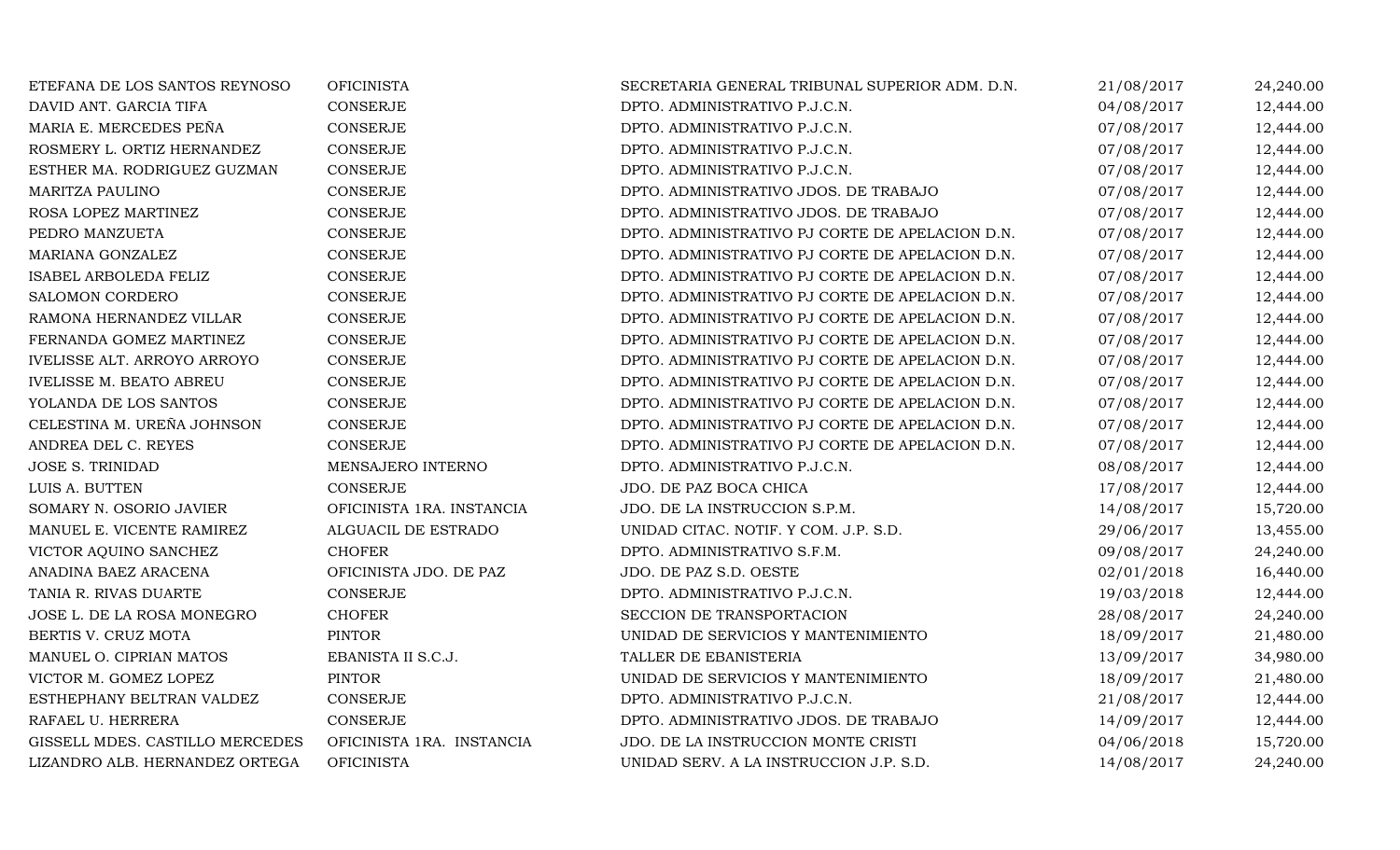| KAROLINE MARTINEZ SANCHEZ       | OFICINISTA 1RA. INSTANCIA   | 6TO. JDO. DE LA INSTRUCCION D.N.                                             | 31/08/2017 | 20,760.00 |
|---------------------------------|-----------------------------|------------------------------------------------------------------------------|------------|-----------|
| VANESSA M. RICARDO CABRERA      | OFICINISTA J.O.             | TRIBUNAL DE TIERRAS J.O. PUERTO PLATA                                        | 18/09/2017 | 15,720.00 |
| THANIA Y. MONTAS RIVERA         | <b>ASESOR</b>               | INSPECTORIA GENERAL DEL CONSEJO DEL PODER JUDICIAL                           | 03/10/2017 | 26,250.00 |
| MARIELVIS R. ACOSTA GARCIA      | OFICINISTA J.O.             | 2DA. SALA TRIBUNAL DE TIERRAS J.O. DUARTE                                    | 25/09/2017 | 15,720.00 |
| HECTOR L. ENCARNACION GARCIA    | EBANISTA II S.C.J.          | TALLER DE EBANISTERIA                                                        | 09/10/2017 | 34,980.00 |
| ALCEDO PEÑA ABREU               | EBANISTA II S.C.J.          | TALLER DE EBANISTERIA                                                        | 09/10/2017 | 34,980.00 |
| GREICY M. BATISTA ALCANTARA     | <b>OFICINISTA</b>           | UNIDAD CITAC. NOTIF. Y COM. J.P. S.D.                                        | 02/09/2017 | 24,240.00 |
| TONY DUARTE ZABALA              | AUX. DE RECEPCION Y ENTREGA | CENTRO DE ATENCION AL USUARIO                                                | 18/09/2017 | 24,240.00 |
| YEMELI P. SANTOS GARCIA         | AUX. DE RECEPCION Y ENTREGA | CENTRO DE ATENCION AL USUARIO                                                | 18/09/2017 | 24,240.00 |
| RANDY EMILIANO RODRIGUEZ        | AUX. DE RECEPCION Y ENTREGA | CENTRO DE ATENCION AL USUARIO                                                | 18/09/2017 | 24,240.00 |
| SEBASTIAN A. MIRANDA MATOS      | <b>OFICINISTA</b>           | UNIDAD DE AUDIENCIAS J.P. S.D. OESTE                                         | 04/09/2017 | 20,760.00 |
| MARLENIS I. PEÑA                | <b>OFICINISTA</b>           | UNIDAD CITAC. NOTIF. Y COM. J.P. S.D.                                        | 02/09/2017 | 24,240.00 |
| MERYCLENYS P. FELIZ MENDEZ      | OFICINISTA 1RA. INSTANCIA   | 1RA. SALA JDO. DE TRABAJO D.N.                                               | 11/09/2017 | 20,760.00 |
| ALDAUCY NUÑEZ CRUZ              | OFICINISTA J.O.             | 1RA. SALA TRIBUNAL DE TIERRAS J.O. DUARTE                                    | 25/09/2017 | 15,720.00 |
| RAFAEL R. FRANCO AQUINO         | ALGUACIL DE ESTRADO         | 2DA. SALA JDO. DE PAZ ESP. TRANS. S.P.M.                                     | 25/09/2017 | 13,800.00 |
| PAMELA M. ROJAS GARCIA          | OFICINISTA JDO. DE PAZ      | JDO. DE PAZ DE LA 3RA. CIRC. D.N.                                            | 09/10/2017 | 16,440.00 |
| PRISCILA A. OCUMAREZ REYES      | <b>OFICINISTA</b>           | UNIDAD CITAC. NOTIF. Y COM. J.P. S.D. OESTE                                  | 04/09/2017 | 20,760.00 |
| BRENDA M. PUENTE DIAZ           | OFICINISTA 1RA. INSTANCIA   | JDO. DE LA INSTRUCCION S.P.M.                                                | 25/09/2017 | 15,720.00 |
| CARMEN MENA                     | CONSERJE                    | DPTO. ADMINISTRATIVO S.D.                                                    | 15/09/2017 | 12,444.00 |
| JORGE L. RAMIREZ RAMIREZ        | <b>OFICINISTA</b>           | UNIDAD SERV. A LA INSTRUCCION J.P. S.D.                                      | 10/10/2017 | 24,240.00 |
| GUSTAVO DE J. PAULINO ACEVEDO   | <b>OFICINISTA</b>           | UNIDAD CITAC. NOTIF. Y COM. J.P. S.D.                                        | 02/09/2017 | 24,240.00 |
| MANUEL DE JS. MARIA DE LEON     | <b>OFICINISTA</b>           | UNIDAD SERV. A LA INSTRUCCION J.P. LA VEGA                                   | 09/10/2017 | 13,362.00 |
| SHEYLLA L. GARCIA VELOZ         | <b>OFICINISTA</b>           | UNIDAD DE AUDIENCIAS J.P. S.D.                                               | 02/09/2017 | 24,240.00 |
| ANEUDY F. MENA CASTILLO         | OFICINISTA 1RA. INSTANCIA   | 2DA. SALA CAMARA CIVIL JDO. 1RA. INST. DUARTE                                | 07/11/2017 | 15,720.00 |
| CATERIN PEREZ VASQUEZ           | OFICINISTA JDO. DE PAZ      | JDO. DE PAZ DE LA 1RA. CIRC. S.D. ESTE                                       | 09/11/2017 | 16,440.00 |
| ESTHEL C. MARMOLEJOS DE LA ROSA | OFICINISTA 1RA. INSTANCIA   | 1ER. TRIBUNAL COL. C/P JDO. 1RA. INST. D.N.                                  | 30/10/2017 | 20,760.00 |
| MICHAEL RIJO ALVAREZ            | OFICINISTA JDO. DE PAZ      | JDO. DE PAZ LA ALTAGRACIA                                                    | 07/11/2017 | 14,760.00 |
| LEDY M. NOLASCO MENDEZ          |                             | OFICINISTA DE EJECUCION DE LA PENA UNIDAD SERV. A EJEC. DE LA PENA J.P. S.D. | 23/05/2018 | 24,240.00 |
| MANUEL E. CORCINO PANIAGUA      | <b>ASESOR</b>               | INSPECTORIA GENERAL DEL CONSEJO DEL PODER JUDICIAL                           | 29/11/2017 | 21,000.00 |
| RAMON A. BREA BAEZ              | EBANISTA II S.C.J.          | TALLER DE EBANISTERIA                                                        | 05/12/2017 | 34,980.00 |
| FRANCHESCA Y. MOTA GIL          | OFICINISTA 1RA. INSTANCIA   | JDO. DE TRABAJO LA ROMANA                                                    | 04/12/2017 | 15,720.00 |
| MERLYN E. DE LEON GALVAN        | OFICINISTA 1RA. INSTANCIA   | 2DA. SALA CAMARA CIVIL JDO. 1RA. INST. D.N.                                  | 24/11/2017 | 20,760.00 |
| AMBAR Y. SAVIÑON                | OFICINISTA 1RA. INSTANCIA   | 2DO. JDO. DE LA INSTRUCCION D.N.                                             | 16/11/2017 | 20,760.00 |
|                                 |                             |                                                                              |            |           |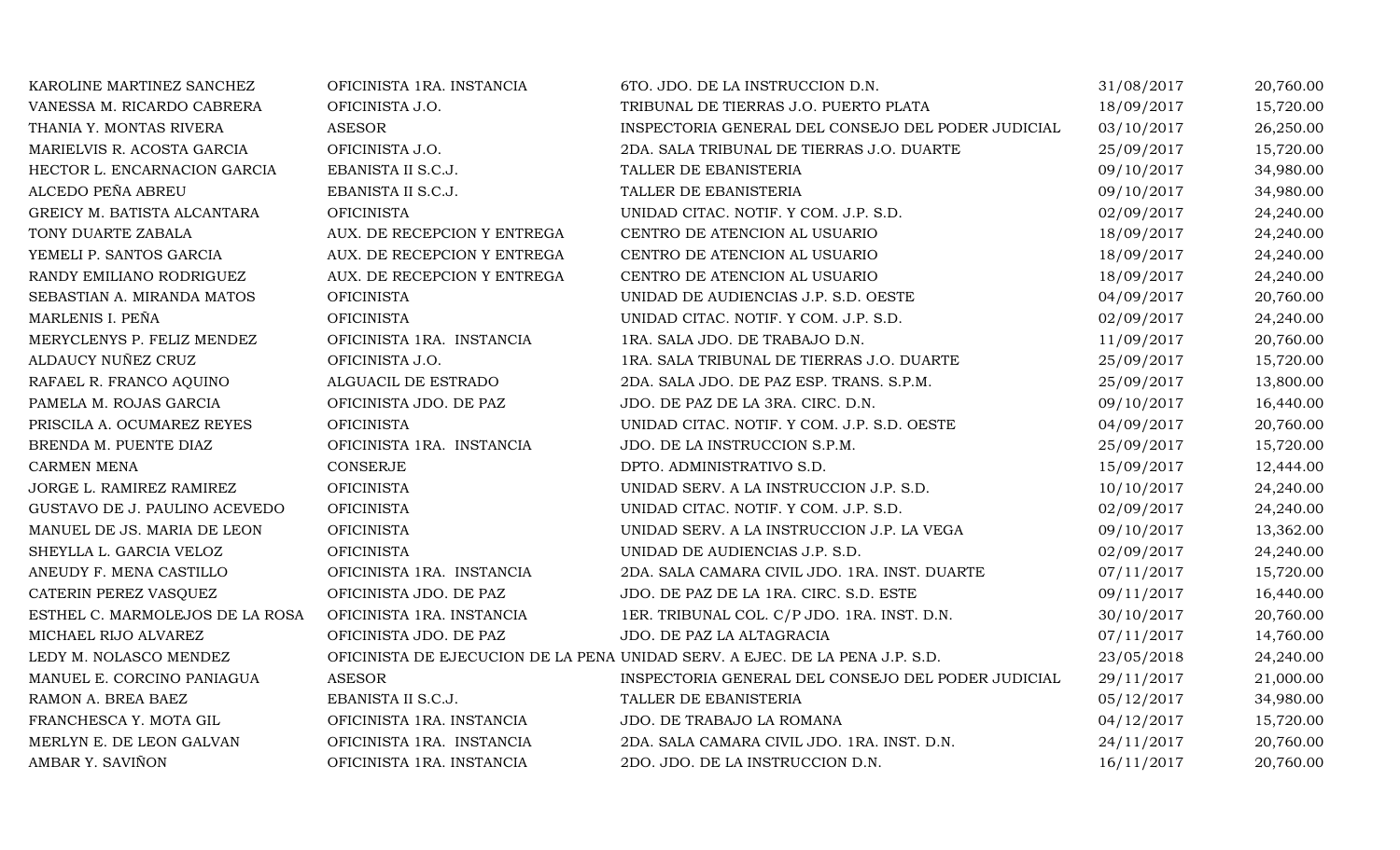| ALEXANDER RIVERA BOBADILLA    | <b>OFICINISTA</b>            | UNIDAD SERV. A LA INSTRUCCION J.P. S.D.       | 04/12/2017 | 24,240.00 |
|-------------------------------|------------------------------|-----------------------------------------------|------------|-----------|
| FADUA E. CABRAL JIMENEZ       | OFICINISTA 1RA. INSTANCIA    | JDO. DE LA INSTRUCCION AZUA                   | 11/12/2017 | 15,720.00 |
| LEIDY P. LEBRON ALCANTARA     | OFICINISTA 1RA. INSTANCIA    | 7MA. SALA CAMARA CIVIL JDO. 1RA. INST. D.N.   | 12/12/2017 | 20,760.00 |
| MELCY L. REVI ALMANZAR        | <b>OFICINISTA</b>            | UNIDAD DE AUDIENCIAS J.P. S.D.                | 28/11/2017 | 24,240.00 |
| JUAN C. PEÑA RODRIGUEZ        | <b>OFICINISTA</b>            | UNIDAD SERV. A LA INSTRUCCION J.P. S.D.       | 30/11/2017 | 24,240.00 |
| NAOMI N. GARCIA MUÑOZ         | AUXILIAR ADMINISTRATIVO      | DPTO. ADMINISTRATIVO S.D.                     | 21/12/2017 | 16,440.00 |
| SHAMILA DE LA ROSA FRÍAS      | <b>ARCHIVISTA</b>            | OFIC. DE ARCHIVO JUDICIAL JURISD. N.N.A. D.N. | 07/03/2018 | 13,920.00 |
| MILI E. ZAPATA                | CONSERJE                     | JDO. DE PAZ BOCA CHICA                        | 26/01/2018 | 12,444.00 |
| ELENOYRIS D. VASQUEZ VARELA   | OFICINISTA J.O.              | TRIBUNAL DE TIERRAS J.O. S.P.M.               | 16/01/2018 | 15,720.00 |
| GISBEL AQUINO MARIÑEZ         | OFICINISTA 1RA. INSTANCIA    | 4TO. TRIBUNAL COL. C/P JDO. 1RA. INST. D.N.   | 24/04/2018 | 20,760.00 |
| LISSETTE J. GARRIDO BELTRE    | TECNICO REVISOR II           | UNIDAD DE REVISION, DNMC                      | 22/01/2018 | 58,370.40 |
| KARLENNY A. JIMENEZ COLON     | TECNICO REVISOR II           | UNIDAD DE REVISION, DNMC                      | 22/01/2018 | 58,370.40 |
| JUAN L. MEJIA ACOSTA          | TECNICO REVISOR II           | UNIDAD DE REVISION, DNMC                      | 22/01/2018 | 58,370.40 |
| YONI J. CRUZ                  | CORRECTOR (A) DE SENTENCIAS  | PRIMERA SALA S.C.J.                           | 01/02/2018 | 88,100.00 |
| WILLY QUEZADA QUEZADA         | TECNICO REVISOR II           | UNIDAD DE REVISION, DNMC                      | 30/01/2018 | 58,370.40 |
| KATHERINE S. HERRAND RAMIREZ  | TECNICO REVISOR II           | UNIDAD DE REVISION, DNMC                      | 22/01/2018 | 58,370.40 |
| VANNELLY E. JEREZ JIMENEZ     | OFICINISTA 1RA. INSTANCIA    | 4TA. SALA CAMARA CIVIL JDO. 1RA. INST. D.N.   | 07/02/2018 | 20,760.00 |
| DENNY P. GARCIA SANTANA       | TECNICO REVISOR II           | UNIDAD DE REVISION, DNMC                      | 22/01/2018 | 58,370.40 |
| EURY D. CORPORAN ISABEL       | TECNICO REVISOR II           | UNIDAD DE REVISION, DNMC                      | 22/01/2018 | 58,370.40 |
| ASTRID L. SEGURA CORNIELL     | <b>OFICINISTA</b>            | UNIDAD DE AUDIENCIAS J.P. S.D. OESTE          | 04/01/2018 | 20,760.00 |
| RUTH E. MARTINEZ MENDEZ       | OFICINISTA ATENCION USUARIOS | UNIDAD ATENCION AL USUARIO J.P. S.D. OESTE    | 04/01/2018 | 22,920.00 |
| HENRY A. SANCHEZ DE LA CRUZ   | <b>OFICINISTA</b>            | UNIDAD DE AUDIENCIAS J.P. S.D. OESTE          | 04/01/2018 | 20,760.00 |
| FRANKLIN A. FRIAS CUEVAS      | <b>OFICINISTA</b>            | UNIDAD DE AUDIENCIAS J.P. S.D. OESTE          | 04/01/2018 | 20,760.00 |
| YISSEL M. ALBA ALMONTE        | <b>OFICINISTA</b>            | UNIDAD DE AUDIENCIAS J.P. LA VEGA             | 19/02/2018 | 20,760.00 |
| KHIARA H. HENRIQUEZ HERNANDEZ | ABOGADO AYUDANTE             | UNIDAD DE ABOGADOS AYUDANTES TST              | 26/02/2018 | 58,374.00 |
| RICARDO ARIAS LARA            | <b>CONSERJE</b>              | DPTO. ADMINISTRATIVO P.J.C.N.                 | 26/02/2018 | 12,444.00 |
| HUMBERTO ML. MARTY GALVEZ     | CONSERJE                     | DPTO. ADMINISTRATIVO P.J.C.N.                 | 26/02/2018 | 12,444.00 |
| SUSANA CABRERA VALDEZ         | <b>CONSERJE</b>              | DPTO. ADMINISTRATIVO P.J.C.N.                 | 07/02/2018 | 12,444.00 |
| JORGE D. MARTINEZ RIVAS       | <b>PINTOR</b>                | UNIDAD DE SERVICIOS Y MANTENIMIENTO           | 28/02/2018 | 21,480.00 |
| RAMON ALB. DALMASI MOREL      | <b>PINTOR</b>                | UNIDAD DE SERVICIOS Y MANTENIMIENTO           | 26/02/2018 | 21,480.00 |
| SAUL A. PERDOMO MENDEZ        | <b>PINTOR</b>                | UNIDAD DE SERVICIOS Y MANTENIMIENTO           | 28/02/2018 | 21,480.00 |
| LORENS GONZALEZ CONTRERAS     | <b>PINTOR</b>                | UNIDAD DE SERVICIOS Y MANTENIMIENTO           | 26/02/2018 | 21,480.00 |
| NATHALIE GOMEZ PEGUERO        | AUXILIAR ADMINISTRATIVO      | DIV. DE RECLUTAMIENTO Y SELECCION PERSONAL    | 28/02/2018 | 24,240.00 |
|                               |                              |                                               |            |           |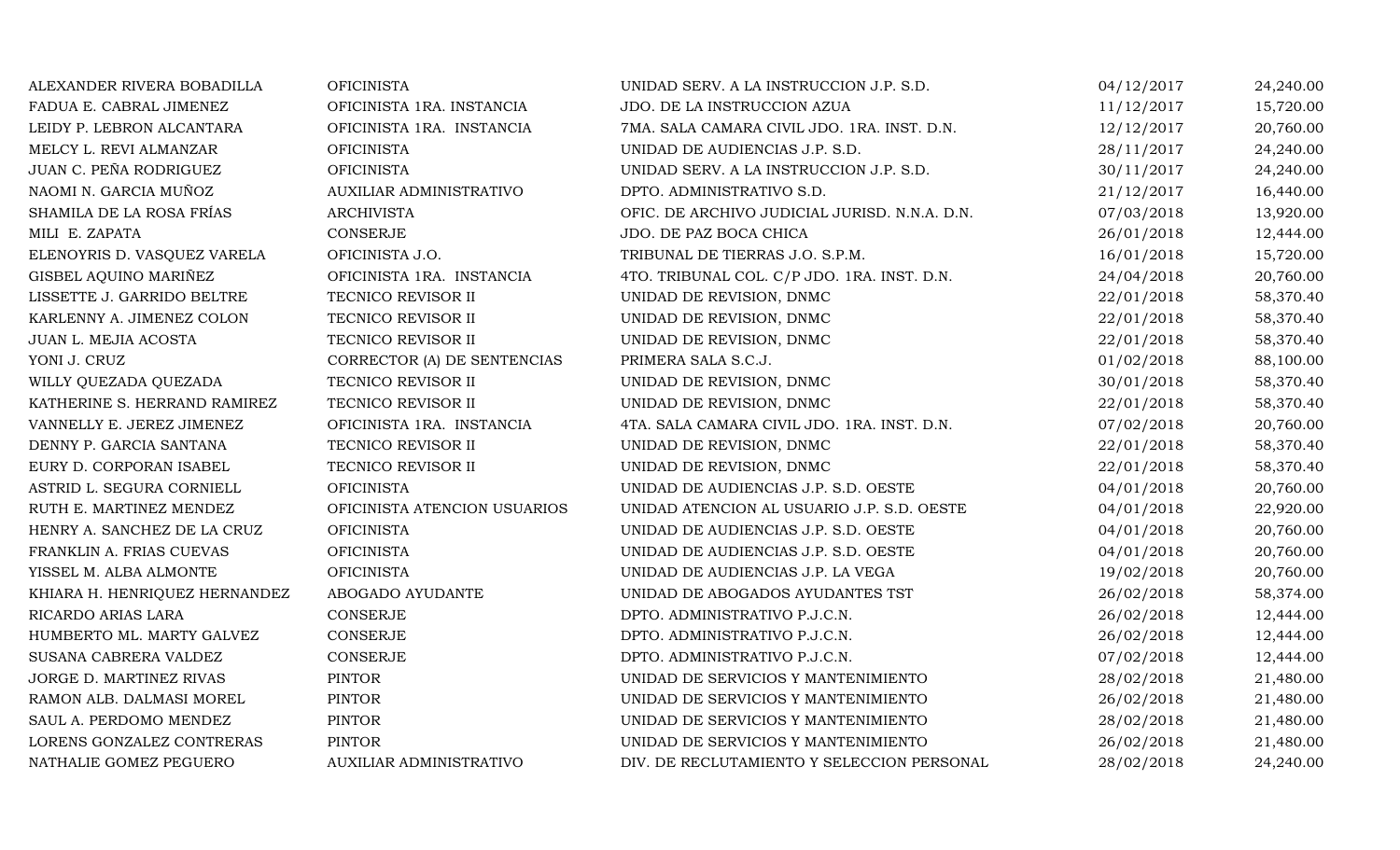| SUJEIDY A. GIL                | <b>CONSERJE</b>                | DPTO. ADMINISTRATIVO S.P.M.                        | 26/02/2018 | 12,444.00 |
|-------------------------------|--------------------------------|----------------------------------------------------|------------|-----------|
| MAITE D. FELIZ VILLAR         | OFICINISTA JDO. DE PAZ         | JDO. DE PAZ S.D. OESTE                             | 08/03/2018 | 16,440.00 |
| YOMAIRY SERRA BRAZOBAN        | OFICINISTA 1RA. INSTANCIA      | CAMARA PENAL JDO. 1RA. INST. SAMANA                | 26/02/2018 | 15,720.00 |
| SERGIA O. SEVERINO PEREZ      | <b>CONSERJE</b>                | DPTO. ADMINISTRATIVO P.J.C.N.                      | 08/03/2018 | 12,444.00 |
| SAZULIA N. ROSADO MENA        | OFICINISTA JDO. DE PAZ         | JDO. DE PAZ DE LA 1RA. CIRC. D.N.                  | 07/03/2018 | 16,440.00 |
| CARLOS M. TAPIA VALENZUELA    | OFICINISTA 1RA. INSTANCIA      | 3RA. SALA CAMARA CIVIL JDO. 1RA. INST. S.D.        | 13/03/2018 | 20,760.00 |
| ARIANNA DE LA ROSA LORA       | OFICINISTA 1RA. INSTANCIA      | CAMARA CIVIL JDO.1RA.INST.S.C.                     | 26/03/2018 | 15,720.00 |
| YUREIDY MATOS GARCIA          | <b>ASESOR</b>                  | INSPECTORIA GENERAL DEL CONSEJO DEL PODER JUDICIAL | 14/03/2018 | 21,000.00 |
| KELVIN R. INFANTE LOPEZ       | OFICINISTA J.O.                | TRIBUNAL DE TIERRAS J.O. PUERTO PLATA              | 26/03/2018 | 15,720.00 |
| JUAN M. GOMEZ OVALLES         | OFICINISTA 1RA. INSTANCIA      | 3RA. SALA CAMARA CIVIL JDO. 1RA. INST. SANTIAGO    | 09/04/2018 | 15,720.00 |
| RAMON A. HICIANO ROJAS        | <b>AUXILIAR ADMINISTRATIVO</b> | DIV. DE RECLUTAMIENTO Y SELECCION PERSONAL         | 16/04/2018 | 24,240.00 |
| LIBERTO A. CASTAÑO            | <b>CHOFER</b>                  | SECCION DE TRANSPORTACION                          | 04/04/2018 | 24,240.00 |
| DARLING DE LEON MENDOZA       | EBANISTA II S.C.J.             | TALLER DE EBANISTERIA                              | 16/04/2018 | 34,980.00 |
| RUMAIRYS REYES FERNANDEZ      | <b>OFICINISTA</b>              | UNIDAD DE AUDIENCIAS J.P. BARAHONA                 | 10/04/2018 | 18,780.00 |
| YINERY A. TEJEDA CONCEPCIÓN   | CONSERJE-MENSAJERO(A)          | DPTO. ADMINISTRATIVO LA VEGA                       | 23/03/2018 | 12,444.00 |
| EDUARDO J. SOSA ROSARIO       | <b>OFICINISTA</b>              | UNIDAD SERV. A EJEC. DE LA PENA J.P. S.D.          | 11/04/2018 | 24,240.00 |
| JOHAN S. NOVAS COLON          | <b>OFICINISTA</b>              | UNIDAD SERV. A LA INSTRUCCION J.P. S.D.            | 11/04/2018 | 24,240.00 |
| PAULA A. GARCIA ARIAS         | <b>OFICINISTA</b>              | UNIDAD CITAC. NOTIF. Y COM. J.P. S.D.              | 11/04/2018 | 24,240.00 |
| CATERIN R. MEDINA TRINIDAD    | <b>OFICINISTA</b>              | UNIDAD SERV. A LA INSTRUCCION J.P. S.D.            | 11/04/2018 | 24,240.00 |
| MARINILDA T. CASTILLO RAMIREZ | <b>OFICINISTA</b>              | UNIDAD SERV. 1RA. INST. J.P. S.D.                  | 23/04/2018 | 24,240.00 |
| KATHERINE Y. MATOS CARRASCO   | <b>OFICINISTA</b>              | UNIDAD SERV. A LA INSTRUCCION J.P. S.D.            | 11/04/2018 | 24,240.00 |
| ROSEDDY F. PIÑA VELEZ         | <b>OFICINISTA</b>              | SOPORTE A JUECES J.P. S.D.                         | 11/04/2018 | 24,240.00 |
| LIZ C. ERARTE DE LA ROSA      | OFICINISTA JDO. DE PAZ         | JDO. DE PAZ DE LA 2DA. CIRC. S.D. ESTE             | 02/04/2018 | 16,440.00 |
| FREDDY A. PEREZ DE LA CRUZ    | <b>CONSERJE</b>                | DPTO. ADMINISTRATIVO PJ CORTE DE APELACION D.N.    | 24/04/2018 | 12,444.00 |
| FRANCIA M. POLANCO ADAMES     | OFICINISTA 1RA. INSTANCIA      | 1ER. JDO. DE LA INSTRUCCION S.P.M.                 | 16/05/2018 | 15,720.00 |
| PERLA M. FEBLES CASTILLO      | OFICINISTA 1RA. INSTANCIA      | CAMARA CIVIL JDO. 1RA. INST. EL SEIBO              | 14/05/2018 | 15,720.00 |
| PEDRO M. RODRIGUEZ SAVIÑON    | SEGURIDAD DE JUEZ SCJ          | TERCERA SALA S.C.J.                                | 15/05/2018 | 14,000.00 |
| ANABEL SOSA                   | OFICINISTA JDO. DE PAZ         | JDO. DE PAZ DE LA 2DA. CIRC. D.N.                  | 01/05/2018 | 16,440.00 |
| CHARINA V. PUENTE GARCIA      | OFICINISTA JDO. DE PAZ         | 5TA. SALA JDO. DE PAZ ESP. TRANS. D.N.             | 07/05/2018 | 16,440.00 |
| ROBERT BERIGUETE CASTILLO     | VECTORIZADOR                   | UNIDAD DE CARTOGRAFIA DNMC                         | 02/04/2018 | 24,240.00 |
| MARIA ALT. RODRIGUEZ YNOA     | MENSAJERO INTERNO              | DPTO. ADMINISTRATIVO P.J.C.N.                      | 14/05/2018 | 12,444.00 |
| LEONARDO CONTRERAS FELIZ      | <b>ARCHIVISTA</b>              | OFIC. JUEZ COORD. JDO. DE LA INSTRUCCION D.N.      | 07/05/2018 | 13,920.00 |
| GLENNY E. PUELLO JIMENEZ      | <b>ASESOR</b>                  | INSPECTORIA GENERAL DEL CONSEJO DEL PODER JUDICIAL | 16/05/2018 | 15,750.00 |
|                               |                                |                                                    |            |           |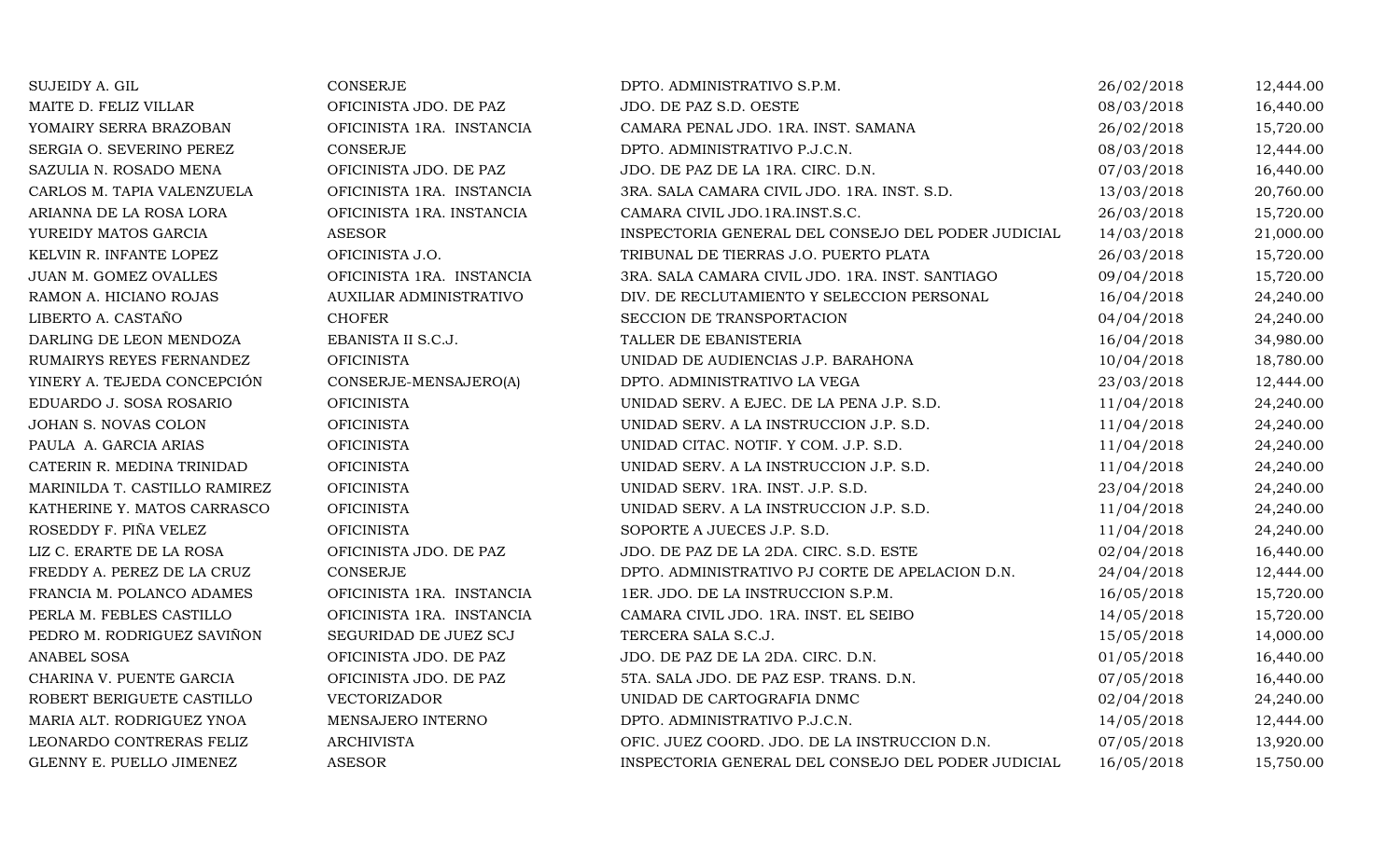| MARIA MEDINA SENA               | CONSERJE                         | DPTO. ADMINISTRATIVO PJ S.C.J.                     | 04/09/2014 | 14,160.00 |
|---------------------------------|----------------------------------|----------------------------------------------------|------------|-----------|
| RAYSA R. TRINIDAD DE RUIZ       | <b>SECRETARIA</b>                | CENTRO DE ATENCION AL USUARIO                      | 23/01/2017 | 39,992.40 |
| YODENNIS M. DIAZ PEREZ          | ALGUACIL DE ESTRADO              | JDO. DE LA INSTRUCCION PEDERNALES                  | 18/02/2016 | 14,760.00 |
| CAROLINA ALT. RODRIGUEZ BRITO   | CONSERJE                         | SALA CIVIL TRIBUNAL N.N.A. DUARTE                  | 07/02/2017 | 12,444.00 |
| CRUCITO MONTERO VALDEZ          | SEGURIDAD DE JUEZ SCJ            | TERCERA SALA S.C.J.                                | 05/06/2012 | 26,352.00 |
| SONIA Y. GARCIA POLANCO         | SECRETARIA (O) PRIMERA INSTANCIA | 1RA. SALA CAMARA CIVIL JDO. 1RA. INST. SANTIAGO    | 08/05/2017 | 28,860.00 |
| SARA P. DE LA CRUZ GOMEZ        | OFICINISTA CORTE                 | CORTE DE TRABAJO LA VEGA                           | 13/06/2016 | 17,640.00 |
| FERNANDO A. ALCANTARA           | <b>ARCHIVISTA</b>                | OFIC. DE ARCHIVO SECRETARIA GENERAL S.C.J.         | 06/02/2017 | 20,160.00 |
| CARMELO ACOSTA VASQUEZ          | <b>PORTERO</b>                   | DPTO. ADMINISTRATIVO PJ S.C.J.                     | 15/02/2002 | 12,444.00 |
| JUAN I. FERRERAS SUAZO          | <b>CHOFER</b>                    | CAMARA PENAL CORTE APEL. BARAHONA                  | 26/12/2013 | 24,240.00 |
| LEONARDA FAMILIA AQUINO         | CONSERJE                         | DPTO. ADMINISTRATIVO S.D. OESTE                    | 21/04/2004 | 13,440.00 |
| ERNESTINA E. CABRERA DE GERMAN  | <b>CAMARERO III</b>              | DIV. DE RELACIONES PUBLICAS Y PROTOCOLO            | 22/04/2004 | 28,860.00 |
| JUAN B. ALCANTARA SOTO          | <b>CONSERJE</b>                  | DPTO. ADMINISTRATIVO TRIBUNALES FAMILIA            | 21/04/2004 | 13,440.00 |
| MANUEL ARMANDO ARIAS            | <b>VIGILANTE</b>                 | DPTO. ADMINISTRATIVO PERAVIA                       | 01/07/2004 | 12,444.00 |
| JORGE ANT. PERALTA DOMINGUEZ    | VIGILANTE                        | JDO. DE PAZ ESPERANZA                              | 02/08/2004 | 12,444.00 |
| MANUEL DE JS. ROJAS CHALAS      | VIGILANTE                        | DPTO. ADMINISTRATIVO JDOS. DE TRANS. D.N.          | 07/10/2004 | 13,618.81 |
| <b>SIXTO GARCIA</b>             | <b>VIGILANTE</b>                 | TALLER DE EBANISTERIA                              | 07/10/2004 | 13,618.81 |
| RAMON DE LA C. SANTANA PEGUERO  | <b>VIGILANTE</b>                 | TALLER DE EBANISTERIA                              | 15/11/2004 | 13,680.00 |
| ANTONIO E. CEDEÑO MILLIARD      | <b>VIGILANTE</b>                 | JDO. DE PAZ DE LA 1RA. CIRC. D.N.                  | 02/11/2004 | 12,780.00 |
| RAMON A. TINEO DIAZ             | MAYORDOMO III                    | DPTO. ADMINISTRATIVO TRIBUNALES FAMILIA            | 29/11/2004 | 18,720.00 |
| CESAR RINCON TEJEDA             | <b>VIGILANTE</b>                 | DIRECCION DE FAMILIA, NIÑEZ, ADOLESCENCIA Y GENERO | 29/11/2004 | 13,680.00 |
| BLAS GERARDO HEREDIA            | <b>VIGILANTE</b>                 | JDO. DE PAZ VICENTE NOBLE                          | 25/01/2005 | 12,444.00 |
| RAFAEL A. MANCEBO               | VIGILANTE                        | DIRECCION DE FAMILIA, NIÑEZ, ADOLESCENCIA Y GENERO | 17/03/2005 | 13,800.00 |
| MARIA D. MATOS CASTILLO         | <b>CONSERJE</b>                  | DPTO. ADMINISTRATIVO S.D.                          | 04/04/2005 | 14,160.00 |
| JORGE A. TONOS PEÑA             | <b>CONSERJE</b>                  | DPTO. ADMINISTRATIVO BARAHONA                      | 21/04/2005 | 12,444.00 |
| PEDRO BELLO PERALTA             | <b>VIGILANTE</b>                 | DPTO. ADMINISTRATIVO PJ S.C.J.                     | 27/04/2005 | 13,800.00 |
| OCTAVIO LORENZO FORTUNA         | MENSAJERO INTERNO                | DPTO. ADMINISTRATIVO N.N.A. S.C.                   | 21/04/2005 | 12,444.00 |
| MANUEL ANT. JIMENEZ GOMEZ       | SUPERVISOR(A) ADMINISTRATIVO     | DIRECCION ADMINISTRATIVA                           | 04/05/2005 | 67,082.40 |
| WILLIAM R. ORTIZ PUJOLS         | ALGUACIL DE ESTRADO              | 2DA. SALA CAMARA CIVIL CORTE APEL. D.N.            | 25/04/2005 | 14,760.00 |
| JOSE DE LAS M. CIPRIAN SANCHEZ  | <b>VIGILANTE</b>                 | DPTO. ADMINISTRATIVO S.C.                          | 13/06/2005 | 12,780.00 |
| MATILDES ALCANTARA VALDEZ       | CONSERJE                         | DPTO. ADMINISTRATIVO PJ S.C.J.                     | 16/06/2005 | 14,160.00 |
| RAMON E. DOÑE                   | <b>VIGILANTE</b>                 | DPTO. ADMINISTRATIVO PJ CORTE DE APELACION D.N.    | 04/08/2005 | 13,800.00 |
| VIRGILIO ANT. JIMENEZ LEGUISAMO | <b>PLOMERO</b>                   | DPTO. ADMINISTRATIVO PJ S.C.J.                     | 11/08/2005 | 21,480.00 |
|                                 |                                  |                                                    |            |           |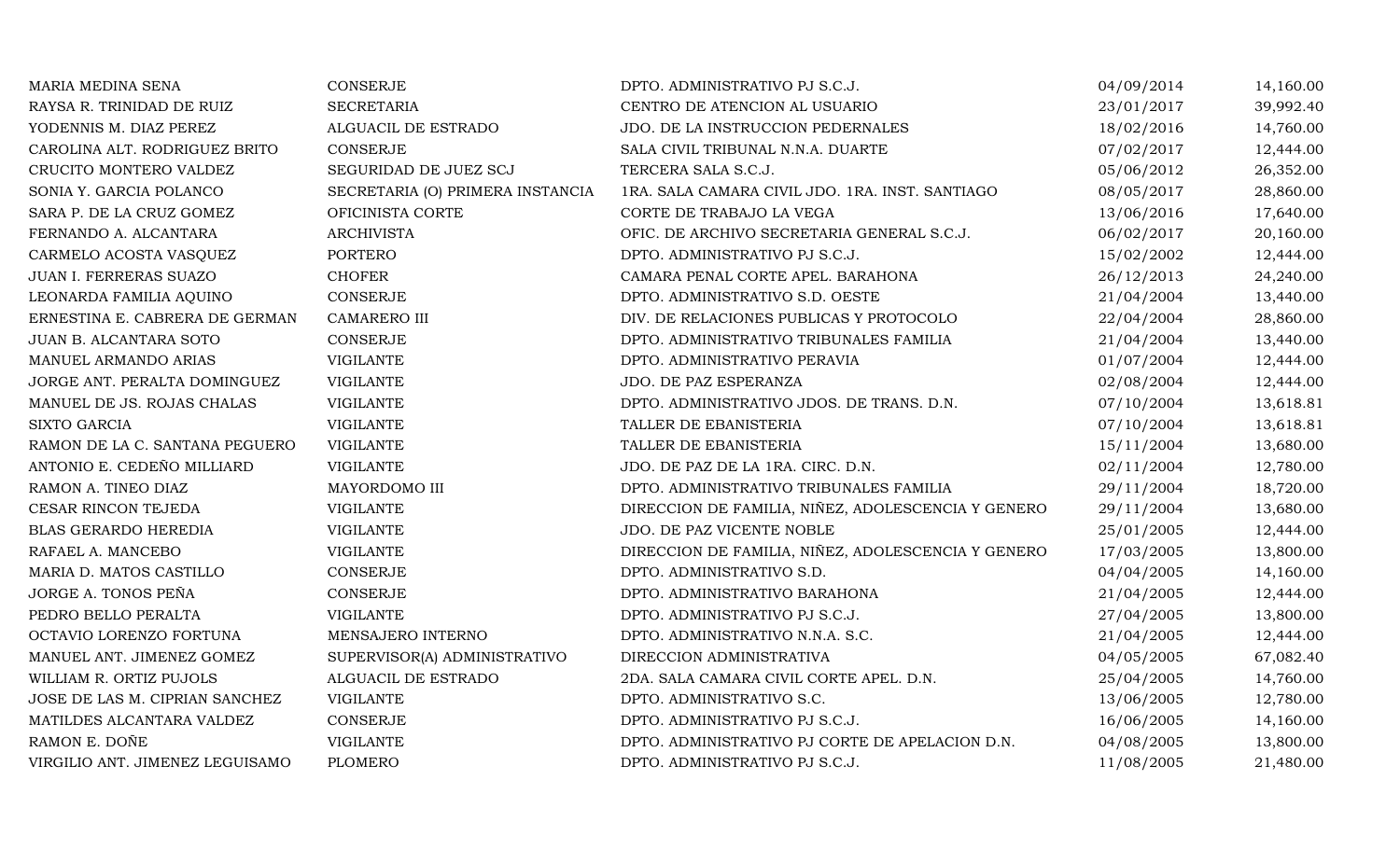| JULIAN R. SENA PEREZ           | MAYORDOMO III                   | DPTO. ADMINISTRATIVO LA ROMANA                                        | 31/08/2005 | 13,800.00 |
|--------------------------------|---------------------------------|-----------------------------------------------------------------------|------------|-----------|
| ISIDRO CASTILLO VASQUEZ        | ELECTRICISTA I                  | UNIDAD DE SERVICIOS Y MANTENIMIENTO                                   | 05/10/2005 | 23,280.00 |
| SERGIO RAMIREZ VALENZUELA      | <b>VIGILANTE</b>                | DPTO. ADMINISTRATIVO PJ CORTE DE APELACION D.N.                       | 25/11/2005 | 13,800.00 |
| JULIAN GARCIA                  | MENSAJERO EXTERNO               | SECCION DE TRAMITES Y CORRESPONDENCIA                                 | 12/10/2005 | 22,800.00 |
| JOSE A. FRIAS LOPEZ            | SUPERVISOR (A) DE MANTENIMIENTO | UNIDAD DE SERVICIOS Y MANTENIMIENTO                                   | 31/10/2005 | 54,648.00 |
| GENEROSO GERONIMO SHEPARD      | <b>VIGILANTE</b>                | DPTO. ADMINISTRATIVO SAMANA                                           | 06/12/2005 | 13,680.00 |
| CANDIDA R. CORPORAN SANTOS     | <b>CONSERJE</b>                 | DPTO. ADMINISTRATIVO PJ CORTE DE APELACION D.N.                       | 13/12/2005 | 14,160.00 |
| FREDY TAVERAS DE JESUS         | <b>VIGILANTE</b>                | JDO. DE PAZ S.D. NORTE                                                | 02/02/2006 | 13,680.00 |
| CARLOS ML. FELIZ FERRERAS      | <b>VIGILANTE</b>                | DPTO. ADMINISTRATIVO BARAHONA                                         | 07/02/2006 | 12,444.00 |
| ESMEDIN REYES CUEVAS           | <b>CONSERJE</b>                 | DIRECCION DE PLANIFICACION Y PROYECTOS                                | 24/01/2006 | 14,160.00 |
| NELSON G. GEORGE SIMON         | <b>PINTOR</b>                   | UNIDAD DE SERVICIOS Y MANTENIMIENTO                                   | 08/02/2006 | 21,480.00 |
| RAMON ANT. ORTIZ MARTINEZ      | MENSAJERO EXTERNO               | SECRETARIA GENERAL S.C.J.                                             | 06/03/2006 | 22,800.00 |
| CARMEN G. CAMILO UREÑA         | SUPERVISOR(A) ADMINISTRATIVO    | DIRECCION ADMINISTRATIVA                                              | 01/03/2006 | 67,082.40 |
| <b>AVELINO FORNE ROBLES</b>    | <b>PORTERO</b>                  | DPTO. ADMINISTRATIVO LA ALTAGRACIA                                    | 14/03/2006 | 12,444.00 |
| LUZ M. GENAO                   | CONSERJE                        | DPTO. ADMINISTRATIVO SANTIAGO                                         | 27/04/2006 | 12,444.00 |
| BIENVENIDO ANT. RUIZ Y ROSARIO | <b>VIGILANTE</b>                | JDO. DE PAZ SAN RAFAEL DEL YUMA                                       | 03/07/2006 | 12,444.00 |
| LUCIANO RODRIGUEZ VASQUEZ      | <b>VIGILANTE</b>                | DPTO. ADMINISTRATIVO PUERTO PLATA                                     | 05/05/2006 | 12,444.00 |
| ROSA D. ACOSTA CACERES         | <b>CONSERJE</b>                 | DPTO. ADMINISTRATIVO BAORUCO                                          | 05/06/2006 | 12,444.00 |
| JUAN ALB. ACOSTA HIDALGO       | <b>VIGILANTE</b>                | JDO. DE PAZ TENARES                                                   | 07/06/2006 | 12,444.00 |
| JUAN P. HERNANDEZ JAPA         | <b>CHOFER</b>                   | CORTE DE APEL. N.N.A. S.P.M.                                          | 30/06/2006 | 24,240.00 |
| <b>JUAN HERASME CUEVAS</b>     | <b>PORTERO</b>                  | DPTO. ADMINISTRATIVO S.P.M.                                           | 13/07/2006 | 12,444.00 |
| ERASMO F. DEL CARMEN GREGORIO  | SEGURIDAD DE JUEZ SCJ           | TERCERA SALA S.C.J.                                                   | 02/09/2015 | 27,550.00 |
| JUANA F. RODRIGUEZ VILLANUEVA  | OFICINISTA 1RA. INSTANCIA       | 7MA. SALA CAMARA CIVIL JDO. 1RA. INST. D.N.                           | 01/11/2016 | 20,760.00 |
| NICOLAS GUERRERO               | <b>PORTERO</b>                  | DPTO. ADMINISTRATIVO LA ALTAGRACIA                                    | 17/08/2006 | 12,444.00 |
| ANDRES ANT. CAPELLAN MOYA      | INSTRUCTOR-CANTOR DEL CORO      | UNIDAD DE DIFUSION CULTURAL Y DEPORTIVA                               | 04/10/2006 | 9,000.00  |
| DOMINGO CAMPOS MATEO           | <b>VIGILANTE</b>                | DPTO. ADMINISTRATIVO BARAHONA                                         | 04/10/2006 | 12,444.00 |
| SEGUNDO DEL ROSARIO SANCHEZ    | SEGURIDAD DE JUEZ SCJ           | TERCERA SALA S.C.J.                                                   | 24/08/2015 | 14,400.00 |
| ESEQUIER MATOS ACOSTA          | <b>VIGILANTE</b>                | JDO. DE PAZ PARAISO                                                   | 29/11/2006 | 12,444.00 |
| LUIS S. PEREZ RAMIREZ          | <b>VIGILANTE</b>                | JDO. DE PAZ OVIEDO                                                    | 30/11/2006 | 12,444.00 |
| JUAN I. HERNANDEZ SANCHEZ      | <b>VIGILANTE</b>                | DPTO. ADMINISTRATIVO S.P.M.                                           | 29/11/2006 | 12,444.00 |
| EDINSON PEREZ GONZALEZ         | <b>VIGILANTE</b>                | JDO. DE PAZ UVILLA                                                    | 16/02/2007 | 12,444.00 |
| ROSA A. MORENO GARCIA          |                                 | COORDINADOR CENTRO DE MEDIACION CENTRO DE MEDIACION JUDICIAL SANTIAGO | 01/01/2007 | 77,836.80 |
| JOSE A. JIMENEZ CARELA         | <b>VIGILANTE</b>                | DPTO. ADMINISTRATIVO S.P.M.                                           | 08/03/2007 | 12,444.00 |
|                                |                                 |                                                                       |            |           |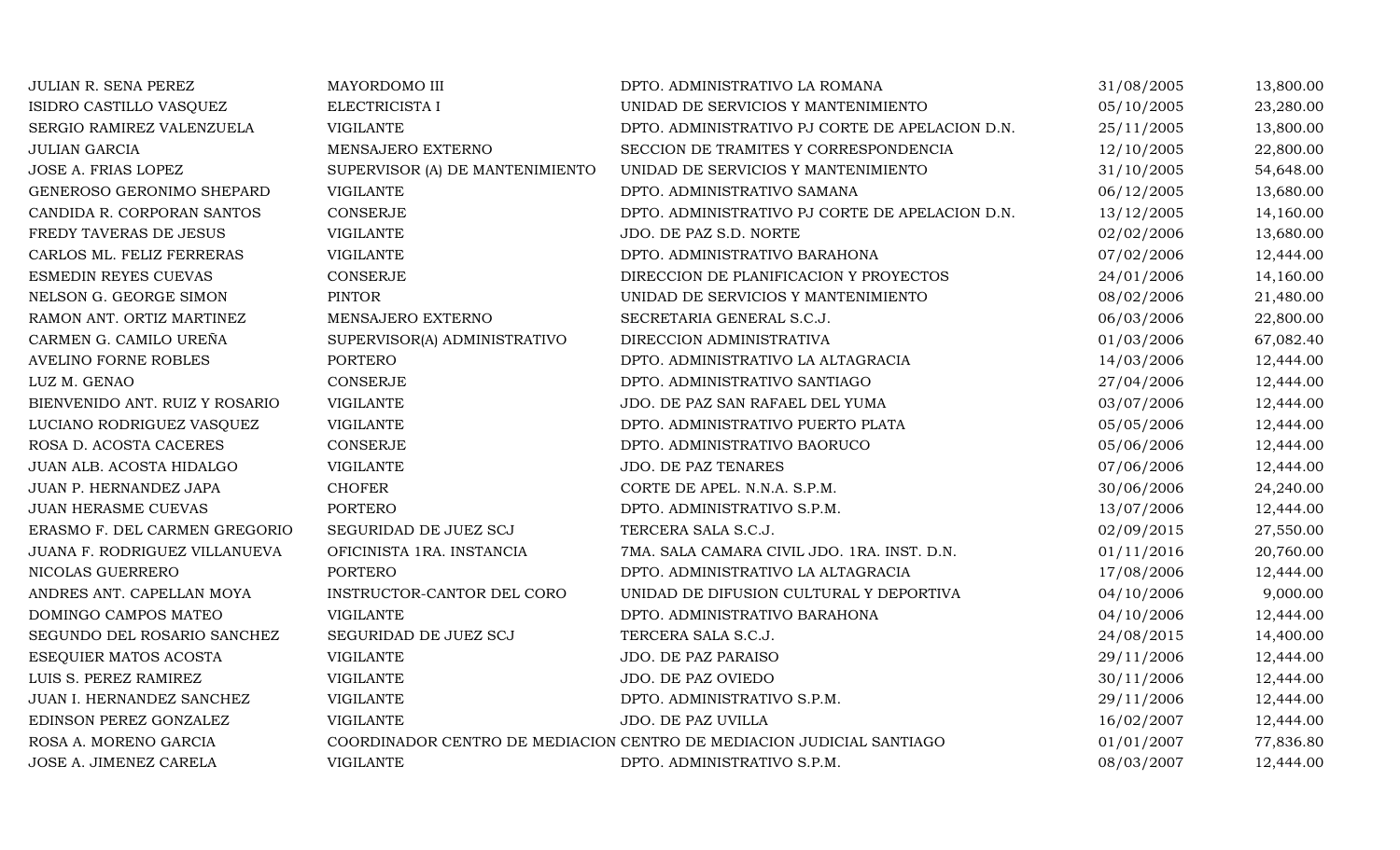| NIDIA E. REYNOSO MATOS        | <b>MEDIADOR</b>                                                    | CENTRO DE MEDIACION JUDICIAL D.N.                                            | 20/03/2007 | 67,082.40 |
|-------------------------------|--------------------------------------------------------------------|------------------------------------------------------------------------------|------------|-----------|
| PETRONILA ROSARIO ADAMES      |                                                                    | COORDINADOR CENTRO DE MEDIACION CENTRO DE MEDIACION JUDICIAL LA CIENEGA      | 20/03/2007 | 77,836.80 |
| JUANA E. BARE GUZMAN          |                                                                    | COORDINADOR CENTRO DE MEDIACION CENTRO DE MEDIACION JUDICIAL HERRERA         | 20/03/2007 | 77,836.80 |
| PABLO BAEZ RODRIGUEZ          | ENCARGADO(A) OFICINA ADMINISTRATIV DPTO. ADMINISTRATIVO LA ROMANA  |                                                                              | 08/03/2007 | 67,405.20 |
| SANTO F. CARRASCO TERRERO     | ANALISTA JURIDICO                                                  | UNIDAD DE APOYO REGISTRAL J.I.                                               | 23/04/2007 | 54,885.60 |
| LUCIA M. ESTRELLA DIAZ        | ABOGADO AYUDANTE CORTE                                             | CORTE DE APEL. MONTE CRISTI                                                  | 27/10/2014 | 48,894.00 |
| SANTO A. CASILLA BAUTISTA     | <b>ARCHIVISTA</b>                                                  | OFIC. DE ARCHIVO JUDICIAL PJ S.C.                                            | 15/02/2018 | 16,440.00 |
| VICTOR M. MOREL DE LA PAZ     | <b>ARCHIVISTA</b>                                                  | OFIC. DE ARCHIVO JUDICIAL PJ S.C.                                            | 15/02/2018 | 16,440.00 |
| ANTONIO FRIAS CASTRO          | <b>CAMARERO III</b>                                                | UNIDAD DE SERVICIOS ADMINISTRATIVOS Y LOGISTICOS J                           | 13/08/2007 | 28,860.00 |
| BELKIS D. BELTRE OZORIA       | AGENTE DE CONSERVACION                                             | CUSTODIA Y SERVICIO ARCHIVO PERMANENTE                                       | 01/02/2018 | 16,440.00 |
| CARMEN PEÑA                   | CONSERJE                                                           | REGISTRO DE TITULOS S.F.M.                                                   | 01/08/2016 | 12,444.00 |
| EDIBURGA PINEDA FRIAS         | <b>ARCHIVISTA</b>                                                  | ARCHIVO ACTIVO J.I. S.C.                                                     | 15/08/2007 | 24,240.00 |
| HILARIO FRIAS FRIAS           | <b>CAMARERO I</b>                                                  | DIV. DE RELACIONES PUBLICAS Y PROTOCOLO                                      | 15/08/2007 | 38,088.00 |
| CRISTIAN GONZALES             | ALGUACIL DE ESTRADO                                                | JDO. DE 1RA. INST. CONSTANZA                                                 | 08/08/2007 | 14,760.00 |
| LEANDRO CONCEPCION DE LA ROSA | PARQUEADOR                                                         | UNIDAD DE SERVICIOS ADMINISTRATIVOS Y LOGISTICOS J                           | 22/12/2008 | 16,440.00 |
| LEONARDO RODRIGUEZ LORA       | <b>CHOFER</b>                                                      | UNIDAD DE SERVICIOS ADMINISTRATIVOS Y LOGISTICOS J                           | 13/08/2007 | 24,240.00 |
| PURITA GARCIA GONZALEZ        | <b>CONSERJE</b>                                                    | REGISTRO DE TITULOS PUERTO PLATA                                             | 01/08/2016 | 12,444.00 |
| RAFAEL MORILLO                | <b>CHOFER</b>                                                      | UNIDAD DE SERVICIOS ADMINISTRATIVOS Y LOGISTICOS J                           | 22/12/2008 | 24,240.00 |
| JOSE A. CERDA COPLIN          | <b>VIGILANTE</b>                                                   | TRIBUNAL N.N.A. ESPAILLAT                                                    | 04/09/2001 | 12,444.00 |
| FELIX ML. ROSADO              | <b>VIGILANTE</b>                                                   | DPTO. ADMINISTRATIVO SANTIAGO                                                | 02/05/2000 | 12,444.00 |
| FRANCISCO SANCHEZ             | <b>JARDINERO</b>                                                   | DPTO. ADMINISTRATIVO ESPAILLAT                                               | 28/03/2001 | 12,444.00 |
| HILARIO J. HOLGUIN SANTOS     | <b>VIGILANTE</b>                                                   | SALA PENAL TRIBUNAL N.N.A. LA VEGA                                           | 01/03/2001 | 12,444.00 |
| <b>JESUS SILVERIO</b>         | <b>VIGILANTE</b>                                                   | SALA PENAL 1ER. TRIBUNAL N.N.A. SANTIAGO                                     | 15/09/1999 | 12,444.00 |
| NORMA C. ESCOBOZA             | <b>CONSERJE</b>                                                    | DPTO. ADMINISTRATIVO ESPAILLAT                                               | 29/12/2000 | 12,444.00 |
| LORENZA M. ESPINAL            | <b>CONSERJE</b>                                                    | TRIBUNAL N.N.A. VALVERDE                                                     | 02/07/2001 | 12,444.00 |
| LEONOR SANTOS PEREZ           | CONSERJE                                                           | TRIBUNAL N.N.A. SANCHEZ RAMIREZ                                              | 04/07/2001 | 12,444.00 |
| PABLO Y. ROSARIO TERRERO      |                                                                    | ENCARGADO(A) OFICINA ADMINISTRATIV DPTO. ADMINISTRATIVO JDOS. DE TRANS. D.N. | 02/11/2000 | 45,600.00 |
| ADOLFO C. LORA                | <b>VIGILANTE</b>                                                   | DPTO. ADMINISTRATIVO CORTE DE TRABAJO D.N.                                   | 01/05/2002 | 12,780.00 |
| ALBA I. BARRIENTOS VALDEZ     | CONSERJE-MENSAJERO(A)                                              | JDO. DE PAZ EL LLANO                                                         | 02/11/2001 | 12,444.00 |
| BERNALDO SANTANA ENCARNACION  | <b>JARDINERO</b>                                                   | DPTO. ADMINISTRATIVO S.C.                                                    | 09/10/2001 | 14,160.00 |
| RAMONA C. SOTO MARTINEZ       | OFICINISTA CITACIONES Y NOTIFICACIOI CENTRO DE CITACIONES P.J.C.N. |                                                                              | 14/02/2001 | 21,000.00 |
| <b>CESAR SANCHEZ</b>          | <b>VIGILANTE</b>                                                   | JDO. DE PAZ BAJOS DE HAINA                                                   | 12/12/2001 | 12,444.00 |
| DANIEL FELIZ TEJEDA           | CONSERJE                                                           | DPTO. ADMINISTRATIVO PJ S.C.J.                                               | 01/11/2000 | 14,160.00 |
|                               |                                                                    |                                                                              |            |           |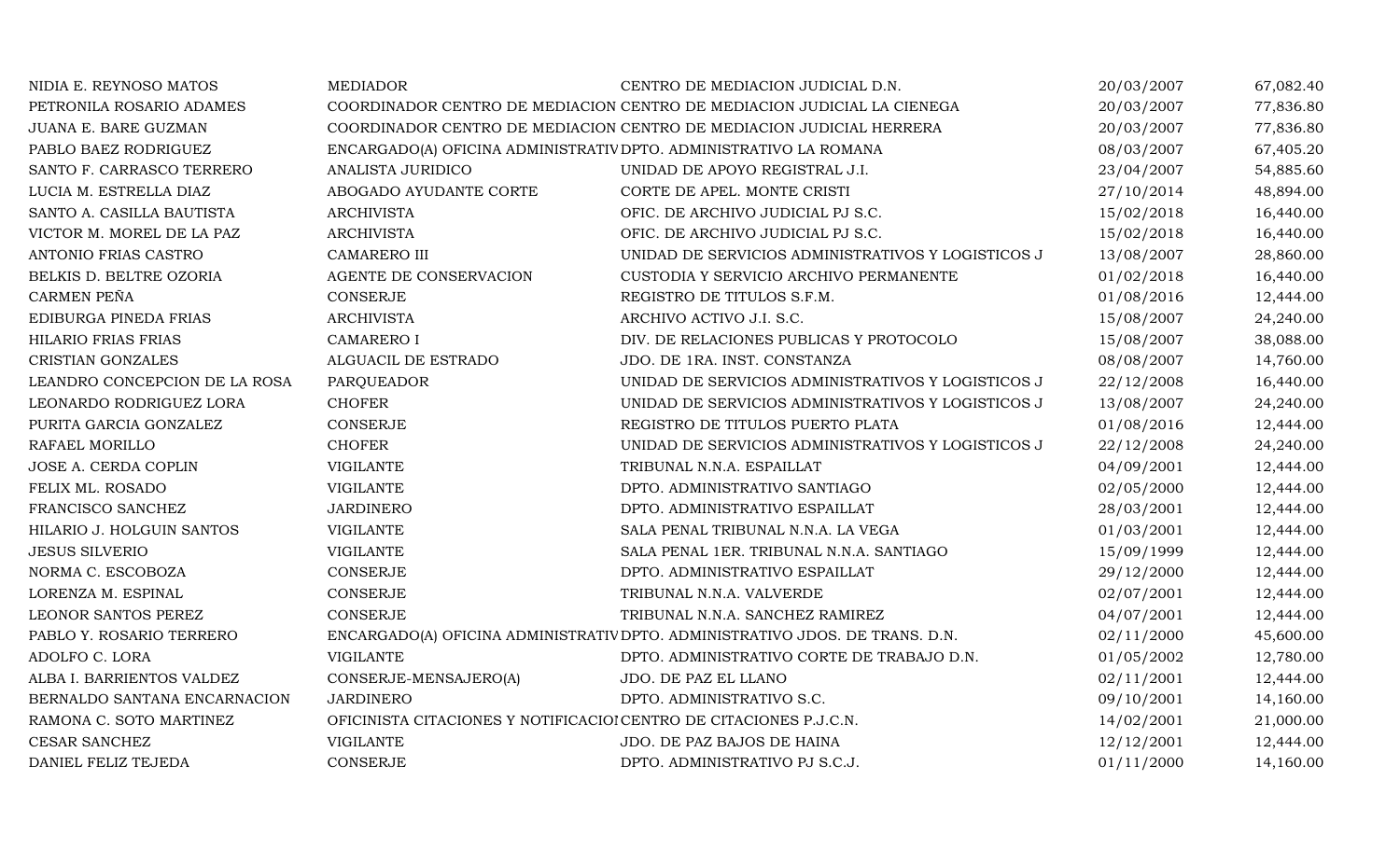| DIGNA OGANDO                  | <b>CONSERJE</b>                  | DPTO. ADMINISTRATIVO S.J.M.                                              | 10/05/2001 | 12,444.00 |
|-------------------------------|----------------------------------|--------------------------------------------------------------------------|------------|-----------|
| ELIOENAI ANT. MEDINA MEJIA    |                                  | DIRECTOR CORO DEL PODER JUDICIAL UNIDAD DE DIFUSION CULTURAL Y DEPORTIVA | 01/09/2001 | 28,860.00 |
| LIRIO RAMIREZ CORNIELES       | <b>PLOMERO</b>                   | DPTO. ADMINISTRATIVO P.J.C.N.                                            | 12/02/2002 | 18,360.00 |
| DIONICIO G. VALERIO CRUZ      | <b>VIGILANTE</b>                 | SALA PENAL TRIBUNAL N.N.A. LA VEGA                                       | 27/11/2001 | 12,444.00 |
| TRINIDAD VILLAFAÑA GONZALEZ   | <b>VIGILANTE</b>                 | DPTO. ADMINISTRATIVO SANCHEZ RAMIREZ                                     | 13/11/2001 | 12,444.00 |
| <b>RAMON MARTE</b>            | <b>JARDINERO</b>                 | DPTO. ADMINISTRATIVO SANTIAGO                                            | 23/09/2002 | 12,444.00 |
| PEDRO A. PADILLA VARGAS       | <b>JARDINERO</b>                 | DPTO. ADMINISTRATIVO SANTIAGO                                            | 23/09/2002 | 12,444.00 |
| GENARO D. MARTE SANTOS        | MAYORDOMO I                      | DPTO. ADMINISTRATIVO LA VEGA                                             | 01/05/2002 | 16,920.00 |
| RAMON CARO DE LEON            | <b>VIGILANTE</b>                 | DPTO. ADMINISTRATIVO S.C.                                                | 28/04/2000 | 12,444.00 |
| SANDRO CABRAL                 | <b>VIGILANTE</b>                 | TRIBUNAL N.N.A. S.J.M.                                                   | 12/12/2001 | 12,444.00 |
| SANTO A. AMADOR GONZALEZ      | MAYORDOMO III                    | DPTO. ADMINISTRATIVO CORTE DE TRABAJO D.N.                               | 16/04/2001 | 16,920.00 |
| <b>VINICIO HERRERA</b>        | <b>JARDINERO</b>                 | DPTO. ADMINISTRATIVO S.P.M.                                              | 08/08/2001 | 12,444.00 |
| URSIMIDIO PACHECO PEGUERO     | <b>CONSERJE</b>                  | DPTO. ADMINISTRATIVO JDOS. DE TRANS. D.N.                                | 02/10/2001 | 12,444.00 |
| LEOPOLDO TEJEDA ALCANTARA     | <b>VIGILANTE</b>                 | DPTO. ADMINISTRATIVO PJ S.C.J.                                           | 15/11/2000 | 12,900.00 |
| LUCILA D. ALVAREZ ALVAREZ     | CONSERJE                         | JDO. DE PAZ DE LA 2DA. CIRC. S.D. ESTE                                   | 25/06/2001 | 12,444.00 |
| LUISA MORA DE LOS SANTOS      | <b>CONSERJE</b>                  | DPTO. ADMINISTRATIVO S.J.M.                                              | 07/05/2001 | 12,444.00 |
| LUISA ARBOLEDA SANTANA        | <b>CONSERJE</b>                  | DPTO. ADMINISTRATIVO PJ CORTE DE APELACION D.N.                          | 01/11/2000 | 14,160.00 |
| <b>MANUEL RAMIREZ ROSADO</b>  | <b>VIGILANTE</b>                 | DPTO. ADMINISTRATIVO S.J.M.                                              | 28/11/2001 | 12,444.00 |
| LUIS R. RIVAS UREÑA           | <b>VIGILANTE</b>                 | DPTO. ADMINISTRATIVO VALVERDE                                            | 01/04/2002 | 12,444.00 |
| RAMON DE JS. RIVERA CAMPUSANO | <b>VIGILANTE</b>                 | JDO. DE PAZ NIGUA                                                        | 07/02/2001 | 12,444.00 |
| MARIANO URBAEZ DEL JESUS      | <b>VIGILANTE</b>                 | JDO. DE LA INSTRUCCION SAN JOSE DE OCOA                                  | 01/01/2001 | 12,444.00 |
| MELANEA MATOS MEJIA           | <b>CONSERJE</b>                  | JDO. DE LA INSTRUCCION SAN JOSE DE OCOA                                  | 29/12/2000 | 12,444.00 |
| MERCEDES LEDESMA FELIZ        | <b>CONSERJE</b>                  | DPTO. ADMINISTRATIVO PJ CORTE DE APELACION D.N.                          | 01/11/2000 | 14,160.00 |
| MIGUEL B. TERRERO FERRERAS    | <b>VIGILANTE</b>                 | JDO. DE PAZ PEDERNALES                                                   | 01/06/2000 | 12,444.00 |
| MILAGROS CEBALLOS             | MENSAJERO INTERNO                | DPTO. ADMINISTRATIVO S.C.                                                | 18/07/2001 | 12,444.00 |
| JUAN B. JIMENEZ RODRIGUEZ     | <b>VIGILANTE</b>                 | DPTO. ADMINISTRATIVO SANTIAGO                                            | 01/03/2001 | 12,444.00 |
| RAFAEL MENDEZ                 | MENSAJERO EXTERNO                | DPTO. ADMINISTRATIVO BARAHONA                                            | 14/02/2003 | 16,440.00 |
| IGNACIO RIVERA ROSARIO        | <b>JARDINERO</b>                 | DPTO. ADMINISTRATIVO PJ S.C.J.                                           | 06/08/2015 | 14,160.00 |
| MARCOS ALCALA JAZMIN          | <b>VIGILANTE</b>                 | DPTO. ADMINISTRATIVO SAMANA                                              | 14/08/2003 | 12,444.00 |
| FELIPE DIPRE DE LA ROSA       | <b>VIGILANTE</b>                 | DPTO. ADMINISTRATIVO S.C.                                                | 24/11/2003 | 12,444.00 |
| PORFIRIO J. MATEO GUERRERO    | PIANISTA CORO DEL PODER JUDICIAL | UNIDAD DE DIFUSION CULTURAL Y DEPORTIVA                                  | 02/12/2003 | 8,400.00  |
| JUANA B. LLUVERES CASTILLO    | <b>CONSERJE</b>                  | DPTO. ADMINISTRATIVO TRIBUNALES FAMILIA                                  | 13/02/2004 | 13,440.00 |
| MARINO C. ROMAN FELIZ         | <b>AUXILIAR DE ALMACEN</b>       | DPTO. ADMINISTRATIVO S.D.                                                | 02/02/2004 | 18,720.00 |
|                               |                                  |                                                                          |            |           |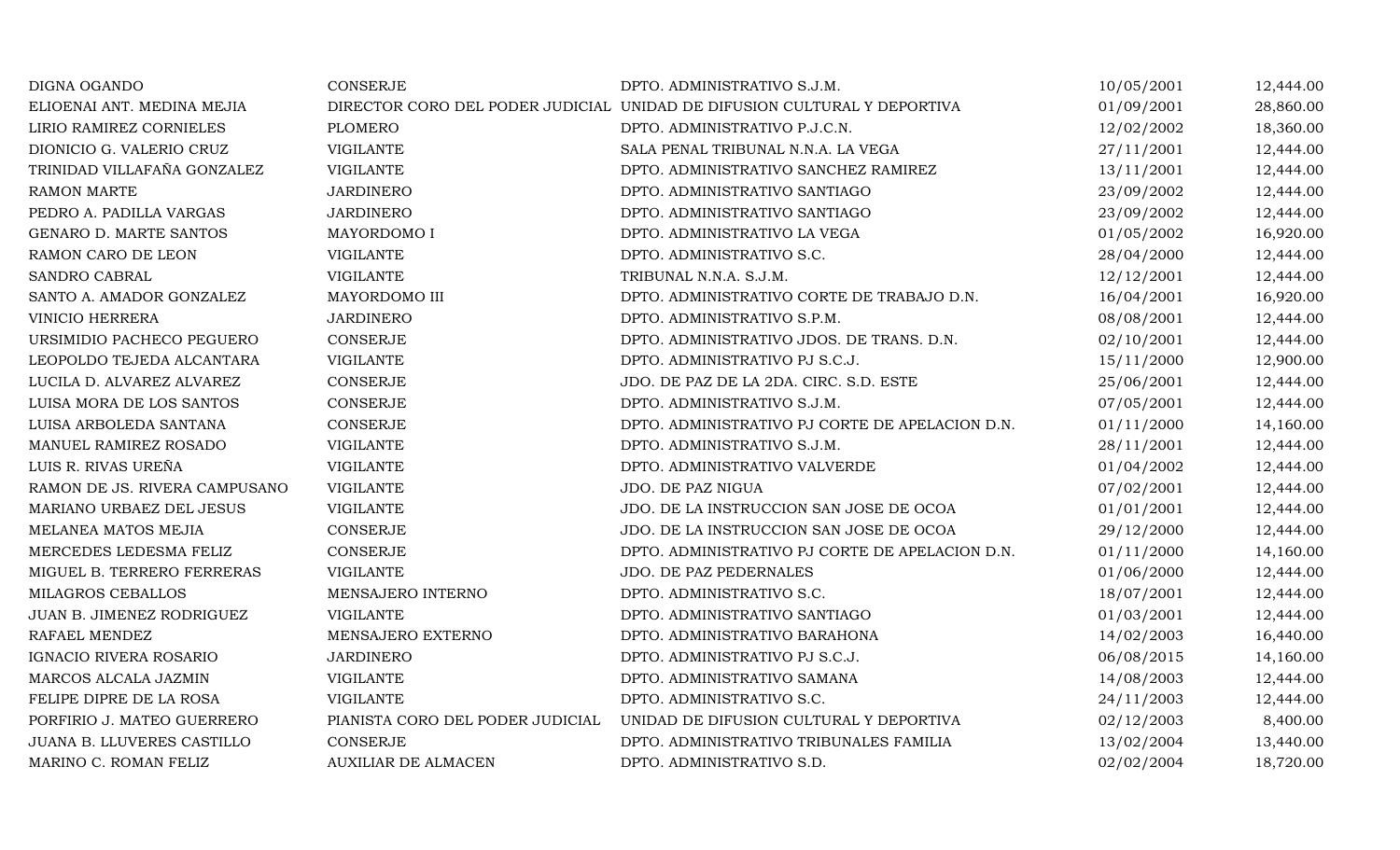| PEDRO R. FERNANDEZ PEREZ       | AUX. DEL CORO                                                    | UNIDAD DE DIFUSION CULTURAL Y DEPORTIVA            | 05/03/2004 | 7,200.00   |
|--------------------------------|------------------------------------------------------------------|----------------------------------------------------|------------|------------|
| ORLANDO E. PEREZ               | <b>CAMARERO III</b>                                              | DIV. DE RELACIONES PUBLICAS Y PROTOCOLO            | 06/09/2007 | 28,860.00  |
| WILLIAM R. MEJIA               | <b>VIGILANTE</b>                                                 | JDO. DE PAZ SABANA LARGA                           | 06/09/2007 | 12,444.00  |
| LUIS O. TEJEDA DE LOS SANTOS   | <b>VIGILANTE</b>                                                 | JDO. DE PAZ BOHECHIO                               | 25/09/2007 | 12,444.00  |
| JUAN DEL ROSARIO NUÑEZ         | <b>VIGILANTE</b>                                                 | DPTO. ADMINISTRATIVO PUERTO PLATA                  | 23/10/2007 | 12,444.00  |
| FLORENCIO LORENZO              | <b>VIGILANTE</b>                                                 | DPTO. ADMINISTRATIVO S.C.                          | 13/11/2007 | 12,444.00  |
| SERGIO DE LA CRUZ MEDINA       | CONSERJE-MENSAJERO(A)                                            | JDO. DE PAZ GUAYMATE                               | 15/11/2007 | 12,444.00  |
| FELIPA LIRIANO                 | <b>CONSERJE</b>                                                  | DPTO. ADMINISTRATIVO JUR. CIVIL S.D.               | 01/10/2008 | 12,444.00  |
| YVELISSE FELIZ GARCIA          | <b>CONSERJE</b>                                                  | DPTO. ADMINISTRATIVO PJ S.C.J.                     | 02/03/2015 | 14,160.00  |
| MARTHA Y. TORIBIO              | <b>MEDIADOR</b>                                                  | CENTRO DE MEDIACION JUDICIAL HERRERA               | 30/09/2008 | 67,082.40  |
| RAMONA ALCANTARA VALDEZ        | <b>CONSERJE</b>                                                  | DPTO. ADMINISTRATIVO PJ CORTE DE APELACION D.N.    | 09/12/2008 | 14,160.00  |
| GLADYS ALT. MARTINEZ RODRIGUEZ | ABOGADO AYUDANTE 1RA. INST.                                      | TRIBUNAL COL. C/P JDO. 1RA. INST. MONTE CRISTI     | 03/09/2014 | 36,000.00  |
| ANA Y. PEÑA TAVAREZ            | <b>MEDIADOR</b>                                                  | CENTRO DE MEDIACION JUDICIAL SANTIAGO              | 25/08/2014 | 67,082.40  |
| MAYRA T. HERNANDEZ GORIS       | <b>MEDIADOR</b>                                                  | CENTRO DE MEDIACION JUDICIAL D.N.                  | 21/07/2010 | 67,082.40  |
| ROSANNA V. MORENO PANIAGUA     | CONSERJE-MENSAJERO(A)                                            | JDO. DE PAZ YAGUATE                                | 03/10/2016 | 12,444.00  |
| CHARLES I. JIMENEZ PEREZ       | ALGUACIL DE ESTRADO                                              | JDO. DE PAZ S.C.                                   | 18/08/2014 | 13,800.00  |
| PEDRO J. RONE MOSCOSO          | ASISTENTE DE JUEZ MIEMBRO SALA SC SEGUNDA SALA S.C.J.            |                                                    | 25/01/2012 | 54,885.60  |
| HECTOR A. DEÑO FIGUEREO        | SUPERVISOR DE PLANTAS ELECTRICAS DPTO. DE INFRAESTRUCTURA FISICA |                                                    | 13/03/2012 | 133,056.00 |
| DAMARIS A. PEREZ RODRIGUEZ     | <b>MEDIADOR</b>                                                  | CENTRO DE MEDIACION JUDICIAL SANTIAGO              | 04/09/2014 | 67,082.40  |
| FRANCISCO J. MEJIA HOLGUIN     | ARQUITECTO I                                                     | UNIDAD DE OBRAS                                    | 09/08/2017 | 60,984.00  |
| GLORIA A. MOJICA BELL          | ASESOR (A) IMPOSITIVO                                            | 3RA. SALA TRIBUNAL SUPERIOR ADMINISTRATIVO         | 16/06/2015 | 43,420.80  |
| ALBIS A. CUEVAS MOTA           | SUPERVISOR(A) ADMINISTRATIVO ZONA DIRECCION ADMINISTRATIVA       |                                                    | 07/11/2016 | 67,082.40  |
| <b>MARTINA FLORES</b>          | <b>CAMARERO III</b>                                              | UNIDAD DE SERVICIOS ADMINISTRATIVOS Y LOGISTICOS J | 27/04/2015 | 28,860.00  |
| RAFAEL A. LOPEZ NUÑEZ          | SUPERVISOR (A) DE MANTENIMIENTO                                  | UNIDAD DE SERVICIOS Y MANTENIMIENTO                | 12/10/2012 | 41,400.00  |
| REYNALDO ANT. CASTILLO MEJIA   | ANALISTA I CONTABILIDAD                                          | DPTO. DE CONTABILIDAD                              | 12/11/2012 | 51,804.00  |
| VIRGINIA ALEJO PAREDES         | GERENTE DE TECNOLOGIAS                                           | DPTO. DE TECNOLOGIA J.I.                           | 01/03/2017 | 117,532.80 |
| MARIA C. ASENCIO ABREU         | OFICINISTA J.O.                                                  | TRIBUNAL DE TIERRAS J.O. S.C.                      | 11/11/2014 | 15,720.00  |
| <b>JOSE FRIAS</b>              | MAYORDOMO II                                                     | DPTO. ADMINISTRATIVO TRIB. SUPERIOR ADMINISTRATIVO | 09/12/2014 | 18,120.00  |
| ANEUDY GOMEZ DOLORES           | MECANICO DE PLANTAS ELECTRICAS                                   | UNIDAD DE SERVICIOS Y MANTENIMIENTO                | 02/06/2014 | 29,580.00  |
| ERNESTO ROQUEZ HERNANDEZ       | ALGUACIL DE ESTRADO                                              | UNIDAD CITAC. NOTIF. Y COM. J.P. MONSEÑOR NOUEL    | 01/01/2018 | 14,760.00  |
| ARSENIO REYES RODRIGUEZ        | CONTRALOR GENERAL CPJ                                            | CONTRALORIA GENERAL DEL CONSEJO DEL PODER JUDICIAL | 27/01/2014 | 250,000.00 |
| HECTOR E. DE LA CRUZ GUZMAN    | ALGUACIL DE ESTRADO                                              | CAMARA PENAL JDO. 1RA. INST. EL SEIBO              | 11/05/2015 | 14,760.00  |
| SERGIO A. ALVAREZ PEREZ        | SEGURIDAD DE JUEZ SCJ                                            | TERCERA SALA S.C.J.                                | 21/03/2014 | 15,600.00  |
|                                |                                                                  |                                                    |            |            |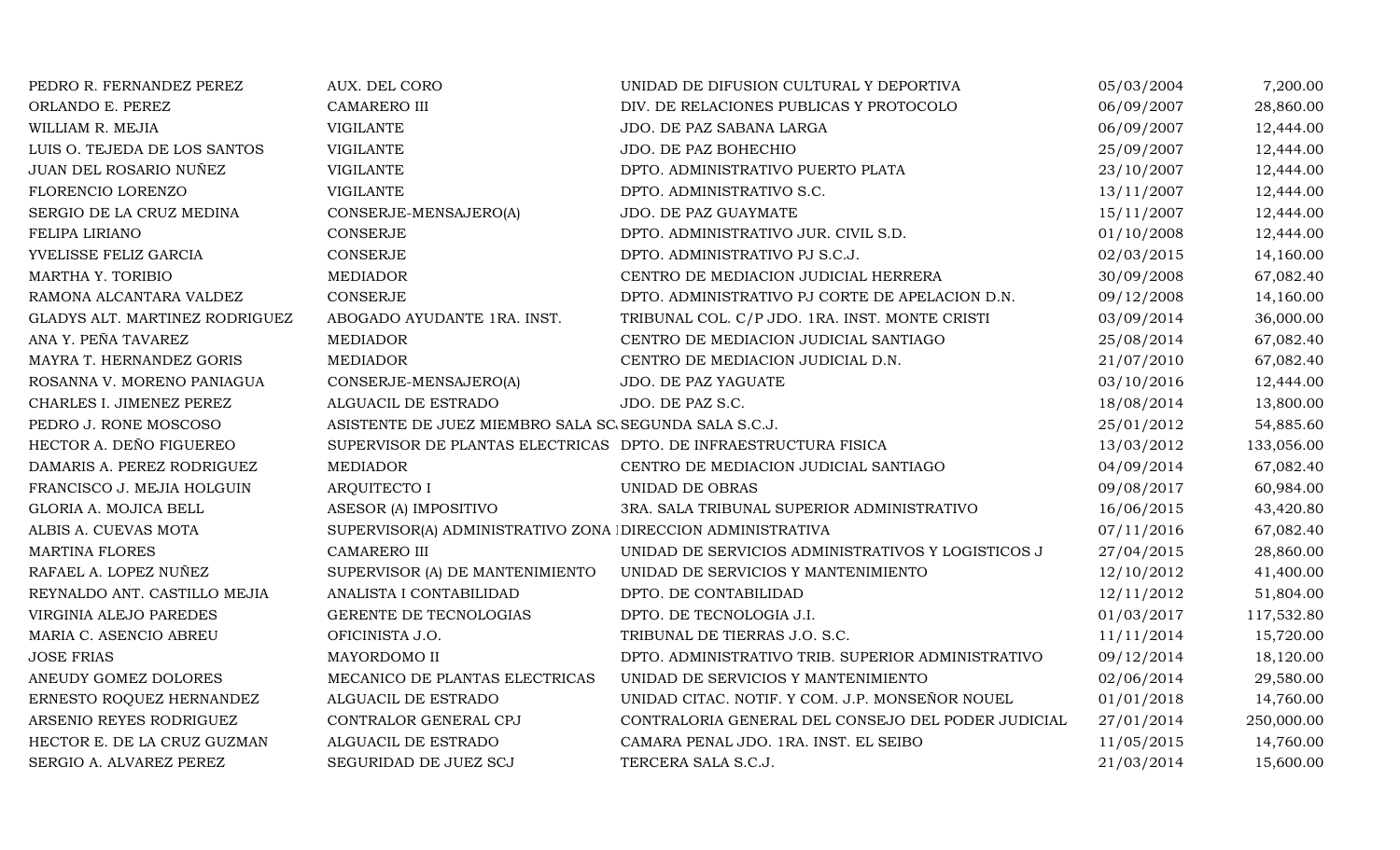| APOLINAR JAVIER GUTIERREZ     | <b>CHOFER</b>                                                      | CAMARA PENAL CORTE APEL. S.P.M.                                     | 04/03/2014 | 24,240.00  |
|-------------------------------|--------------------------------------------------------------------|---------------------------------------------------------------------|------------|------------|
| MARIA M. VASQUEZ DE JESUS     | ABOGADO AYUDANTE 1RA. INST.                                        | 1RA. SALA CAMARA CIVIL JDO. 1RA. INST. DUARTE                       | 14/04/2014 | 36,000.00  |
| JULIA I. REYNOSO MALDONADO    | <b>ARCHIVISTA</b>                                                  | ARCHIVO ACTIVO DEL REGISTRO DE TITULOS D.N.                         | 28/05/2015 | 24,240.00  |
| SOCRATES ANT. MONTERO DIAZ    | DIRECTOR (A) REGIONAL MENSURAS                                     | DIRECCION REG. MENSURAS CAT. DPTO. CENTRAL                          | 02/06/2014 | 117,532.80 |
| ALBA E. VASQUEZ DE MEDRANO    | SECRETARIA (O) DE DEPARTAMENTO                                     | DPTO. DE CONTABILIDAD                                               | 02/06/2014 | 37,920.00  |
| LIDIA M. DE LA CRUZ GUZMAN    | ENC. NOMINAS                                                       | DIV. DE NOMINAS                                                     | 12/06/2017 | 117,532.80 |
| MANUEL E. PEÑA PEREZ          | TECNICO DE REFRIGERACION                                           | DPTO. ADMINISTRATIVO PJ S.C.J.                                      | 21/06/2017 | 22,800.00  |
| EVANGELISTA DE JESUS DE JESUS | <b>AUDITOR INTERNO</b>                                             | CONTRALORIA GENERAL DEL CONSEJO DEL PODER JUDICIAL                  | 17/03/2015 | 88,100.00  |
| ANTONIO MENDEZ FELIZ          | <b>ARCHIVISTA</b>                                                  | OFIC. COORDINADORA ARCHIVO JUDICIAL                                 | 01/02/2018 | 12,444.00  |
| JOSE FCO. DE OLEO ENCARNACION | CONSERJE-MENSAJERO(A)                                              | JDO. DE PAZ EL CERCADO                                              | 09/03/2015 | 12,444.00  |
| LLIRA C. SIERRA RECIO         | ANALISTA JURIDICO                                                  | DIV. DE JURISPRUDENCIA Y LEGISLACION                                | 07/11/2014 | 44,902.80  |
| DONAL R. MORALES SEVERINO     | <b>CHOFER</b>                                                      | SECCION DE TRANSPORTACION                                           | 13/01/2015 | 24,240.00  |
| JOANNY ALT. TEJADA GOMEZ      | ASISTENTE DIRECCION POLITICAS PUBL DIRECCION DE POLITICAS PUBLICAS |                                                                     | 14/11/2014 | 77,836.80  |
| WALTER ANT. CORDERO CIMMINO   |                                                                    | COORDINADOR NACIONAL DE MEDIACIC CENTRO DE MEDIACION JURISDICCIONAL | 05/12/2014 | 152,806.60 |
| LUIS F. BELTRE SANTOS         | <b>VIGILANTE</b>                                                   | JDO. DE PAZ DE LA 1RA. CIRC. D.N.                                   | 06/01/2015 | 12,780.00  |
| LUIS ML. MOREL GENAO          | <b>GESTOR ARCHIVO ACTIVO</b>                                       | ARCHIVO ACTIVO JURISDICCION INMOBILIARIA NAC.                       | 01/02/2015 | 67,082.40  |
| MERCEDES RAMOS SANTANA        | <b>CONSERJE</b>                                                    | DPTO. ADMINISTRATIVO S.P.M.                                         | 22/12/2014 | 12,444.00  |
| ELIZABETH AMPARO RODRIGUEZ    | SECRETARIA (O)                                                     | DPTO. DE TECNOLOGIA J.I.                                            | 09/02/2015 | 34,980.00  |
| MINNA C. PIMENTEL SEPULVEDA   | <b>CONSERJE</b>                                                    | DPTO. ADMINISTRATIVO S.D. OESTE                                     | 09/02/2015 | 12,444.00  |
| HILKA Y. PUJOLS CUSTODIO      | AUX. DE RECEPCION Y ENTREGA                                        | CENTRO DE ATENCION AL USUARIO                                       | 02/03/2015 | 24,240.00  |
| ROSA D. JIMENEZ VALVERDE      | <b>CONSERJE</b>                                                    | DPTO. ADMINISTRATIVO JUR. CIVIL S.D.                                | 12/03/2015 | 12,444.00  |
| ELBA J. AQUINO ESPINAL        | <b>ARCHIVISTA</b>                                                  | OFIC. COORDINADORA ARCHIVO JUDICIAL                                 | 21/04/2015 | 13,920.00  |
| AURELIA ORTIZ CASTRO          | OFICINISTA JDO. DE PAZ                                             | JDO. DE PAZ DE LA 1RA. CIRC. D.N.                                   | 23/09/2015 | 16,440.00  |
| PATRICIO VENTURA HIRALDO      | <b>CHOFER</b>                                                      | DPTO. ADMINISTRATIVO PUERTO PLATA                                   | 10/01/2017 | 24,240.00  |
| ROBERTO ALMONTE               | <b>PLOMERO</b>                                                     | UNIDAD DE SERVICIOS Y MANTENIMIENTO                                 | 06/04/2016 | 21,480.00  |
| ESTELIA MORILLO               | <b>CONSERJE</b>                                                    | DPTO. ADMINISTRATIVO CORTE DE TRABAJO D.N.                          | 01/06/2015 | 12,444.00  |
| AMAURYS F. MOJICA CABRERA     | AUXILIAR ADMINISTRATIVO                                            | UNIDAD DE REVISION, DNMC                                            | 03/08/2015 | 24,240.00  |
| CARLOS L. BLANC MARTINEZ      | <b>AUDITOR INTERNO</b>                                             | CONTRALORIA GENERAL DEL CONSEJO DEL PODER JUDICIAL                  | 10/08/2015 | 88,100.00  |
| CARLOS ML. NUÑEZ SEVERINO     | <b>OFICINISTA</b>                                                  | SOPORTE A JUECES J.P. S.D.                                          | 03/10/2016 | 24,240.00  |
| CRUSITA AGRAMONTE OTAÑO       | <b>CONSERJE</b>                                                    | DPTO. ADMINISTRATIVO CORTE DE TRABAJO D.N.                          | 21/09/2015 | 12,444.00  |
| CONFESOR BOVIER DE LA CRUZ    | <b>CHOFER</b>                                                      | SECCION DE TRANSPORTACION                                           | 23/09/2015 | 24,240.00  |
| SILVESTRE ANT. NOVAS SIERRA   | ELECTRICISTA II                                                    | UNIDAD DE SERVICIOS Y MANTENIMIENTO                                 | 17/11/2015 | 23,280.00  |
| MAYRA DE LA CRUZ MATEO        | CONSERJE                                                           | DPTO. ADMINISTRATIVO PJ CORTE DE APELACION D.N.                     | 17/11/2016 | 14,160.00  |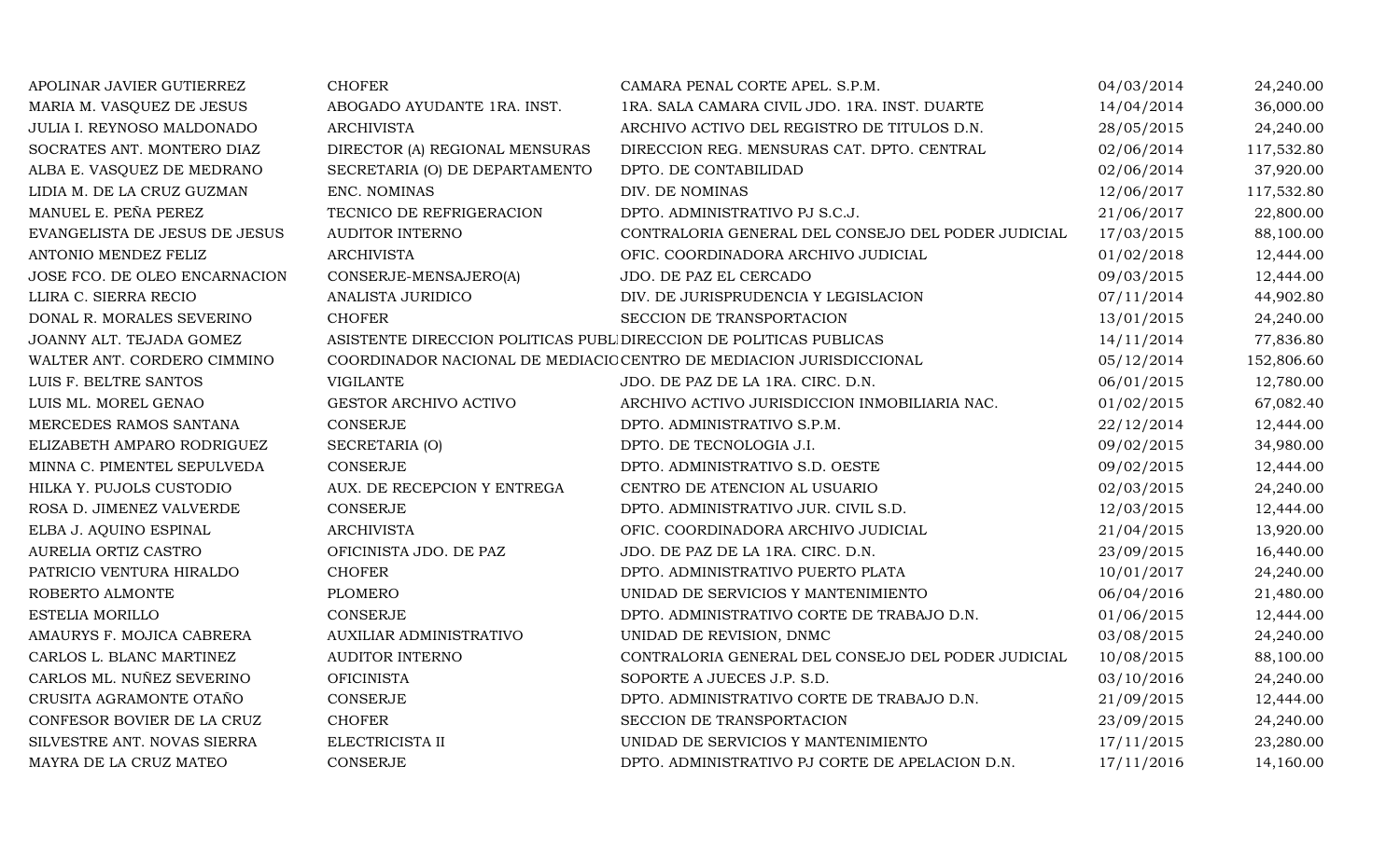| JOSE DE JS. ORTIZ ARACENA     | ALGUACIL DE ESTRADO                                              |                                           |            |            |
|-------------------------------|------------------------------------------------------------------|-------------------------------------------|------------|------------|
|                               |                                                                  | JDO. DE LA INSTRUCCION DAJABON            | 11/01/2016 | 14,760.00  |
| JOSE L. CARBUCCIA PIMENTEL    | CAMARERO III                                                     | DIV. DE RELACIONES PUBLICAS Y PROTOCOLO   | 18/03/2016 | 28,860.00  |
| VICTOR ML. DE JESUS ROSARIO   | MAYORDOMO I                                                      | DPTO. ADMINISTRATIVO S.D.                 | 21/06/2016 | 20,160.00  |
| MARISOL SALCEDO SEVERINO      | SECRETARIA DNMC                                                  | DIRECCION NACIONAL MENSURAS CATASTRALES   | 26/01/2016 | 48,894.00  |
| FRANCISCO W. JONES BRACHE     | <b>CHOFER</b>                                                    | SECCION DE TRANSPORTACION                 | 31/03/2016 | 29,580.00  |
| EDWIN M. MORENO CASTILLO      | OFICINISTA JDO. DE PAZ                                           | JDO. DE PAZ DE LA 4TA. CIRC. D.N.         | 04/04/2016 | 16,440.00  |
| RAFAEL ANT. GOMEZ MEJIA       | <b>VIGILANTE</b>                                                 | DPTO. ADMINISTRATIVO SANTIAGO             | 31/03/2016 | 12,780.00  |
| ALEXANDRA DIAZ VASQUEZ        | <b>OFICINISTA</b>                                                | UNIDAD DE AUDIENCIAS J.P. S.D.            | 01/12/2016 | 24,240.00  |
| <b>GREGORIO REYES</b>         | <b>VIGILANTE</b>                                                 | JDO. DE PAZ TAMAYO                        | 21/06/2016 | 12,444.00  |
| DARLENNY VOLQUEZ CUEVAS       | MENSAJERO INTERNO                                                | DPTO. ADMINISTRATIVO BARAHONA             | 23/06/2016 | 12,444.00  |
| NORIS L. NUÑEZ REGALADO       | ABOGADO AYUDANTE SCJ                                             | DIV. LEGAL                                | 08/08/2016 | 105,720.00 |
| CARLOS R. ALCANTARA DOMINGUEZ | <b>JARDINERO</b>                                                 | DPTO. ADMINISTRATIVO SANTIAGO             | 04/07/2016 | 12,444.00  |
| ANATALIA AQUINO PAULA         | <b>CONSERJE</b>                                                  | DPTO. ADMINISTRATIVO PJ S.C.J.            | 26/09/2016 | 14,160.00  |
| YESICA G. HERRERA PEÑA        | CONSERJE                                                         | DPTO. ADMINISTRATIVO JDOS. DE TRANS. D.N. | 22/09/2016 | 12,444.00  |
| NIGLISSA PORTES TAPIA         | SECRETARIA (O) DE DEPARTAMENTO                                   | UNIDAD DE SERVICIOS Y MANTENIMIENTO       | 18/11/2016 | 37,920.00  |
| NIXON JUAN SALOMON            | CATALOGADOR                                                      | DOCUMENTACION Y BIBLIOTECAS               | 07/12/2016 | 33,120.00  |
| FERNANDO BANKS                | REPRODUCTOR DE DOCUMENTOS                                        | DPTO. ADMINISTRATIVO P.J.C.N.             | 20/10/2016 | 15,840.00  |
| FINLANDIA J. BELTRE MEDINA    | CONSERJE-MENSAJERO(A)                                            | JDO. DE PAZ TABARA ARRIBA                 | 07/10/2016 | 12,444.00  |
| JOSE A. MATIAS MARTINEZ       | ALGUACIL DE ESTRADO                                              | JDO. DE TRABAJO VALVERDE                  | 01/01/2018 | 13,800.00  |
| AUDRY L. LAZALA VENTURA       | <b>ARCHIVISTA</b>                                                | OFIC. DEPOSITO ARCHIVO CENTRAL MANGANAGUA | 07/11/2016 | 16,440.00  |
| RAMONA BONILLA GIL            | <b>CONSERJE</b>                                                  | TRIBUNAL DE TIERRAS J.O. PUERTO PLATA     | 12/12/2016 | 12,444.00  |
| AGUSTIN PEÑA DILONÉ           | <b>CONSERJE</b>                                                  | TRIBUNAL N.N.A. MONSEÑOR NOUEL            | 02/01/2017 | 12,444.00  |
| BERTA CONTRERAS CABRAL        | <b>CONSERJE</b>                                                  | DIRECCION DE PLANIFICACION Y PROYECTOS    | 28/12/2016 | 12,444.00  |
| <b>ISABEL MEJIA</b>           | <b>CONSERJE</b>                                                  | DPTO. ADMINISTRATIVO EL SEIBO             | 02/01/2017 | 12,444.00  |
| SANTIAGO ROSARIO ROSARIO      | MAYORDOMO III                                                    | DPTO. ADMINISTRATIVO S.D. OESTE           | 09/01/2018 | 13,464.00  |
| WILIS RAMIREZ AMPARO          | MENSAJERO INTERNO                                                | DPTO. ADMINISTRATIVO S.F.M.               | 21/02/2017 | 12,444.00  |
| CECILIO SEVERINO SEVERINO     | MAYORDOMO III                                                    | DPTO. ADMINISTRATIVO EL SEIBO             | 31/01/2017 | 13,800.00  |
| DIOMARIS MORENO VALDEZ        | <b>CONSERJE</b>                                                  | OFIC. COORDINADORA ARCHIVO JUDICIAL       | 16/04/2018 | 10,577.40  |
| ALBA N. RAMIREZ DEL ROSARIO   | <b>CONSERJE</b>                                                  | DPTO. ADMINISTRATIVO PJ S.C.J.            | 01/02/2018 | 12,444.00  |
| FIOR M. TAPIA PERALTA         | <b>VIGILANTE</b>                                                 | DPTO. ADMINISTRATIVO MONTE CRISTI         | 21/03/2017 | 12,444.00  |
| ARGENTINA MDES. PEREZ RAMIREZ | <b>CONSERJE</b>                                                  | DPTO. ADMINISTRATIVO S.F.M.               | 01/02/2018 | 12,444.00  |
| MARIA COPLIN KELLY            | ENC. ADMINISTRATIVO II DISTRITO JUDI DPTO. ADMINISTRATIVO SAMANA |                                           | 06/04/2017 | 67,405.20  |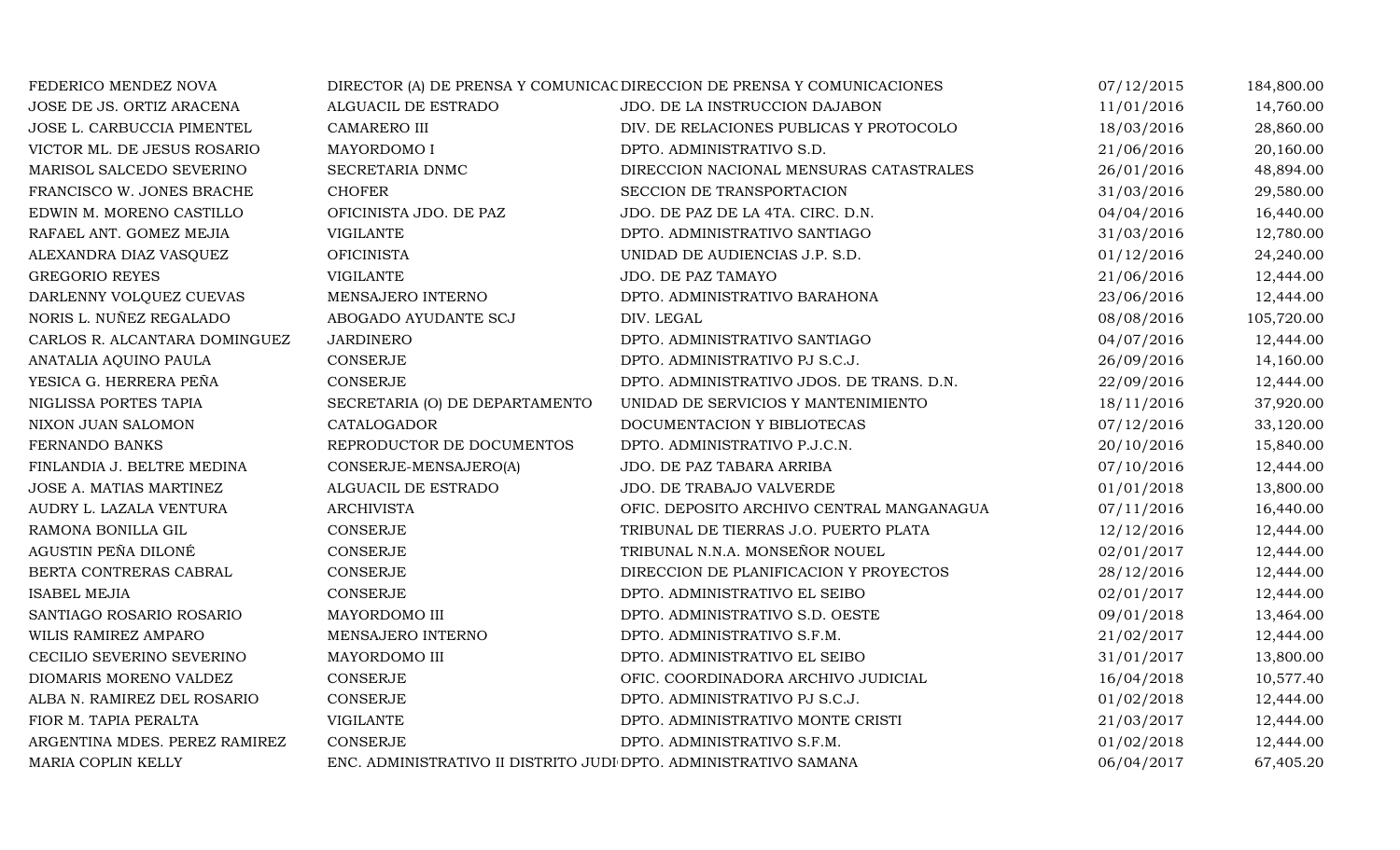| ANA Y. DIAZ SANTANA             | CONSERJE-MENSAJERO(A)            | JDO. DE 1RA. INST. INDEPENDENCIA                 | 02/05/2017 | 12,444.00 |
|---------------------------------|----------------------------------|--------------------------------------------------|------------|-----------|
| NIQUIBERTO FLERY TATIS          | <b>VIGILANTE</b>                 | JDO. DE PAZ VILLA VASQUEZ                        | 01/02/2018 | 12,444.00 |
| ROBERTO ANT. EUFRACIA UREÑA     | ALGUACIL DE ESTRADO              | PCIA. TRIBUNAL SUPERIOR ADMINISTRATIVO           | 01/01/2018 | 14,760.00 |
| CARMEN PIERRE OLIVO             | CONSERJE                         | DPTO. ADMINISTRATIVO PJ CORTE DE APELACION D.N.  | 17/04/2017 | 14,160.00 |
| LUZ DEL A. NUÑEZ ALMANZAR       | CONSERJE                         | DPTO. DE MANTENIMIENTO                           | 24/04/2017 | 12,444.00 |
| SOFI ALT. RAMIREZ SANTANA       | CONSERJE-MENSAJERO(A)            | JDO. DE PAZ VILLA ALTAGRACIA                     | 02/05/2017 | 12,444.00 |
| JOSE R. RODRIGUEZ SANTOS        | ALGUACIL DE ESTRADO              | TRIBUNAL EJEC. SANCION ADOLES. SANTIAGO          | 01/01/2018 | 13,800.00 |
| LORGIRIES ACOSTA FELIZ          | OFICINISTA JDO. DE PAZ           | JDO. DE PAZ PARAISO                              | 23/05/2017 | 14,760.00 |
| OSVALDO ML. PEREZ               | ALGUACIL DE ESTRADO              | 8VA. SALA CAMARA PENAL JDO. 1RA. INST. D.N.      | 01/01/2018 | 15,960.00 |
| JHONNY O. COMAS VALDEZ          | GESTOR(A) ADMINISTRATIVO         | ADMINISTRACION GENERAL JURISDICCION INMOBILIARIA | 15/05/2017 | 63,360.00 |
| BERENICE SEGURA ESPINOSA        | <b>AUXILIAR ADMINISTRATIVO</b>   | DIV. DE NOMINAS                                  | 03/08/2017 | 24,240.00 |
| WILLY DE LA CRUZ GUZMAN         | MENSAJERO EXTERNO                | DPTO. ADMINISTRATIVO N.N.A. D.N.                 | 05/06/2017 | 18,120.00 |
| <b>BIENVENIDO VASQUEZ</b>       | <b>CHOFER</b>                    | SECCION DE TRANSPORTACION                        | 05/06/2017 | 24,240.00 |
| MIOSOTIS GERMAN TEJADA          | <b>CONSERJE</b>                  | DPTO. ADMINISTRATIVO S.C.                        | 05/06/2017 | 12,444.00 |
| RIGOBERTO SOSA HERNANDEZ        | <b>CHOFER</b>                    | SECCION DE TRANSPORTACION                        | 06/06/2017 | 24,240.00 |
| PRIMO A. BURGOS JAVIER          | <b>CHOFER</b>                    | SECCION DE TRANSPORTACION                        | 01/02/2018 | 24,240.00 |
| NELSON ANT. MARTINEZ PEREZ      | <b>CHOFER</b>                    | SECCION DE TRANSPORTACION                        | 01/02/2018 | 24,240.00 |
| INMACULADA RAMIREZ MARTINEZ     | OFICINISTA 1RA. INSTANCIA        | 2DA. SALA CAMARA CIVIL JDO. 1RA. INST. LA VEGA   | 13/11/2017 | 15,720.00 |
| ESTHER L. PEREZ FERRERAS        | OFICINISTA 1RA. INSTANCIA        | JDO. DE 1RA. INST. BAORUCO                       | 22/06/2017 | 15,720.00 |
| ANA M. ESPINAL NUÑEZ            | CONSERJE-MENSAJERO(A)            | JDO. DE PAZ SAN JOSE DE LAS MATAS                | 03/07/2017 | 12,444.00 |
| CARLOS J. VASQUEZ TORRES        | <b>CHOFER</b>                    | DPTO. ADMINISTRATIVO SANTIAGO                    | 01/02/2018 | 24,240.00 |
| YASSER N. LIRANZO TAVAREZ       | <b>CHOFER</b>                    | SECCION DE TRANSPORTACION                        | 02/01/2018 | 24,240.00 |
| MAXIMO ABREU THEN               | SUPERVISOR NACIONAL              | ADMINISTRACION GENERAL JURISDICCION INMOBILIARIA | 03/07/2017 | 90,000.00 |
| MARTINA VASQUEZ SANTANA         | CONSERJE                         | DPTO. ADMINISTRATIVO CORTE DE TRABAJO D.N.       | 03/04/2018 | 10,577.40 |
| MARIA DE LOS R. RODRIGUEZ REYES | CONSERJE-MENSAJERO(A)            | JDO. DE PAZ LAS MATAS DE FARFAN                  | 01/02/2018 | 12,444.00 |
| KILSY Y. MARTINEZ GONZALEZ      | ANALISTA II REGISTRO DE PERSONAL | DIV. DE REGISTRO DE PERSONAL                     | 01/01/2018 | 44,092.80 |
| DOMINGO J. PEÑA MONTERO         | TECNICO DE REFRIGERACION         | DPTO. ADMINISTRATIVO BARAHONA                    | 01/02/2018 | 21,000.00 |
| ANA H. GUZMAN ROSARIO           | CONSERJE                         | DPTO. ADMINISTRATIVO S.D.                        | 04/05/2018 | 12,444.00 |
| RAMON M. ASENCIO SEPULVEDA      | ALGUACIL DE ESTRADO              | 4TA. SALA JDO. DE TRABAJO S.D.                   | 16/10/2017 | 14,760.00 |
| MELVIN HERNANDEZ MENDEZ         | <b>INGENIERO SUPERVISOR</b>      | UNIDAD DE OBRAS                                  | 05/10/2017 | 70,000.00 |
| YONIS SANTANA                   | <b>CHOFER</b>                    | SECCION DE TRANSPORTACION                        | 18/12/2017 | 24,240.00 |
| MARILUZ PEREZ NOVA              | ALGUACIL DE ESTRADO              | JDO. DE PAZ PUEBLO VIEJO                         | 04/12/2017 | 13,800.00 |
| VICTOR J. NOLASCO CONTRERAS     | TECNICO TOPOGRAFO                | UNIDAD DE INSPECCION DNMC                        | 19/12/2017 | 42,657.60 |
|                                 |                                  |                                                  |            |           |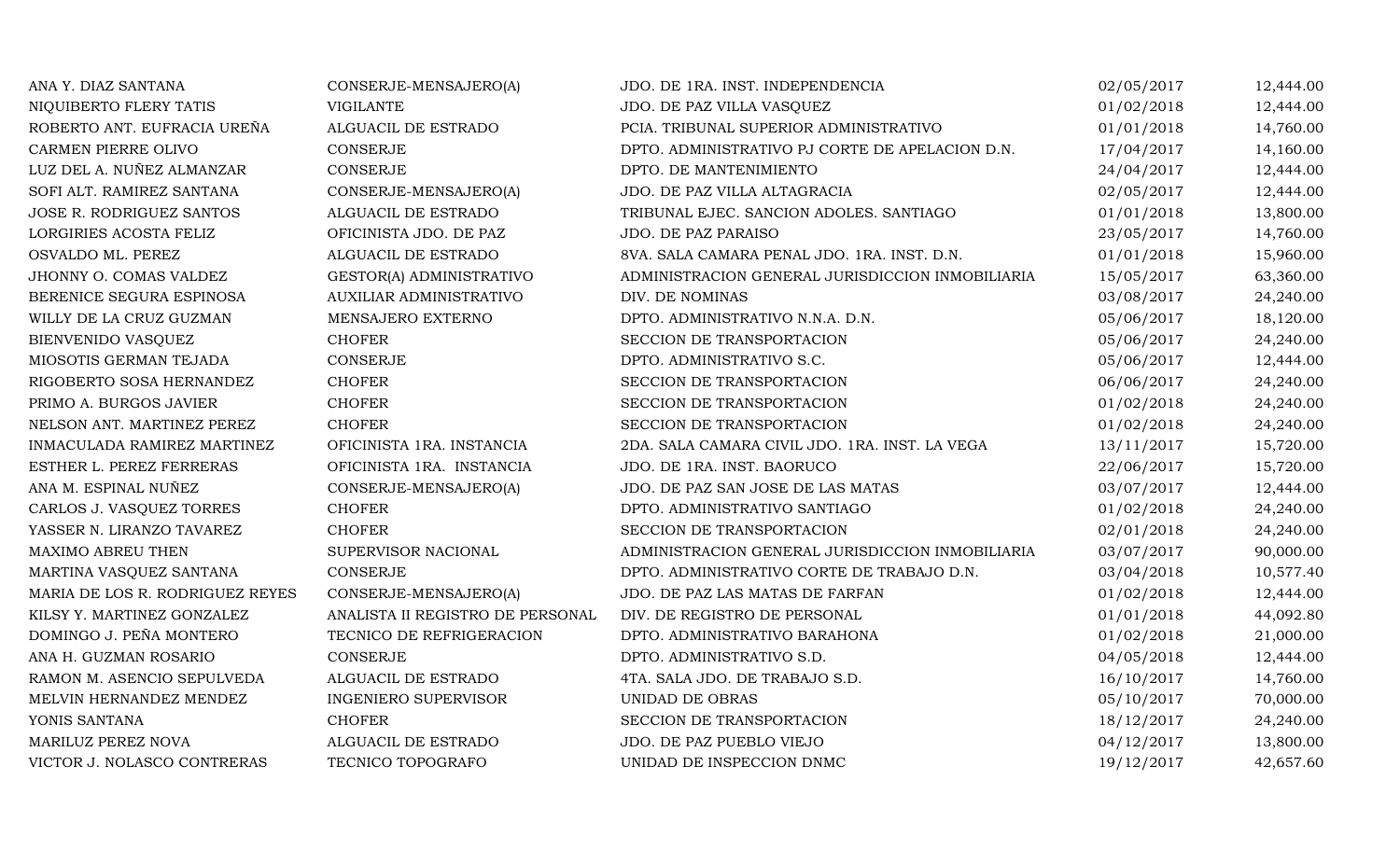| WILBERTO JUBILEO MARTINEZ      | <b>CHOFER</b>                                                     | DIRECCION REG. MENSURAS CAT. DPTO. CENTRAL         | 02/01/2018 | 24,240.00  |
|--------------------------------|-------------------------------------------------------------------|----------------------------------------------------|------------|------------|
| MOISES GIL UREÑA               | <b>CHOFER</b>                                                     | DIRECCION REG. MENSURAS CAT. DPTO. CENTRAL         | 02/01/2018 | 24,240.00  |
| ANGEL V. FAMILIA BENCOSME      | <b>CHOFER</b>                                                     | SECCION DE TRANSPORTACION                          | 15/11/2017 | 24,240.00  |
| ALBA N. RAMIREZ RAMIREZ        | CONSERJE                                                          | JDO. DE PAZ LOS ALCARRIZOS                         | 20/11/2017 | 12,444.00  |
| LESLY K. ENCARNACION CEDEÑO    | ABOGADO AYUDANTE CORTE                                            | 1RA. SALA TRIBUNAL SUPERIOR ADMINISTRATIVO         | 21/05/2018 | 58,374.00  |
| JOSE DE LA CRUZ DE LA CRUZ     | ALGUACIL DE ESTRADO                                               | CAMARA PENAL CORTE APEL. S.D.                      | 25/10/2017 | 15,960.00  |
| LUIS R. PIÑEIRO PICHARDO       | PARQUEADOR                                                        | DPTO. ADMINISTRATIVO S.D.                          | 11/01/2018 | 16,440.00  |
| CARLOS M. OZUNA PEREZ          | ALGUACIL DE ESTRADO                                               | SECRETARIA GENERAL TRIBUNAL SUPERIOR ADM. D.N.     | 30/01/2018 | 12,546.00  |
| YASMERY JAQUEZ TIFA            | OFICINISTA JDO. DE PAZ                                            | 2DA. SALA JDO. DE PAZ ESP. TRANS. D.N.             | 21/03/2018 | 13,974.00  |
| ROSANNA REYES NIVAR            | <b>CONSERJE</b>                                                   | DPTO. ADMINISTRATIVO CORTE DE TRABAJO D.N.         | 19/02/2018 | 12,036.00  |
| CARLOS M. DE LA CRUZ MENDOZA   | ENCARGADO(A) DPTO. DE INFRAESTRUC DPTO. DE INFRAESTRUCTURA FISICA |                                                    | 16/03/2018 | 113,097.60 |
| FERNANDO E. FERNANDEZ FELIZ    | <b>VIGILANTE</b>                                                  | JDO. DE PAZ VICENTE NOBLE                          | 02/04/2018 | 10,577.40  |
| DANNY R. DOTEL MATOS           | <b>CONSERJE</b>                                                   | REGISTRO DE TITULOS NEYBA                          | 02/04/2018 | 10,577.40  |
| AGUSTIN VILASECA CASTILLO      | ALGUACIL DE ESTRADO                                               | UNIDAD CITAC. NOTIF. Y COM. J.P. S.D.              | 12/03/2018 | 13,566.00  |
| SAIMA S. MUSSE GOMEZ           | ENC. VENTANILLA EXPRES                                            | DPTO. PARA ASUNTOS VENTANILLA EXPRES               | 10/04/2018 | 113,097.60 |
| MELVIN A. SANTOS MEDINA        | <b>CHOFER</b>                                                     | DPTO. ADMINISTRATIVO S.C.                          | 03/04/2018 | 20,604.00  |
| PEDRO ANT. BATISTA ABREU       | PARQUEADOR                                                        | UNIDAD DE SERVICIOS ADMINISTRATIVOS Y LOGISTICOS J | 13/04/2018 | 13,974.00  |
| LILIAN V. BURGOS PERALTA       | OFICINISTA 1RA. INSTANCIA                                         | SALA CIVIL 1ER. TRIBUNAL N.N.A. SANTIAGO           | 13/11/2017 | 15,720.00  |
| CLAUDIA L. GUTIERREZ SANTANA   | ABOGADO AYUDANTE 1RA. INST.                                       | 2DA. SALA CAMARA CIVIL JDO. 1RA. INST. SANTIAGO    | 26/06/2017 | 36,000.00  |
| JAZMIN D. BREA MOTA            | OFICINISTA 1RA. INSTANCIA                                         | CAMARA CIVIL JDO. 1RA. INST. LA ALTAGRACIA         | 02/06/2014 | 15,720.00  |
| MILDRED L. FLORES ISAMBERT     | OFICINISTA 1RA. INSTANCIA                                         | CAMARA CIVIL JDO. 1RA. INST. S.P.M.                | 03/07/2017 | 15,720.00  |
| LUZ DEL C. RIJO BRITO          | OFICINISTA 1RA. INSTANCIA                                         | JDO. DE TRABAJO LA ROMANA                          | 15/05/2017 | 15,720.00  |
| JENNIFER FORTUNA REYES         | OFICINISTA J.O.                                                   | TRIBUNAL DE TIERRAS J.O. PUERTO PLATA              | 28/06/2017 | 15,720.00  |
| ADALGISA PAYANO REYES          | OFICINISTA 1RA. INSTANCIA                                         | CAMARA CIVIL JDO. 1RA. INST. LA ALTAGRACIA         | 15/05/2017 | 15,720.00  |
| JOSE A. MARTINEZ TAVAREZ       | OFICINISTA 1RA. INSTANCIA                                         | 2DA. SALA CAMARA CIVIL JDO. 1RA. INST. SANTIAGO    | 30/05/2017 | 15,720.00  |
| YUDISSA MA. BUSTAMANTE MONTERO | OFICINISTA 1RA. INSTANCIA                                         | JDO. DE LA INSTRUCCION PERAVIA                     | 12/03/2018 | 15,720.00  |
| ARLENY A. CRUZ MELO            | OFICINISTA 1RA. INSTANCIA                                         | JDO. DE LA INSTRUCCION PERAVIA                     | 12/03/2018 | 15,720.00  |
| MIGUELIS P. ORTEGA NUÑEZ       | OFICINISTA 1RA. INSTANCIA                                         | JDO. DE LA INSTRUCCION S.P.M.                      | 22/06/2017 | 15,720.00  |
| LADY C. SANTOS GIL             | OFICINISTA CORTE                                                  | CAMARA CIVIL CORTE APEL. SANTIAGO                  | 20/06/2017 | 17,640.00  |
| YANELSI DE LOS SANTOS BAEZ     | OFICINISTA 1RA. INSTANCIA                                         | JDO. DE LA INSTRUCCION S.P.M.                      | 20/06/2017 | 15,720.00  |
| CELIA N. MELENDEZ CANDELARIO   | OFICINISTA 1RA. INSTANCIA                                         | JDO. DE LA INSTRUCCION S.P.M.                      | 20/06/2017 | 15,720.00  |
| YOLANNY ALMONTE POLANCO        | OFICINISTA 1RA. INSTANCIA                                         | PCIA. CAMARA CIVIL JDO. 1RA. INST. D.N.            | 19/10/2017 | 20,760.00  |
| KATHERINE CEDEÑO DE JIMENEZ    | OFICINISTA 1RA. INSTANCIA                                         | JDO. DE TRABAJO LA ALTAGRACIA                      | 22/06/2017 | 15,720.00  |
|                                |                                                                   |                                                    |            |            |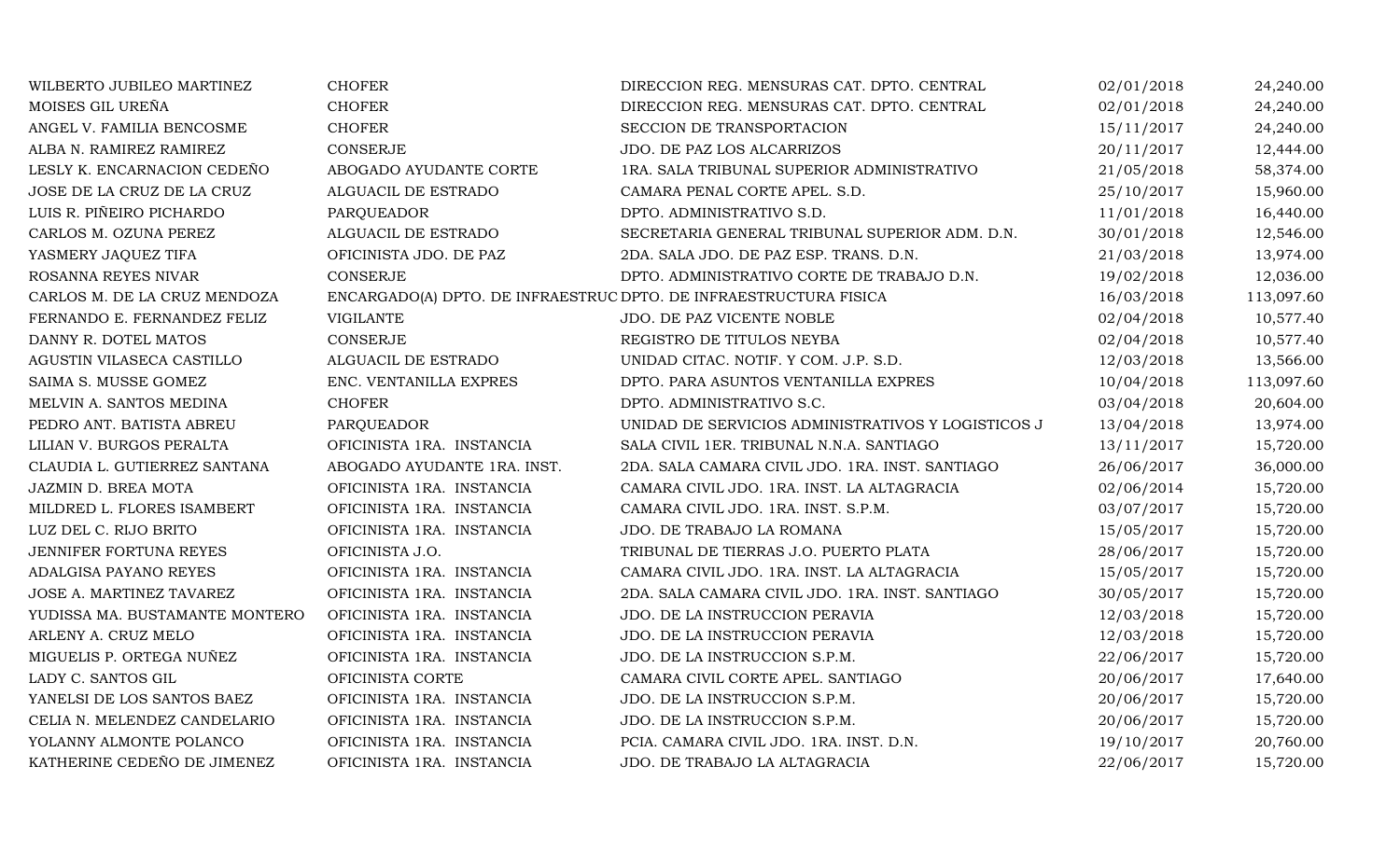| WILLIANS ML. MATOS NUÑEZ       | OFICINISTA 1RA. INSTANCIA   | JDO. DE LA INSTRUCCION AZUA                     | 28/06/2017 | 15,720.00 |
|--------------------------------|-----------------------------|-------------------------------------------------|------------|-----------|
| EMMA M. OLIVERO MERCEDES       | OFICINISTA J.O.             | TRIBUNAL DE TIERRAS J.O. PUERTO PLATA           | 29/06/2017 | 15,720.00 |
| NAOMY A. DIPLAN ARIAS          | <b>OFICINISTA</b>           | UNIDAD SERV. 1RA. INST. J.P. SANTIAGO           | 21/06/2017 | 22,920.00 |
| MADELIN LOPEZ POLANCO          | OFICINISTA J.O.             | TRIBUNAL DE TIERRAS J.O. ESPAILLAT              | 28/06/2017 | 15,720.00 |
| MADELINE PEÑA AYALA            | OFICINISTA J.O.             | 1RA. SALA TRIBUNAL DE TIERRAS J.O. LA VEGA      | 28/06/2017 | 15,720.00 |
| EMELY F. SANCHEZ ALBURQUERQUE  | OFICINISTA J.O.             | TRIBUNAL DE TIERRAS J.O. LA ALTAGRACIA          | 28/06/2017 | 15,720.00 |
| MARIA Y. CONTRERAS MATEO       | OFICINISTA 1RA. INSTANCIA   | TRIBUNAL N.N.A. MONSEÑOR NOUEL                  | 03/07/2017 | 15,720.00 |
| ELISA C. ASUNCION ROMERO       | OFICINISTA 1RA. INSTANCIA   | CAMARA CIVIL JDO. 1RA. INST. PERAVIA            | 03/07/2017 | 15,720.00 |
| MARLENY M. ESTRELLA BENCOSME   | OFICINISTA 1RA. INSTANCIA   | CAMARA CIVIL JDO. 1RA. INST. ESPAILLAT          | 10/07/2017 | 15,720.00 |
| ZADIG S. APONTES SANTANA       | OFICINISTA JDO. DE PAZ      | 1RA. SALA JDO. DE PAZ ESP. TRANS. S.P.M.        | 31/07/2017 | 14,760.00 |
| AMELFI F. MINAYA PAULINO       | OFICINISTA J.O.             | 1RA. SALA TRIBUNAL DE TIERRAS J.O. LA VEGA      | 26/01/2018 | 15,720.00 |
| MIRIAM CASTRO CONTRERAS        | <b>OFICINISTA</b>           | UNIDAD SERV. A LA INSTRUCCION J.P. S.D.         | 26/07/2017 | 24,240.00 |
| FRANMY J. CORDERO MARTE        | OFICINISTA J.O.             | 1RA. SALA TRIBUNAL DE TIERRAS J.O. DUARTE       | 21/08/2017 | 15,720.00 |
| YANDERLYN ALVARADO SEVERINO    | OFICINISTA J.O.             | 2DA. SALA TRIBUNAL DE TIERRAS J.O. DUARTE       | 21/08/2017 | 15,720.00 |
| CESAR O. BETANCES COLON        | OFICINISTA J.O.             | 1RA. SALA TRIBUNAL DE TIERRAS J.O. DUARTE       | 21/08/2017 | 15,720.00 |
| ANGELICA MA. AUSTRICH COUTINHO | OFICINISTA 1RA. INSTANCIA   | 2DA. SALA CAMARA CIVIL JDO. 1RA. INST. SANTIAGO | 03/08/2017 | 15,720.00 |
| LEYDI L. REYES PEÑA            | OFICINISTA J.O.             | 3RA. SALA TRIBUNAL DE TIERRAS J.O. SANTIAGO     | 17/08/2017 | 15,720.00 |
| JULEISY A. MELENDEZ BATISTA    | OFICINISTA J.O.             | 3RA. SALA TRIBUNAL DE TIERRAS J.O. SANTIAGO     | 17/08/2017 | 15,720.00 |
| MARIEL L. GOICO MORALES        | OFICINISTA TST              | TRIBUNAL SUPERIOR DE TIERRAS DPTO. ESTE         | 04/06/2018 | 17,640.00 |
| ANTONIA R. NUÑEZ MENDOZA       | OFICINISTA 1RA. INSTANCIA   | CAMARA CIVIL JDO. 1RA. INST. HERMANAS MIRABAL   | 28/08/2017 | 15,720.00 |
| LUZ DEL A. ACOSTA RAMON        | OFICINISTA 1RA. INSTANCIA   | CAMARA CIVIL JDO. 1RA. INST. SAMANA             | 12/09/2017 | 15,720.00 |
| JOHANNA E. SUERO DE LOS SANTOS | AUXILIAR ADMINISTRATIVO     | DIV. DE RECLUTAMIENTO Y SELECCION PERSONAL      | 11/08/2017 | 24,240.00 |
| PAOLA ALT. HERNANDEZ PERALTA   | ABOGADO AYUDANTE 1RA. INST. | JDO. DE TRABAJO LA VEGA                         | 08/09/2017 | 36,000.00 |
| ROSA M. ESPINO LIRIANO         | ABOGADO AYUDANTE 1RA. INST. | JDO. DE LA INSTRUCCION SAMANA                   | 10/10/2017 | 36,000.00 |
| RHAQUELYN METIVIER THOMAS      | OFICINISTA 1RA. INSTANCIA   | CAMARA CIVIL JDO. 1RA. INST. SAMANA             | 25/09/2017 | 15,720.00 |
| JOHAN E. PAULINO ORTEGA        | OFICINISTA 1RA. INSTANCIA   | 2DA. SALA CAMARA CIVIL JDO. 1RA. INST. S.D.     | 18/10/2017 | 20,760.00 |
| JANERY ECHAVARRIA SILVEN       | OFICINISTA J.O.             | TRIBUNAL DE TIERRAS J.O. SAMANA                 | 01/11/2017 | 15,720.00 |
| ISAIRA VANDERHORST HERNANDEZ   | OFICINISTA J.O.             | TRIBUNAL DE TIERRAS J.O. SAMANA                 | 07/11/2017 | 15,720.00 |
| WILLIANA M. MELO OVALLE        | OFICINISTA 1RA. INSTANCIA   | PCIA. CAMARA CIVIL JDO. 1RA. INST. D.N.         | 11/10/2017 | 20,760.00 |
| MARIA DE L. GÓMEZ VÁSQUEZ      | OFICINISTA 1RA. INSTANCIA   | PCIA. CAMARA CIVIL JDO. 1RA. INST. D.N.         | 11/10/2017 | 20,760.00 |
| ELIN E. CARVAJAL CRUZ          | <b>OFICINISTA</b>           | UNIDAD SERV. A EJEC. DE LA PENA J.P. S.F.M.     | 10/11/2017 | 20,760.00 |
| SAMUEL SOSA GONZALEZ           | OFICINISTA 1RA. INSTANCIA   | 2DA. SALA CAMARA CIVIL JDO. 1RA. INST. SANTIAGO | 03/11/2017 | 15,720.00 |
| CARMEN M. LA PAZ RAMOS         | OFICINISTA J.O.             | 1RA. SALA TRIBUNAL DE TIERRAS J.O. LA VEGA      | 08/11/2017 | 15,720.00 |